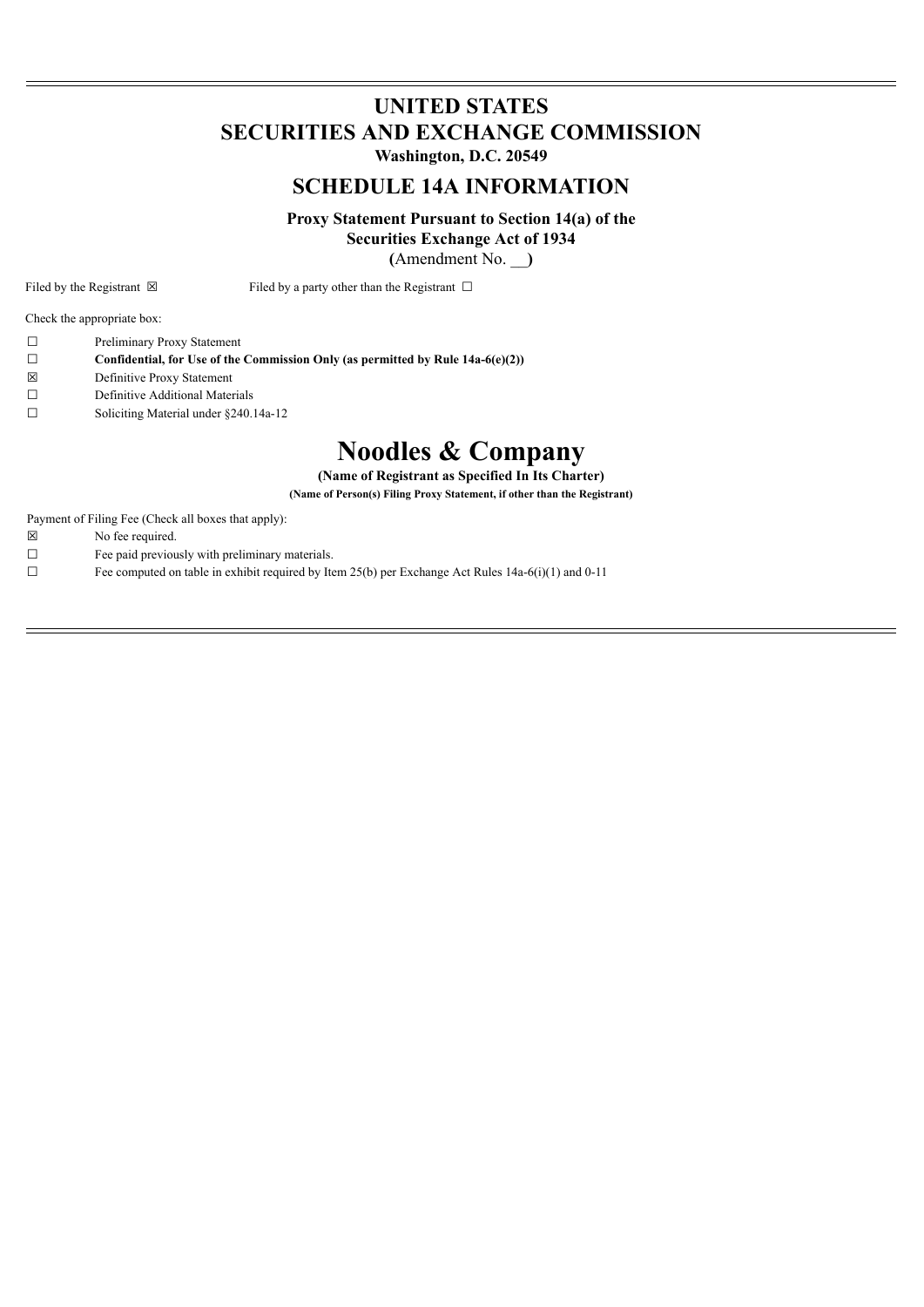

March 29, 2022

To Our Stockholders:

You are cordially invited to attend the 2022 Annual Meeting of Stockholders of Noodles & Company at the offices of the Company at 520 Zang Street, Suite D, Broomfield, Colorado, on May 10, 2022, at 1:00 p.m. local time.

The matters expected to be acted upon at the meeting are described in detail in the accompanying Notice of Annual Meeting of Stockholders and Proxy Statement.

Your vote is important. Please cast your vote as soon as possible over the Internet, by telephone, or, if you received a paper copy of the proxy materials by completing and returning the enclosed proxy card in the postage-prepaid envelope so that your shares are represented. Your vote will mean that you are represented at the Annual Meeting regardless of whether or not you attend in person. Returning the proxy does not deprive you of your right to attend the meeting and to vote your shares in person.

We look forward to seeing you at the meeting.

Sincerely,

Dave Boennighausen Chief Executive Officer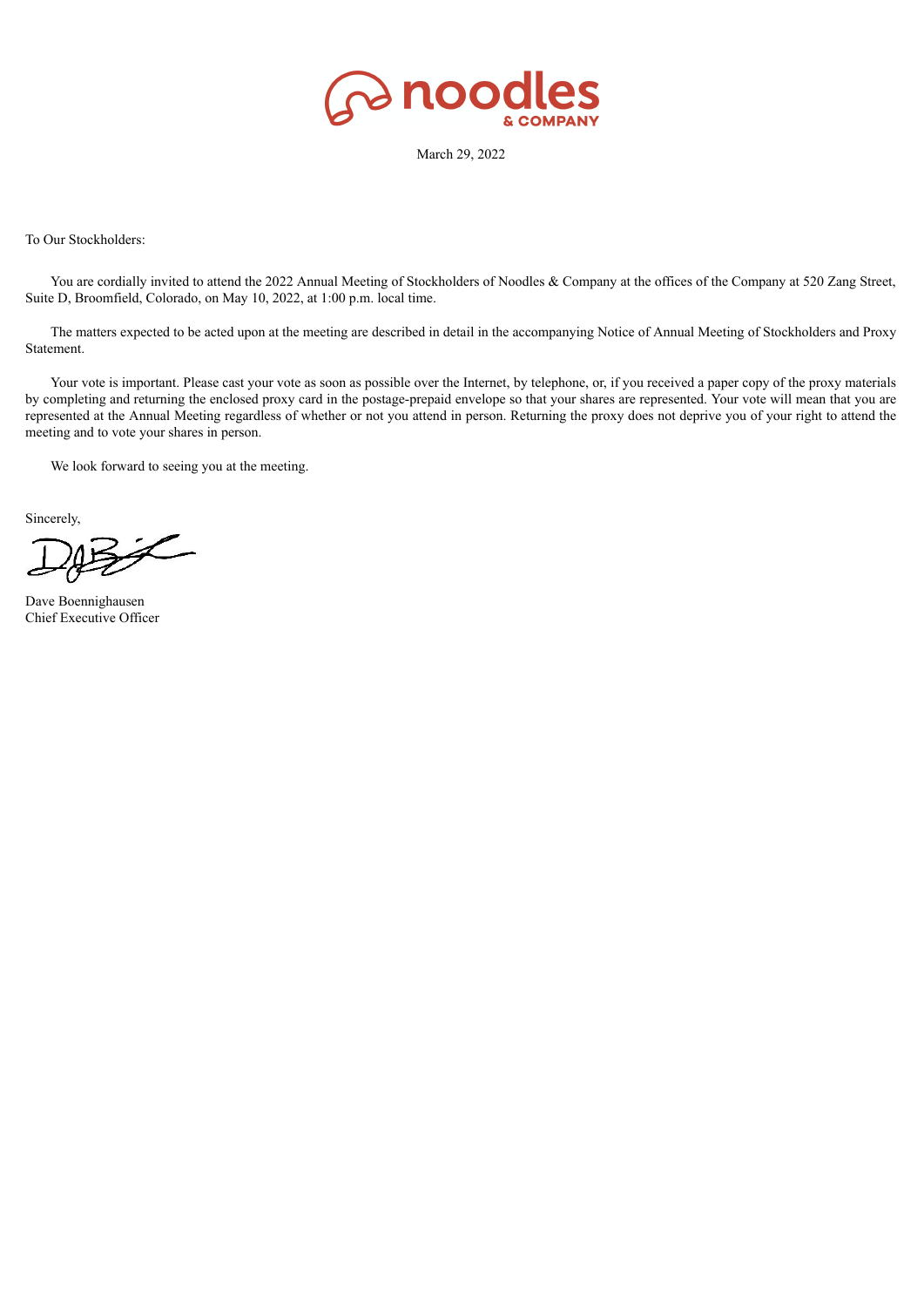# **NOODLES & COMPANY 520 ZANG STREET, SUITE D BROOMFIELD, COLORADO 80021**

# **NOTICE OF ANNUAL MEETING OF STOCKHOLDERS**

To Our Stockholders:

NOTICE IS HEREBY GIVEN that the 2022 Annual Meeting of Stockholders of Noodles & Company (the "Company") will be held at the offices of the Company at 520 Zang Street, Suite D, Broomfield, Colorado, on May 10, 2022, at 1:00 p.m. local time, for the following purposes:

- 1. To elect the two directors named in the Proxy Statement as Class III directors of the Company, each to serve for three years and until his or her successor has been elected and qualified, or until his or her earlier death, resignation or removal.
- 2. To approve, on an advisory (non-binding) basis, the compensation of our named executive officers.
- 3. To ratify the appointment of Ernst & Young LLP as our independent registered public accounting firm for the year ending January 3, 2023.
- 4. To transact such other business as may properly come before the meeting or any adjournment or postponement thereof.

The foregoing items of business are more fully described in the Proxy Statement accompanying this Notice.

Only stockholders of record at the close of business on March 16, 2022 are entitled to notice of, and to vote at, the meeting or any adjournment or postponement thereof. We expect to mail a notice of Internet availability of proxy materials (the "Notice") or a copy of our proxy materials to the extent requested to our stockholders on or about March 29, 2022. The Notice contains instructions on how to access our proxy materials over the Internet and how to vote by going to a secure website. If you did not receive such a Notice, you may elect to receive future notices, proxy materials and annual reports electronically through the Internet by following the instructions in this Proxy Statement.

By Order of the Board of Directors

 $\mathcal{U}\neq\mathcal{U}$ 

Melissa Heidman, Executive Vice President, General Counsel & Secretary

Broomfield, Colorado March 29, 2022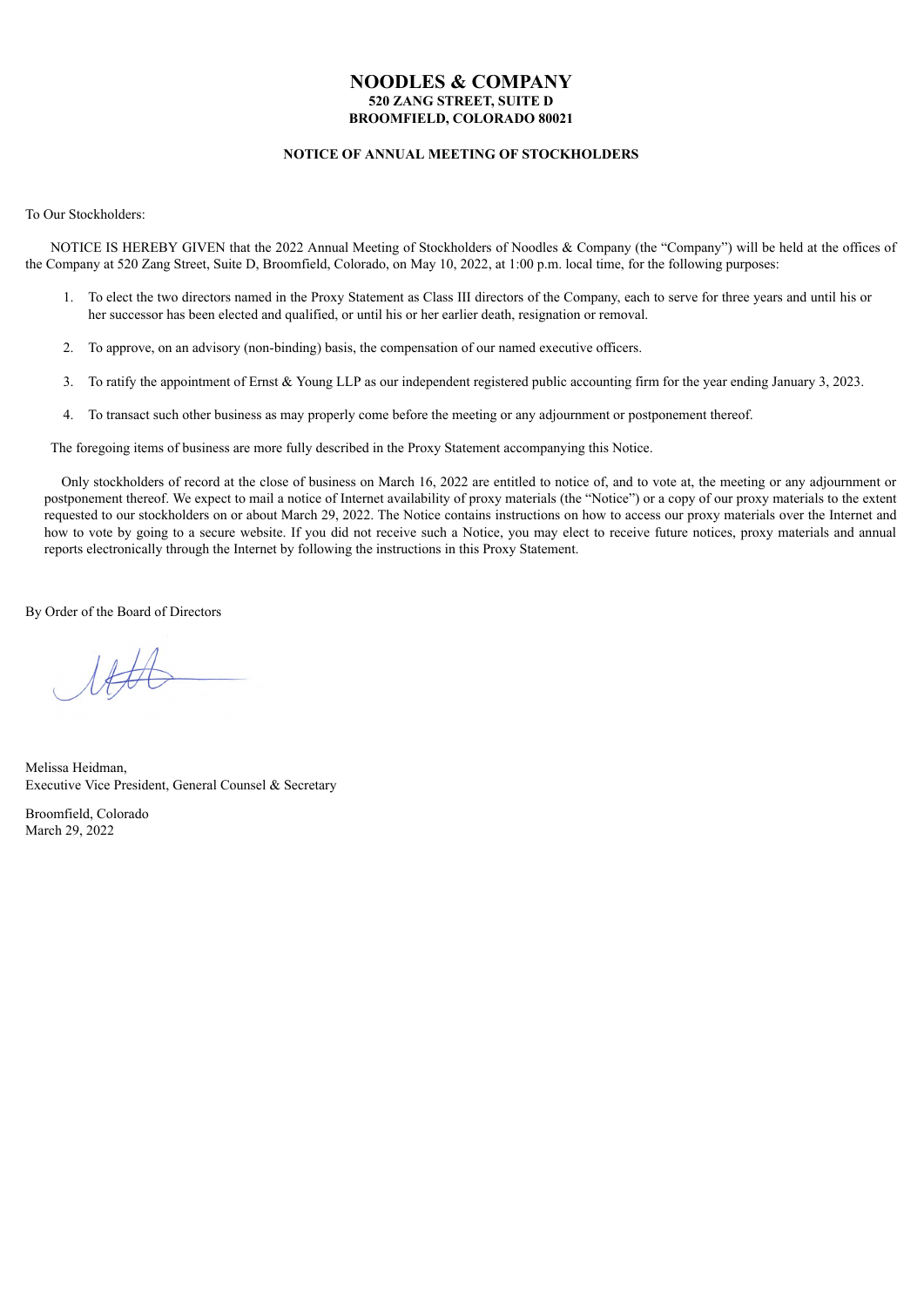Whether or not you expect to attend the meeting, please vote via the Internet, by telephone, or, if you received a paper copy of the proxy materials, by completing, dating, signing and promptly returning the accompanying proxy card in the enclosed postage-paid envelope so that your shares **may be represented at the meeting.**

> **IMPORTANT NOTICE REGARDING THE AVAILABILITY OF PROXY MATERIALS FOR THE STOCKHOLDER MEETING TO BE HELD ON MAY 10, 2022: THIS PROXY STATEMENT AND THE ANNUAL REPORT ARE AVAILABLE AT** *www.proxypush.com/NDLS*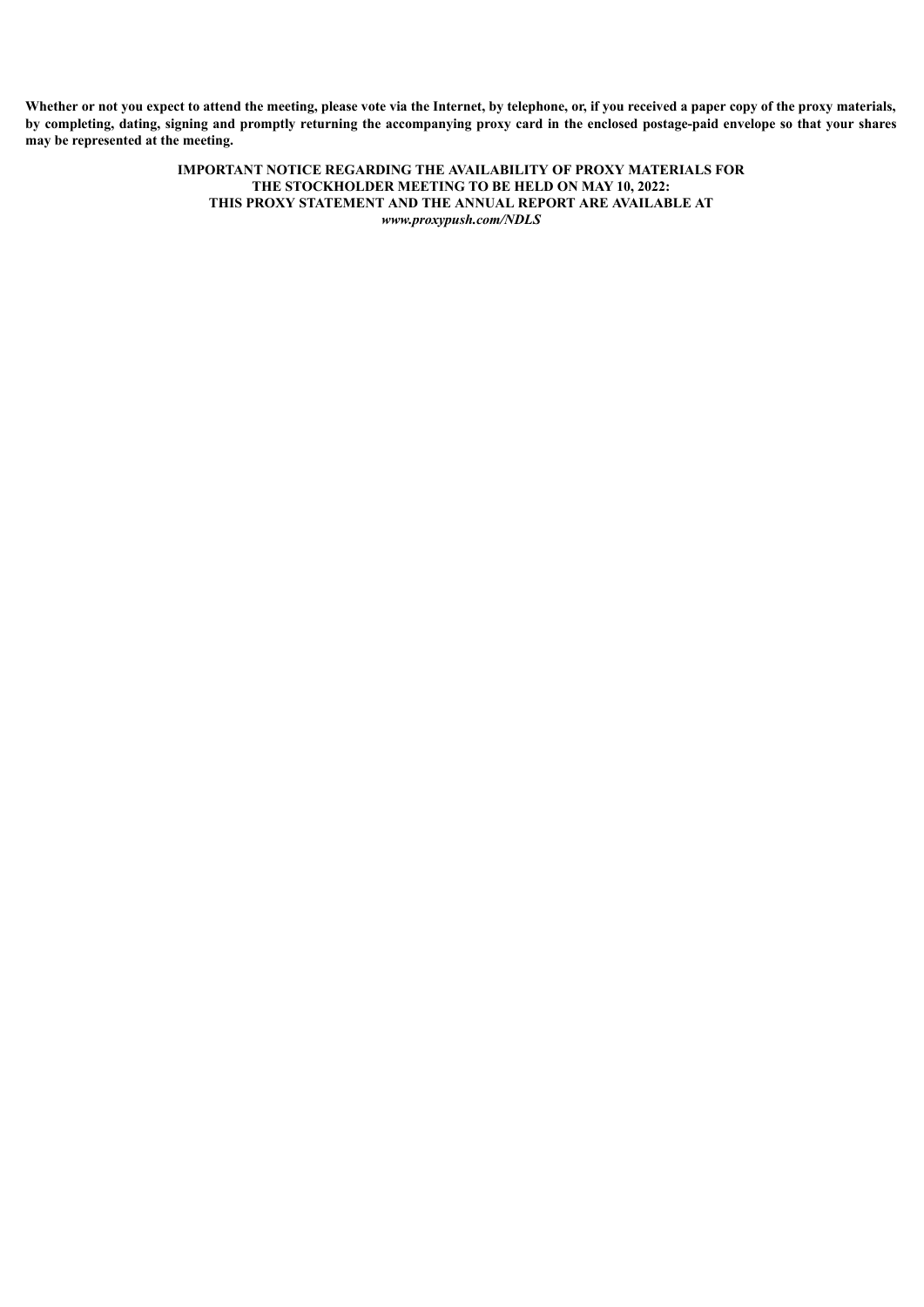# **Noodles & Company**

# **Proxy Statement For the Annual Meeting of Stockholders To Be Held on May 10, 2022**

# **TABLE OF CONTENTS**

<span id="page-4-0"></span>

|                                                                                                                                | Page           |
|--------------------------------------------------------------------------------------------------------------------------------|----------------|
| <b>The Meeting</b>                                                                                                             |                |
| Proposal No. 1—Election of Directors                                                                                           |                |
| <u>Proposal No. 2—Advisory Vote to Approve the Compensation of Our Named Executive Officers</u>                                | <u> 15</u>     |
| Proposal No.3—Ratification of Appointment of Independent Registered Public Accounting Firm for the Year Ending January 3, 2023 | <u>16</u>      |
| <b>Equity Compensation Plan Information</b>                                                                                    | 17             |
| <b>Security Ownership of Certain Beneficial Owners and Management</b>                                                          | <u>18</u>      |
| <b>Executive Officers</b>                                                                                                      | 21             |
| <b>Compensation Discussion and Analysis</b>                                                                                    | 23             |
| <b>Compensation Committee Report</b>                                                                                           | $\frac{36}{5}$ |
| <b>Executive Compensation</b>                                                                                                  | 37             |
| <b>Director Compensation</b>                                                                                                   | 45             |
| <b>Transactions with Related Persons</b>                                                                                       | 46             |
| <b>Report of the Audit Committee</b>                                                                                           | 47             |
| <b>Stockholder Proposals</b>                                                                                                   | 48             |
| Directors' Attendance at Annual Stockholder Meetings                                                                           | 48             |
| <b>Stockholder Communications</b>                                                                                              | 48             |
| <b>Other Business</b>                                                                                                          | 48             |
| Where You Can Find More Information                                                                                            | 48             |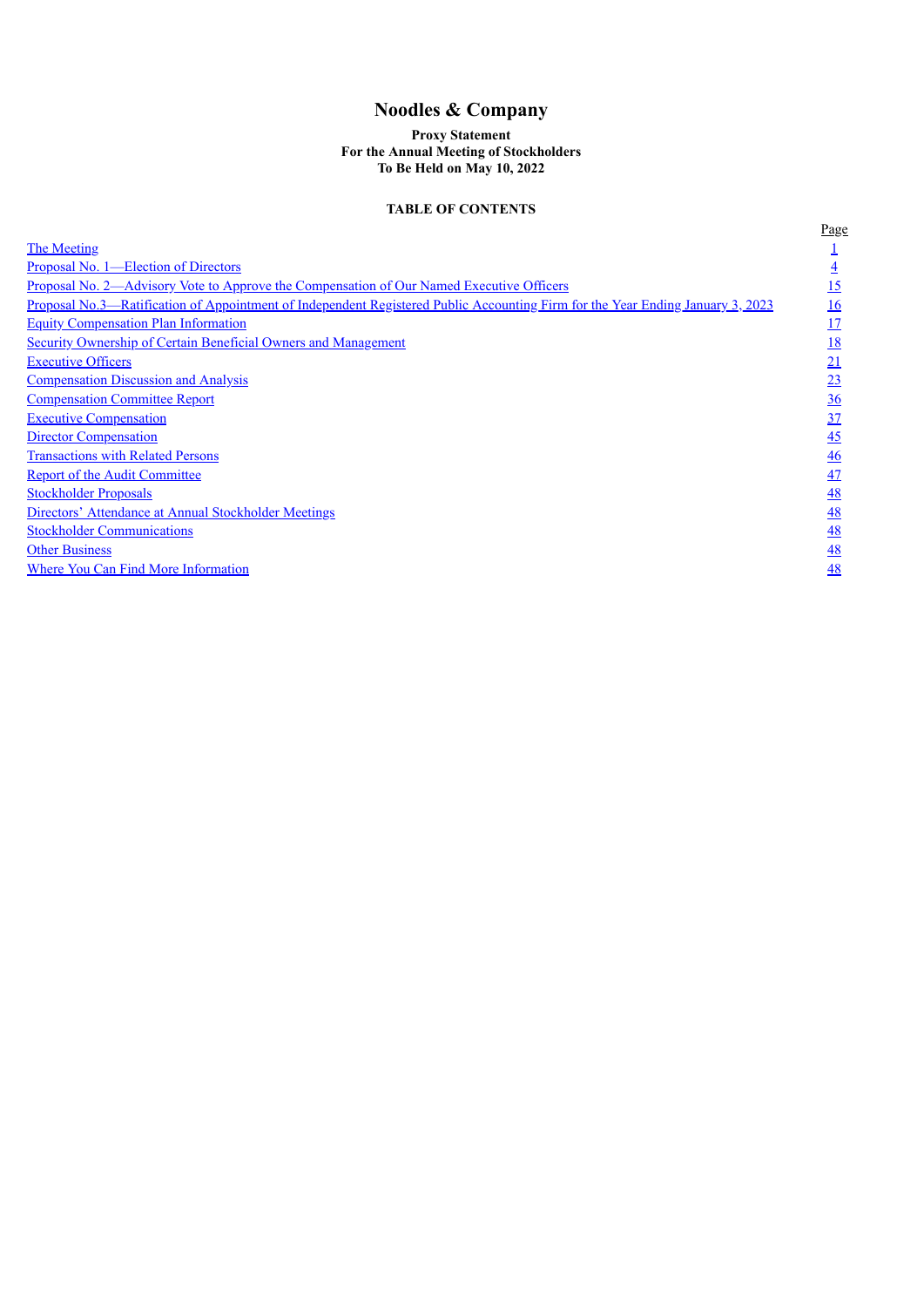# **NOODLES & COMPANY 520 ZANG STREET, SUITE D, BROOMFIELD, COLORADO 80021**

# **PROXY STATEMENT**

# **March 29, 2022**

# **THE MEETING**

The accompanying proxy is solicited on behalf of the Board of Directors (the "Board of Directors" or the "Board") of Noodles & Company, a Delaware corporation (the "Company"), for use at the 2022 Annual Meeting of Stockholders (the "Annual Meeting") to be held at the offices of the Company at 520 Zang Street, Suite D, Broomfield, Colorado, on May 10, 2022, at 1:00 p.m. local time. The Notice, the Proxy Statement, the form of proxy and the Annual Report were first made available to stockholders on or about March 29, 2022. Electronic copies of this Proxy Statement, form of proxy and Annual Report are available at *investor.noodles.com* and *www.proxypush.com/NDLS*.

## **Voting Rights, Quorum and Required Vote**

Only holders of record of our Class A and Class B common stock ("common stock") at the close of business on March 16, 2022, which is the record date, will be entitled to vote at the Annual Meeting. At the close of business on March 16, 2022, we had 45,705,041 shares of Class A common stock outstanding and entitled to vote. There are currently no shares of Class B common stock outstanding and none were outstanding on the record date. Each share of Class A and Class B common stock is entitled to one vote per share on each item. A quorum is required for our stockholders to conduct business at the Annual Meeting. The holders of a majority in voting power of all issued and outstanding stock entitled to vote at the Annual Meeting, present in person or represented by proxy, will constitute a quorum for the transaction of business. Abstentions and "broker non-votes" (described below) will be counted in determining whether there is a quorum.

Proposal No. 1—Election of Directors—directors will be elected by a plurality of the votes of the shares of common stock cast at the Annual Meeting. which means that the two nominees receiving the highest number of "for" votes will be elected. Withheld votes and broker non-votes (as defined below) will have no effect on this Proposal No. 1.

Proposal No. 2—Approval, on an Advisory (Non-Binding) Basis, of our Named Executive Officers' Compensation—requires the affirmative vote of the holders of a majority in voting power of the stock entitled to vote at the Annual Meeting, present in person or represented by proxy. Abstentions will count the same as votes against Proposal No. 2. Broker non-votes will have no effect on this Proposal No. 2.

Proposal No. 3—Ratification of Appointment of Independent Registered Public Accounting Firm for the Year Ending January 3, 2023—requires the affirmative vote of the holders of a majority in voting power of the stock entitled to vote at the Annual Meeting, present in person or represented by proxy. Abstentions will count the same as votes against this Proposal No. 3. Since this is a "routine" proposal, there should be no broker non-votes with respect to this Proposal No. 3.

# **Internet Availability of Proxy Materials**

We have adopted a procedure approved by the Securities and Exchange Commission ("SEC") that permits companies to furnish their proxy materials over the Internet. As a result, we are mailing the Notice instead of a paper copy of the proxy materials. All stockholders receiving the Notice will have the ability to access the proxy materials over the Internet and may request to receive a paper copy of the proxy materials by mail. Instructions on how to access the proxy materials over the Internet or to request a paper copy may be found in the Notice. In addition, the Notice contains information on how you may request access to proxy materials in printed form by mail or electronically.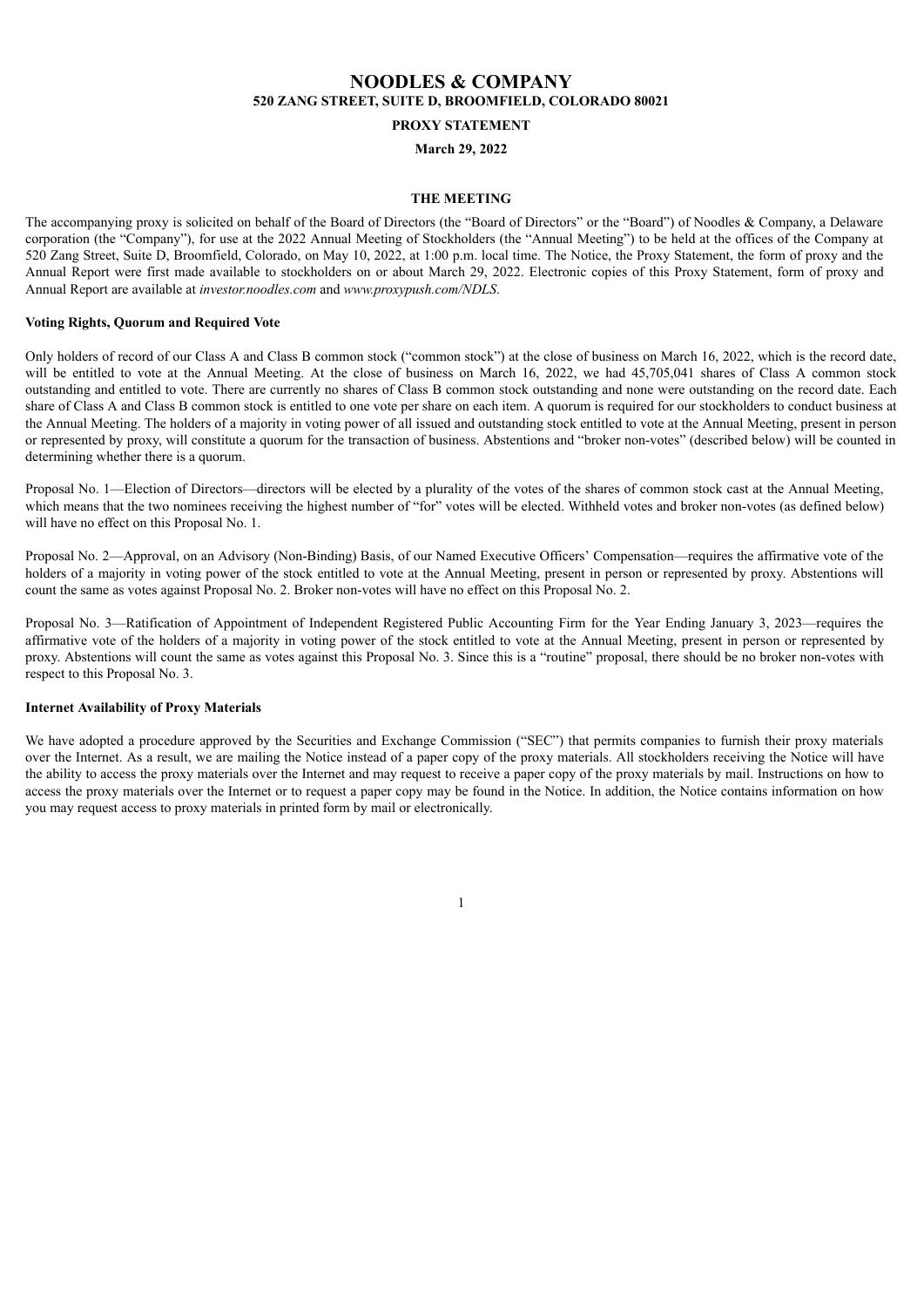#### **Voting Your Shares**

If you are a registered holder, meaning that you hold our stock directly (not through a bank, broker or other nominee), you may vote in person at the Annual Meeting, via telephone, electronically through the Internet by following the instructions included in the Notice or the proxy card, as applicable, or, if you receive a paper copy of the proxy materials, by completing, dating and signing the accompanying proxy card and promptly returning it in the enclosed envelope. All signed, returned proxies that are not revoked will be voted in accordance with the instructions contained therein. Signed proxies that give no instructions as to how they should be voted on a particular proposal at the Annual Meeting will be counted in accordance with the Board's recommendations as follows: as votes "for" Proposal No. 2 and Proposal No. 3 and, in the case of the election of the Class III directors, as a vote "for" election to Class III of the Board of each of the nominees presented by the Board in Proposal No. 1. Proxies will vote in their discretion upon other matters that may properly come before the Annual Meeting and any adjournments or postponements thereof.

If your shares are held through a bank, broker or other nominee, you are considered the beneficial owner of those shares. You may be able to vote by telephone or electronically through the Internet in accordance with the voting instructions provided by that nominee, such as through a voting instruction card. You must obtain a legal proxy from the nominee that holds your shares if you wish to vote in person at the Annual Meeting. If you do not provide your broker with a properly executed voting instructions form in advance of the Annual Meeting, New York Stock Exchange rules allow, but do not require, your broker to vote your shares on "routine" proposals. The ratification of the appointment of the independent registered public accounting firm in Proposal No. 3 is the only item on the agenda for the Annual Meeting that is considered routine. Where a proposal is not "routine," a broker who has received no properly executed voting instructions form from its clients does not have discretion to vote its clients' uninstructed shares on that proposal, and the unvoted shares are referred to as "broker non-votes." We urge you to promptly provide voting instructions to your broker to ensure that your shares are voted on all of the proposals, even if you plan to attend the annual meeting.

In the event that sufficient votes in favor of the proposals are not received by the date of the Annual Meeting, the Chairman of the Annual Meeting may adjourn the Annual Meeting to permit further solicitations of proxies.

The telephone and Internet voting procedures are designed to authenticate stockholders' identities, to allow stockholders to give their voting instructions and to confirm that stockholders' instructions have been recorded properly. Stockholders voting via the telephone or Internet should understand that there may be costs associated with telephonic or electronic access, such as usage charges from telephone companies and Internet access providers, that must be borne by the stockholder.

# **Expenses of Solicitation**

The expenses of soliciting proxies to be voted at the Annual Meeting will be paid by the Company. Following the original mailing of the Notice, proxies and other soliciting materials, the Company and/or its agents may also solicit proxies in person, by telephone or email. Following the original mailing of the Notice, proxies and other soliciting materials, the Company will request that banks, brokers and other nominees forward copies of the Notice to persons for whom they hold shares of common stock and request authority for the exercise of proxies. We will reimburse banks, brokers and other nominees for reasonable charges and expenses incurred in forwarding soliciting materials to their clients.

# **Revocability of Proxies**

Any person submitting a proxy in the form accompanying this Proxy Statement (be it a proxy card or Notice) has the power to revoke it prior to the Annual Meeting or at the Annual Meeting prior to the vote. A proxy may be revoked by a writing delivered to the Company stating that the proxy is revoked by a subsequent vote or proxy that is submitted via telephone or Internet, by a subsequent proxy that is signed by the person who signed the earlier proxy and is delivered before or at the Annual Meeting, or by attendance at the Annual Meeting and voting in person. In order for beneficial owners to change any of your previously provided voting instructions, you must contact your bank, broker or other nominee directly.

#### **Delivery of Documents to Stockholders Sharing an Address**

We have adopted a procedure approved by the SEC called "householding" under which multiple stockholders who share the same address will receive only one copy of the Notice, the Annual Report, the Proxy Statement, and the proxy card, unless we receive contrary instructions from one or more of the stockholders. If you wish to opt out of householding and receive multiple copies of the Notice at the same address, or if you have previously opted out and wish to participate in householding, you may do so by notifying us by telephone at 720-214-4132, by mail at Noodles & Company at, 520 Zang Street, Suite D, Broomfield, CO 80021, or by email at *investorrelations@noodles.com*, and we will promptly deliver the requested materials.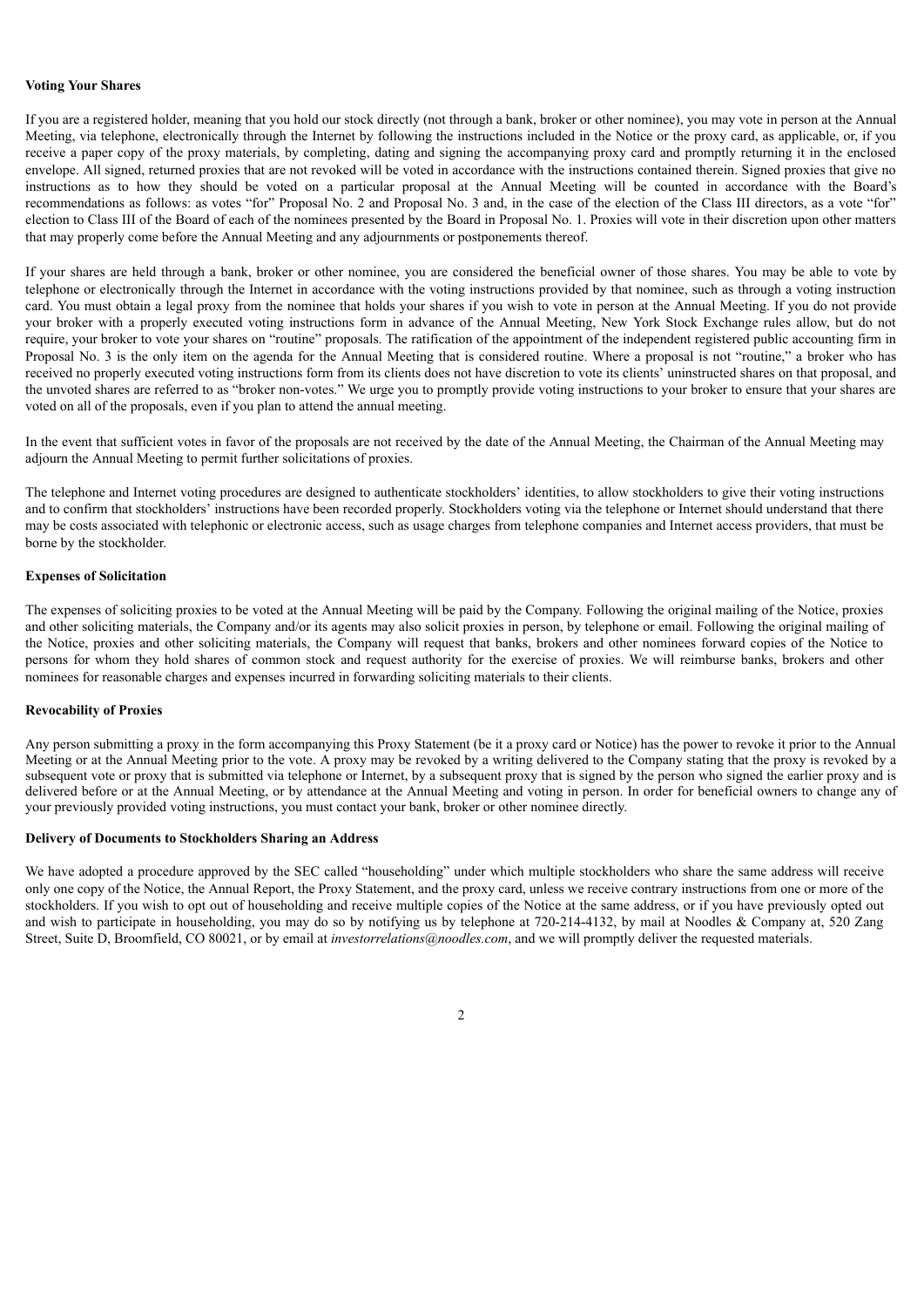You also may request additional copies of the proxy materials by notifying us in writing or by telephone at the same address, email address, or telephone number. Brokerage firms and banks are also entitled to household. Stockholders with shares registered in the name of a brokerage firm or bank should contact their brokerage firm or bank to request information about householding or to opt in or out of householding.

<span id="page-7-0"></span>On or about March 29, 2022, we began to mail or email our stockholders the Notice or proxy card. If you receive the Notice and would prefer to receive paper copies of the proxy materials on a going forward basis, please follow the instructions in the Notice (or the voting instructions card provided by your brokerage firm or bank).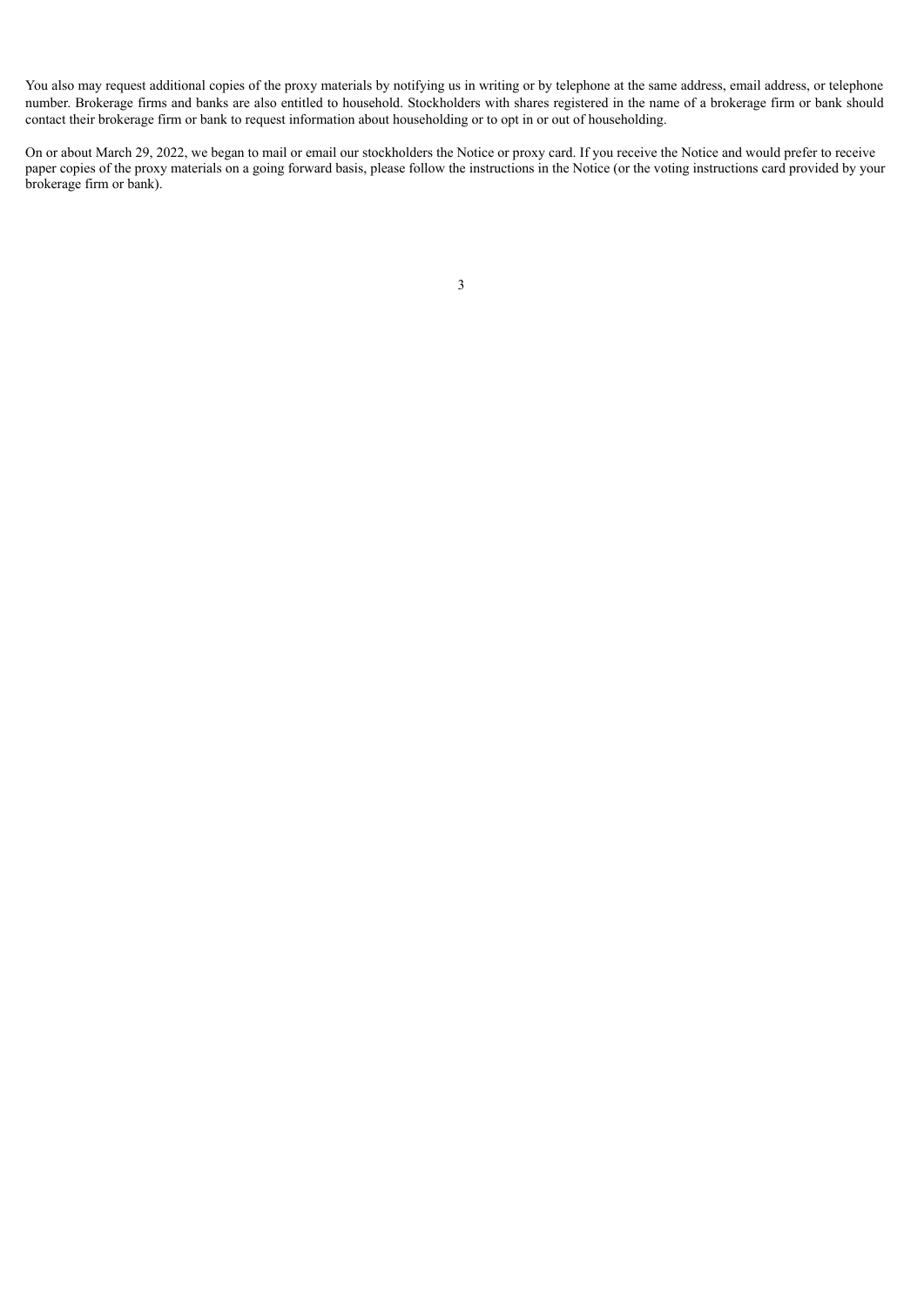# **PROPOSAL NO. 1—ELECTION OF DIRECTORS**

The Board of Directors is presently comprised of seven members, who are divided into three classes, Class I, Class II and Class III. One class of directors is elected by the stockholders at each annual meeting to serve a three-year term.

Each of the nominees for election to Class III is currently a director of the Company. Mr. Boennighausen and Ms. Schreiber were previously elected by stockholders at the 2019 Annual Meeting of Stockholders. If elected at the Annual Meeting, each of the nominees would serve for three years expiring at the 2025 Annual Meeting of Stockholders and until his or her successor is duly elected and qualified, or until such director's earlier death, resignation or removal. Proxies cannot be voted for a greater number of persons than the number of nominees named. If any of the nominees is unable or unwilling to be a candidate for election by the time of the Annual Meeting (a contingency which the Board does not expect to occur), the stockholders may vote for a substitute nominee chosen by the present Board to fill the vacancy. In the alternative, the stockholders may vote for just the remaining nominees, leaving a vacancy that may be filled at a later date by the Board, or the Board may reduce the size of the Board. Messrs. Jones, Madsen and Taylor were last elected by stockholders at the 2021 Annual Meeting of Stockholders, and Ms. Egan and Mr. Hartnett were last elected by stockholders at the 2020 Annual Meeting of Stockholders.

The names of the nominees for election as Class III directors at the Annual Meeting and of the incumbent Class II and Class I directors, and certain information about them, including their ages, as of March 29, 2022, are included below.

|                                   | <b>Class</b> | Age | <b>Position</b>                      | Year<br>Elected<br><b>Director</b> | Current<br>Term<br><b>Expires</b> | <b>Expiration of Term for</b><br>which Nominated |
|-----------------------------------|--------------|-----|--------------------------------------|------------------------------------|-----------------------------------|--------------------------------------------------|
| <b>Nominees</b>                   |              |     |                                      |                                    |                                   |                                                  |
| Dave Boennighausen                | Ш            | 44  | Chief Executive Officer and Director | 2015                               | 2022                              | 2025                                             |
| Elisa Schreiber $(2)(4)$          | III          | 43  | Director                             | 2019                               | 2022                              | 2025                                             |
|                                   |              |     |                                      |                                    |                                   |                                                  |
| <b>Continuing Directors</b>       |              |     |                                      |                                    |                                   |                                                  |
| Mary Egan $(1)(4)$                |              | 54  | Director                             | 2017                               | 2023                              |                                                  |
| Robert Hartnett <sup>(1)(2)</sup> |              | 70  | Director                             | 2016                               | 2023                              |                                                  |
| Jeffrey Jones $(1)(2)(3)$         | П            | 60  | Non-Executive Chairman               | 2013                               | 2024                              |                                                  |
| Drew Madsen <sup>(2)(4)</sup>     | $\mathbf{I}$ | 65  | Director                             | 2017                               | 2024                              |                                                  |
| Shawn Taylor <sup>(1)(4)</sup>    | П            | 62  | Director                             | 2020                               | 2024                              |                                                  |

(1) Serves on the Audit Committee.

 $\mathcal{L}_\text{max}$ 

(2) Serves on the Compensation Committee.

(3) Chairman of the Board of Directors.

(4) Serves on the Nominating and Corporate Governance Committee.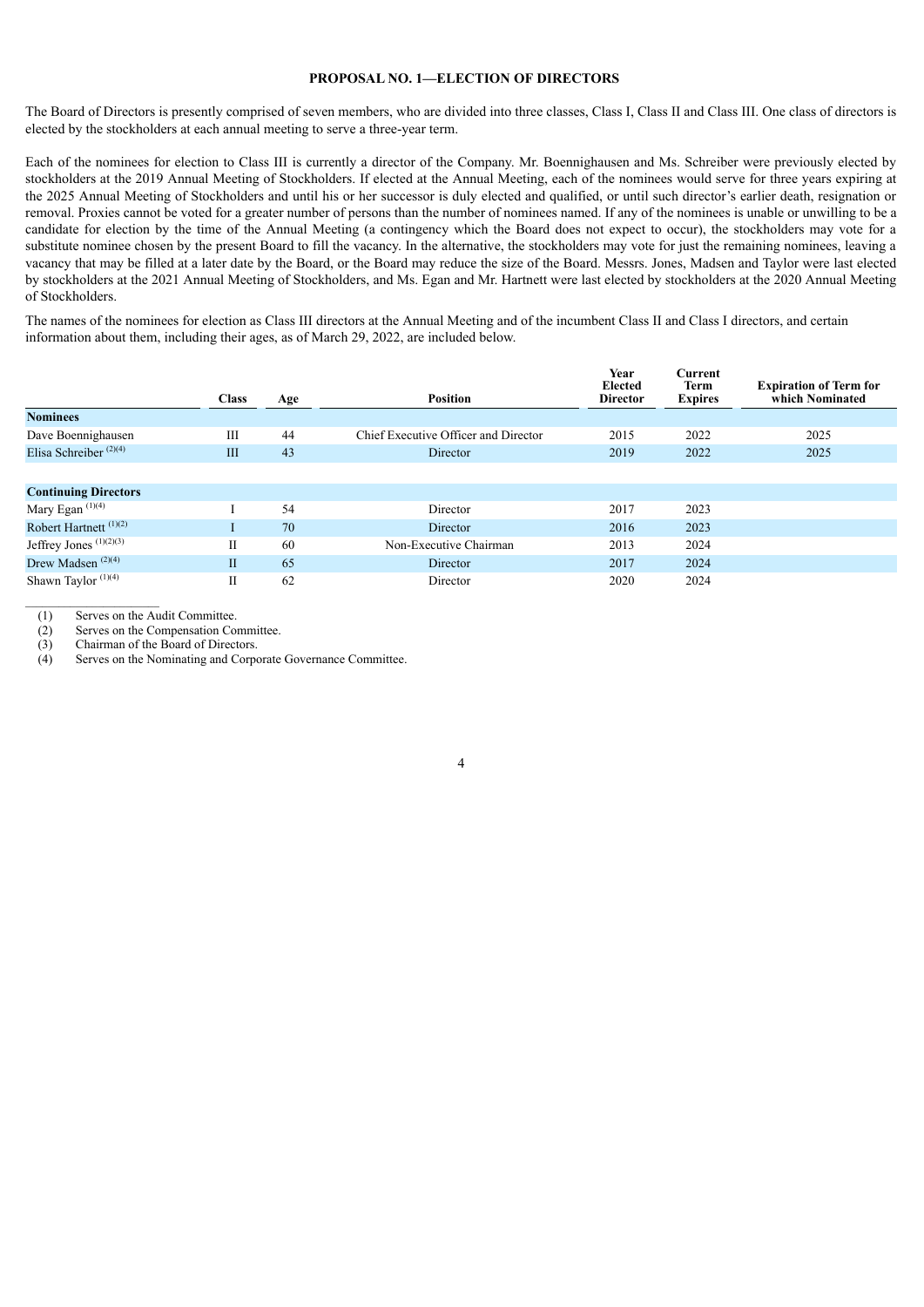Below, we have provided biographies for each director and nominee summarizing his or her business and other experience, including the specific experience, qualifications, attributes or skills that led to the conclusion of the Board of Directors that such nominee should serve as a director in light of the Company's business and structure.

# **Nominees for Election as Class III Directors**

*Dave Boennighausen* has served as our CEO since June 2017 and as interim CEO from July 2016 through June 2017. He has been a member of our Board of Directors since August 2015. Mr. Boennighausen served as our CFO from July 2012 through his appointment as permanent CEO in June 2017. He has held various roles at the Company, including Vice President of Finance and Executive Vice President of Finance, since joining the Company in 2004. He began his career with May Department Stores. He holds an MBA from the Stanford Graduate School of Business and received a BS degree in Finance and Marketing from Truman State University. Mr. Boennighausen brings to our Board of Directors leadership skills, financial experience and strategic guidance.

*Elisa Schreiber* has been a member of our Board of Directors since December 2019. Since December 2014, Ms. Schreiber has served as the marketing partner at Greylock Partners, an early-stage venture capital firm headquartered in Silicon Valley, where she supports the firm's portfolio companies with strategic marketing and communications counsel as they scale from seed stage to publicly-traded. From 2010 to 2013, Ms. Schreiber led the global communications team at Hulu, a premium entertainment streaming service, during a period of hyper-growth for the company. Ms. Schreiber is on the advisory board for All Raise, a non-profit dedicated to accelerating the success of female funders and founders in technology by improving the success of women in the venture-backed tech ecosystem. Ms. Schreiber earned her MBA from the University of Southern California Marshall School of Business, as well as her BA in Communications & Media Studies and her BA in Visual Arts at the University of California, San Diego. Ms. Schreiber brings extensive business experience in marketing and communications, with particular emphasis on emerging technologies, to our Board.

#### **Continuing Directors**

*Mary Egan* has been a member of our Board of Directors since September 2017. Ms. Egan founded and served as Chief Executive Officer ("CEO") of Gatheredtable, a consumer software as a service ("SAAS") company offering customized meal planning, from 2013 until the technology platform was sold to a strategic buyer in 2018, at which time the position ceased to exist. From 2010 to 2012 Ms. Egan served as Head of Global Strategy and Corporate Development for Starbucks Corporation (Nasdaq: SBUX), a global coffee retailer. At Starbucks, Ms. Egan partnered with the senior leadership team to develop and execute corporate strategy, and led many successful strategic initiatives focusing on cost reduction, developing markets, digital and food. Ms. Egan was a Managing Director at The Boston Consulting Group ("BCG"), a global management consulting firm, from 1997 to 2010 where she partnered with CEO's and boards of leading consumer brands to conceive and successfully drive aggressive growth strategies. While at BCG, she was a frequent global speaker on consumer-centric growth, and was featured in many news outlets, including The Wall Street Journal and The New York Times. Ms. Egan also serves on the Board of Directors of American Campus Communities (NYSE:ACC) where she serves on the strategic planning committee. Ms. Egan holds a BA from Barnard College, Columbia University, an MSEd from Bank Street Graduate School of Education and an MBA from Columbia Business School. Ms. Egan brings to our Board a broad range of experience in consumer-centric growth strategy and execution, as well as marketing and brand expertise.

*Robert Hartnett* has been a member of our Board of Directors since July 2016. He has over 40 years of restaurant industry experience. Most recently he served as CEO for Houlihan's Restaurants, Inc. ("Houlihan's"), a national operator and franchisor of fine dining and casual dining restaurants, a position that he held from 2001 until successfully negotiating the sale of that company in 2015. During his tenure at Houlihan's, Mr. Hartnett successfully reinvented and revitalized the Houlihan's brand. Prior to joining Houlihan's, Mr. Hartnett served as President, CEO and Chairman of Einstein Noah Restaurant Group Inc. ("Einstein's"), a national operator and franchisor of fast casual bagel restaurants. In addition, he has owned and operated Einstein Bros. and Boston Market franchise restaurants and has served as President of Bennigan's Restaurants, a multi-unit casual dining operator. Mr. Hartnett holds a BA in Accounting from Lamar University. Mr. Hartnett brings to our Board of Directors broad experience in restaurant operations and restaurant brand development.

*Jeffrey Jones* has been a member of our Board of Directors since September 2013 and he has served as Non-Executive Chairman since September 2019. Prior to becoming Non-Executive Chairman, Mr. Jones served as our lead independent director. From 2003 to 2012, when he retired, Mr. Jones served as the Chief Financial Officer ("CFO") for Vail Resorts, Inc. (NYSE: MTN), a publicly held resort management company, and also served as a member of the board of directors of Vail Resorts, Inc. from 2008 through 2012. In addition, later in his tenure at Vail Resorts, Inc., Mr. Jones served as President - Lodging, Retail and Real Estate. Mr. Jones is currently a member of the board of directors of Hershey Entertainment and Resorts, a privately held company, where he is the lead independent director and is the chair of the audit and finance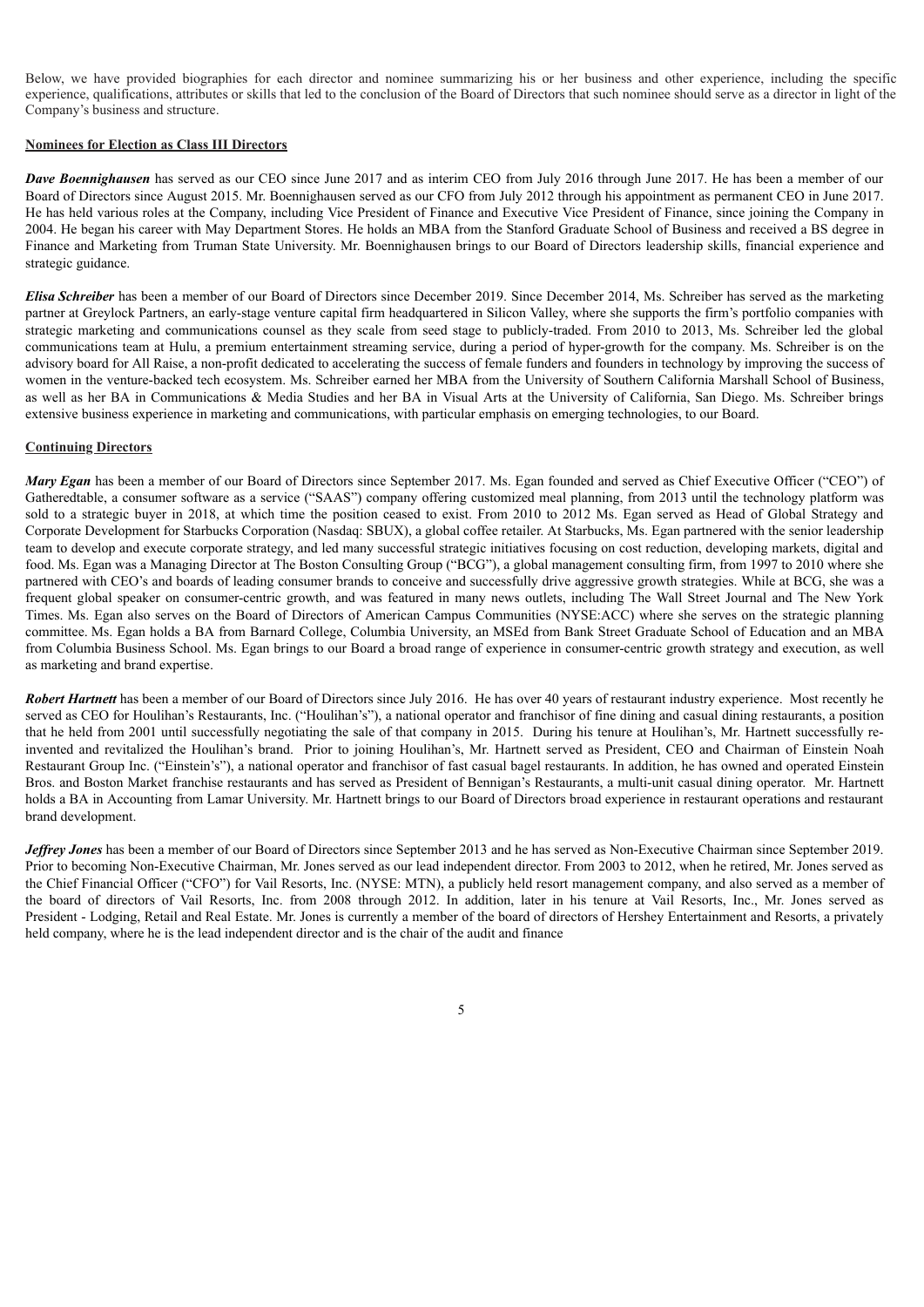committee and is a member of the compensation committee, Summit Hotel Properties, Inc. (NYSE:INN), where he is the non-executive board chairman, chair of the audit committee and a member of the compensation committee, and ClubCorp, a privately held company. He is also a member of the US Bank Advisory Board. Prior to joining Vail Resorts, Mr. Jones held CFO positions with Clark Retail Enterprises and Lids Corporation. Mr. Jones received a BA in Accounting and American Studies from Mercyhurst University (f/k/a Mercyhurst College) and is a member of the AICPA. Mr. Jones brings to our Board of Directors significant board leadership and public and private company experience including overall leadership and audit committee experience. Additionally, his board experience includes significant audit committee roles.

*Drew Madsen* has been a member of our Board of Directors since September 2017. From May 2015 to December 2016, when he resigned, Mr. Madsen served as President of Panera Bread Company, a national operator and franchisor of fast casual bakery cafés, where he helped guide the brand to industry leadership positions in clean food, digital ordering/payment and delivery. From October 2014 to March 2015, Mr. Madsen was President and Chief Operating Officer of the Norwegian Cruise Line division of Norwegian Cruise Line Holdings Ltd. From 2005 to 2013 he was President and Chief Operating Officer, and a member of the board of directors, of Darden Restaurants, Inc. Mr. Madsen began his career at General Mills with various positions in brand management including serving as Vice President of Marketing. He holds an MBA with Distinction from the University of Michigan and earned a bachelor's degree, magna cum laude, from DePauw University, where he was a member of the Phi Beta Kappa Society. Mr. Madsen brings to our Board significant experience in restaurant operations and brand management.

*Shawn Taylor* has been a member of our Board of Directors since December 2020. From 2013 to 2019, when he sold his franchise operations, Mr. Taylor was President and Operating Partner of Zaxby's Houston, LLC, a franchisee of the Zaxby's restaurant chain. In 2011, Mr. Taylor joined a group of business leaders who formed the Houston Baseball Partners, LLC, which led to the acquisition of the Houston Astros. He sold his interest in the Astros in 2017, but has remained as an advisor. In 1996 he founded and served as general partner, president, and CEO of Family EATS L.P., the Taco Bell franchisee in Houston, Texas. During his tenure, he owned, developed, and operated 33 Taco Bell locations, which he successfully sold in 2007. He is on the board of Memorial Hermann Healthcare System in Houston, Texas. Mr. Taylor started his career as a senior staff auditor at Arthur Andersen & Co., LLP in Dallas, Texas. Mr. Taylor received his B.S. degree in accounting, with distinction, from Purdue University in 1982. Mr. Taylor brings to our board significant experience in leadership of restaurant development and operations, as well as experience with franchise systems.

The Board of Directors recommends a vote FOR the election of each of the Class III director nominees listed above.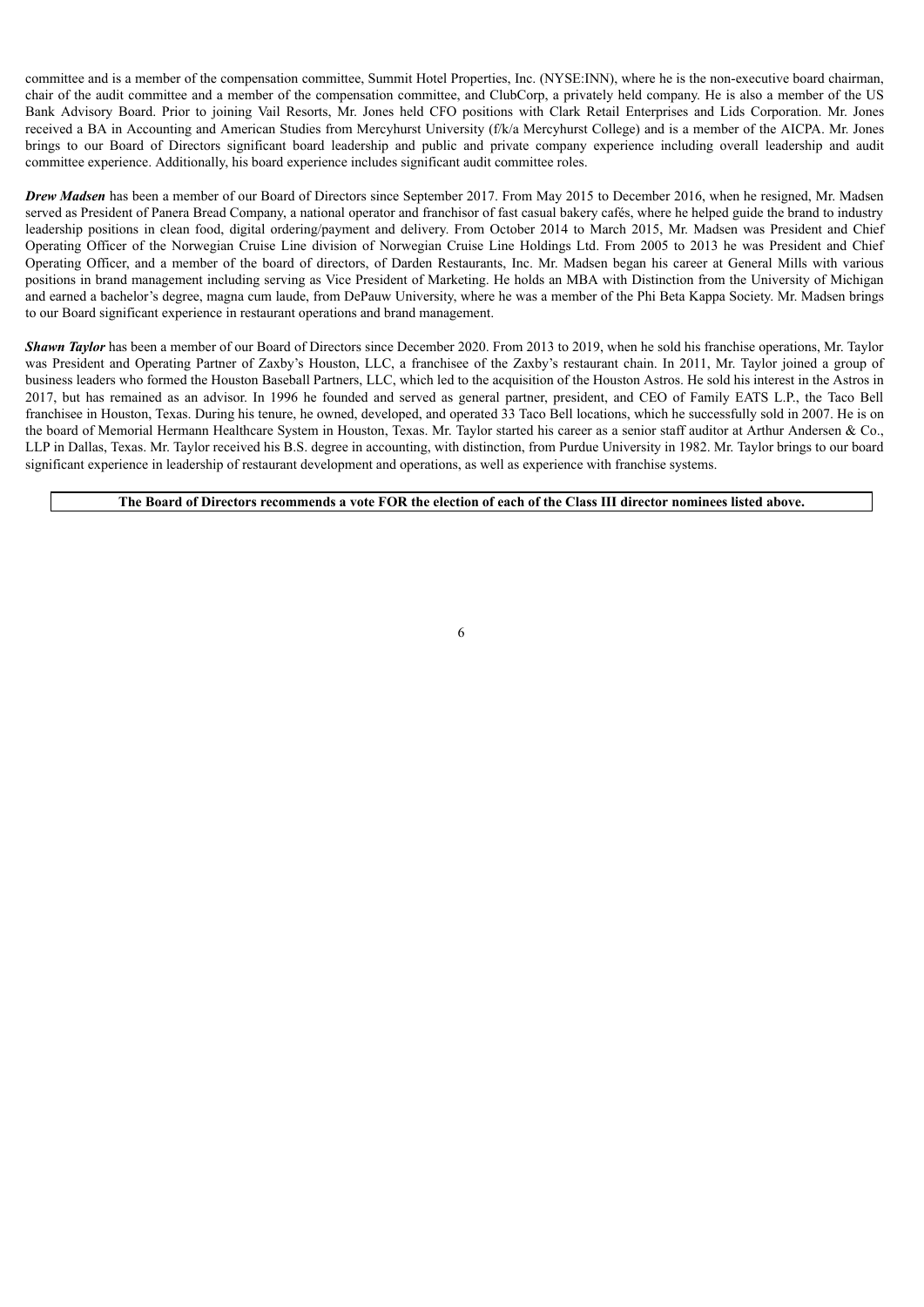# **Directors and Corporate Governance**

# *Board Composition, Qualifications and Diversity*

Our Board of Directors currently consists of seven members. The Company has focused on increasing the diversity, both within its management team as well as on the Board of Directors and has made great progress towards this goal. Two of the seven directors who currently hold Board seats are women, and we added a racially diverse director with the addition of Mr. Taylor to the Board in December of 2020.

In accordance with the amended and restated certificate of incorporation and the amended and restated bylaws, our Board of Directors is divided into three classes with staggered three-year terms. The authorized number of directors may be changed pursuant to the Company's bylaws by resolution of the Board of Directors. Our directors are divided among the three classes as follows:

- Current Class I directors are Mary Egan and Robert Hartnett, whose terms will expire at the 2023 Annual Meeting of Stockholders.
- Current Class II directors are Jeffrey Jones, Drew Madsen and Shawn Taylor, whose terms will expire at the 2024 Annual Meeting of Stockholders.
- Current Class III directors are Dave Boennighausen and Elisa Schreiber, whose terms will expire at the this Annual Meeting of Stockholders.

Directors for a particular class will be elected for three-year terms at the annual meeting of stockholders in the year in which their term expires. As a result, only one class of directors will be elected at each annual meeting of our stockholders, with the other classes continuing for the remainder of their respective three-year terms. Each director's term continues until the election and qualification of his or her successor, or his or her earlier death, resignation or removal.

The Nominating and Corporate Governance Committee and the Board believe that candidates for director should have certain minimum qualifications, including, without limitation:

- demonstrated business acumen and leadership, and high levels of accomplishment;
- ability to exercise sound business judgment and to provide insight and practical wisdom based on experience;
- commitment to understand the Company and its business, industry and strategic objectives;
- integrity and adherence to high personal ethics and values, consistent with our Code of Business Conduct and Ethics;
- ability to read and understand financial statements and other financial information pertaining to the Company;
- commitment to enhancing stockholder value;
- willingness to act in the interest of all stockholders;
- for non-employee directors, independence under Nasdaq listing standards and other applicable rules and regulations; and
- diversity of backgrounds, skills, experiences, and characteristics, including with respect to gender, race and ethnicity that help us to reflect the diversity of the Company's shareholders, team members, guests and the communities we serve.

In the context of the Board's existing composition, other requirements, such as restaurant industry experience or experience in a particular business discipline, that are expected to contribute to the Board's overall effectiveness and meet the needs of the Board and its committees may be considered. The Company values diversity on a company-wide basis and seeks to achieve diversity of occupational and professional backgrounds on the Board, including on the basis of gender, race and ethnicity. Two of the seven directors who currently hold Board seats are women, and the Company added another diverse director with the addition of Mr. Taylor to the Board in December of 2020. We assess qualifications of our directors as part of the Board's annual selfevaluation process.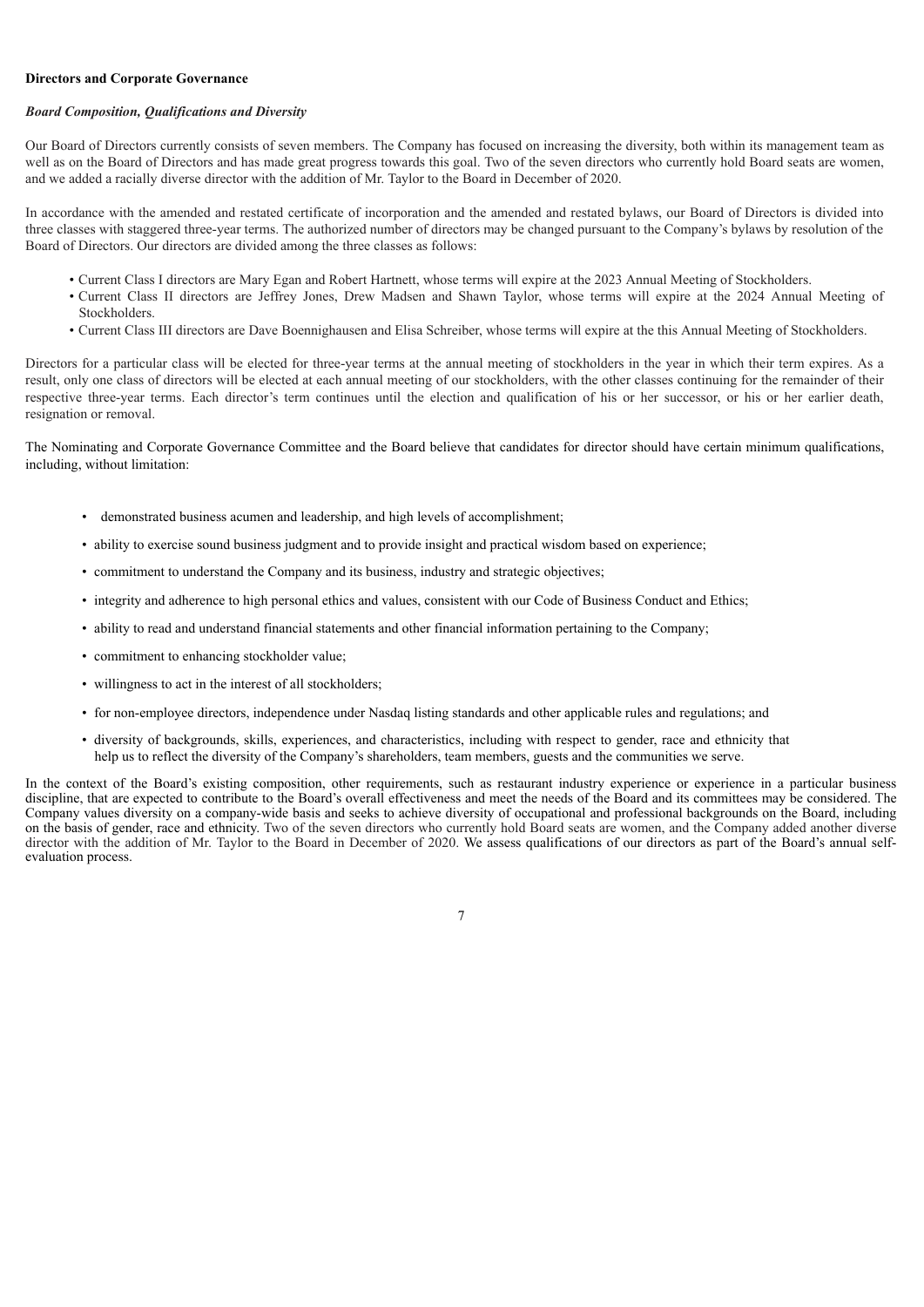The Nominating and Corporate Governance Committee consults with other members of the Board of Directors and with the Company's management in identifying and evaluating candidates for director who have the skills and characteristics that align with the Company's priorities. As part of this process, the Committee considers the skills, experience and diversity of the current Board and assesses how potential candidates will complement and add to those attributes. See below the Company's diversity matrix.

|                                         | Board Diversity Matrix (As of March 29, 2022) |              |                   |                                   |  |
|-----------------------------------------|-----------------------------------------------|--------------|-------------------|-----------------------------------|--|
| <b>Total Number of Directors</b>        |                                               |              |                   |                                   |  |
|                                         | Female                                        | Male         | <b>Non-Binary</b> | Did Not<br><b>Disclose Gender</b> |  |
| <b>Part I: Gender Identity</b>          |                                               |              |                   |                                   |  |
| Directors                               | $\mathbf{2}$                                  | 5            | 0                 | $\bf{0}$                          |  |
| Part II: Demographic Background         |                                               |              |                   |                                   |  |
| African American or Black               | $\mathbf{0}$                                  |              | $\mathbf{0}$      | $\mathbf{0}$                      |  |
| Alaskan Native or Native American       | $\mathbf{0}$                                  | $\mathbf{0}$ | $\mathbf{0}$      | $\mathbf{0}$                      |  |
| Asian                                   | 0                                             | 0            | 0                 | $\mathbf{0}$                      |  |
| Hispanic or Latinx                      | $\mathbf{0}$                                  | $\mathbf{0}$ | $\mathbf{0}$      | $\mathbf{0}$                      |  |
| Native Hawaiian or Pacific Islander     | 0                                             | 0            | 0                 | 0                                 |  |
| White                                   |                                               |              | 0                 | $\mathbf{0}$                      |  |
| Two or More Races or Ethnic             | $\mathbf{0}$                                  | 0            | 0                 | $\bf{0}$                          |  |
| LGBTQ+                                  |                                               |              |                   |                                   |  |
| Did Not Disclose Demographic Background |                                               |              |                   |                                   |  |

# *Board Independence*

Under Nasdaq's listing requirements and Nasdaq rules, independent directors must comprise a majority of a listed company's Board of Directors. Our Principles of Corporate Governance (the "Principles") provide that an "independent" director is a director who meets the Nasdaq definition of independence, as determined by the Board of Directors, and the Principles also provide that, under applicable Nasdaq rules, the members of each of the Audit and Compensation Committees must meet additional, heightened independence criteria applicable to directors serving on these committees under applicable Nasdaq listing standards. Our Board of Directors has undertaken a review of its composition, the composition of its committees and the independence of each director (both generally, and, where applicable, under heightened independence criteria applicable to certain committees). Based upon information requested from and provided by each director concerning his or her background, employment and affiliations, including family relationships, our Board of Directors has determined, based on the recommendation of our Nominating and Corporate Governance Committee, that each of Messrs. Hartnett, Jones, Madsen and Taylor, Ms. Egan and Ms. Schreiber were "independent" under Nasdaq rules. In making the independence determinations, our Board of Directors assessed the current and prior relationships of each non-employee director and all other relevant facts and circumstances. Based on these assessments, for each director deemed to be independent, our Board of Directors made a determination that, because of the nature of the director's relationships and/or the amounts involved, each director deemed to be independent had no relationships with our company or our management that, in the judgment of the Board, would impair the director's independence.

# *Leadership Structure*

The Board does not have a policy regarding the separation of the roles of Chairman and CEO and believes that it is in the best interest of the Company and its stockholders for the Board periodically to evaluate and make a determination regarding whether or not to separate the roles of Chairman and CEO based upon the circumstances.

The Board has determined that separating the roles of Chairman and CEO is the most effective leadership structure for the Company at this time. The Board believes that the separation of Chairman and CEO duties allows Mr. Jones, who serves as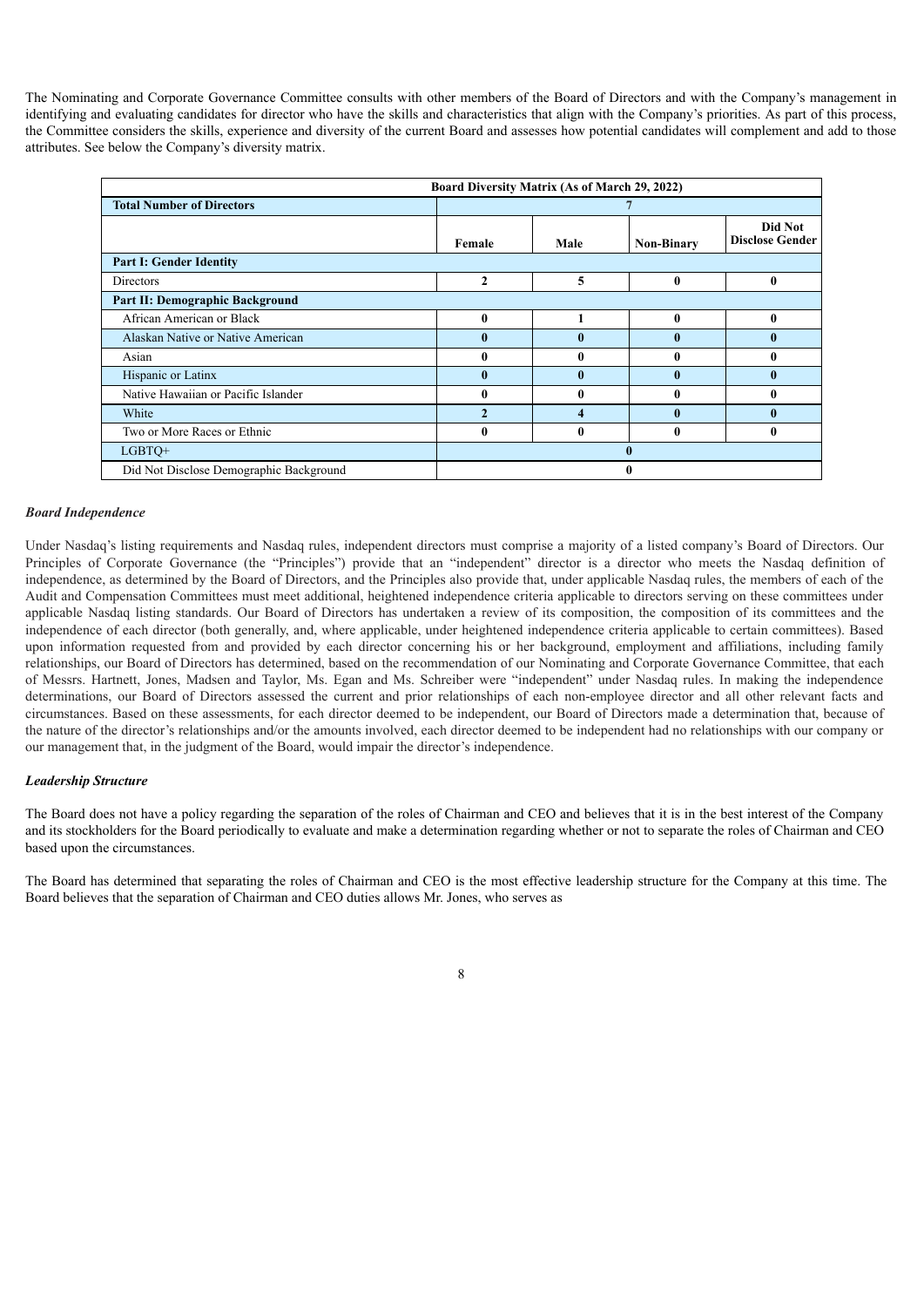our Chairman, to better focus on active leadership of the Board, while allowing Mr. Boennighausen to better focus on day-to-day operations of the Company and corporate strategy. In addition, the Board believes that its leadership structure as described above provides an effective framework for addressing the risks facing our company, as discussed in greater detail below under "The Board's Role in Risk Oversight."

Among others, the Chairman's duties and responsibilities include:

- presiding at meetings of the Board and stockholders;
- facilitating communication between the Board and the Company's management;
- assisting the CEO in formulating long-term strategy;
- coordinating agendas and schedules for Board meetings, information flow to the Board and other matters pertinent to the Company and the Board;
- presiding at executive sessions of the independent directors; and
- being available for consultation and communication with major stockholders as appropriate.

#### *Executive Sessions of Independent Directors*

In order to promote open discussion among independent directors, our Board of Directors has a policy of conducting executive sessions of independent directors during each regularly scheduled Board meeting and at such other times as may be requested by an independent director. These executive sessions are chaired by our Chairman. Our Chairman provides feedback to our CEO, as needed, promptly after each executive session.

# *Principles of Corporate Governance*

Our Principles of Corporate Governance are available on our website at *investor.noodles.com/corporate-governance.cfm*.

# *Code of Business Conduct and Ethics*

We have adopted a Code of Business Conduct and Ethics that applies to all of our officers and team members, including our CEO and CFO and those officers and team members responsible for financial reporting. We have also adopted a Director Code of Business Conduct and Ethics that applies to our directors. Our codes of business conduct and ethics are posted on the investor relations section of our website at *investor.noodles.com*. We intend to disclose future amendments to our Codes of Business Conduct and Ethics, and any waivers of their provisions that we grant to our executive officers and directors, on our website within four business days following the date of the amendment or waiver.

# *Anti-Hedging Policy*

The Company's Insider Trading Policy provides that directors, officers and team members of the Company may not engage in the following with regard to equity securities of the Company held, directly or indirectly, by such persons or granted to such persons as part of his or her compensation: (a) shortterm trading (generally defined as selling Company securities within six months following a purchase); (b) short sales (selling Company securities the seller does not own); (c) transactions involving publicly traded options or other derivatives, such as trading in puts or calls in Company securities; or (d) hedging transactions. The foregoing restrictions also apply to immediate family members of directors, officers and team members, which consist of any child, stepchild, parent, stepparent, spouse, sibling, mother-in-law, father-in-law, son-in-law, daughter-in-law, brother-in-law, or sister-in-law and any person (other than a tenant or employee) sharing the household of the director, officer or team member.

# *Anti-Pledging Policy*

The Company's Insider Trading Policy provides that our directors, officers and team members, as well as certain related parties, are prohibited from entering into pledging transactions or similar arrangements with respect to Company securities.

#### *Board Meetings*

During 2021, the Board of Directors held five meetings. Additionally, management frequently communicated with the Board throughout the year on various topics. Each of our directors attended 100% of the aggregate of the total number of meetings

# $\overline{Q}$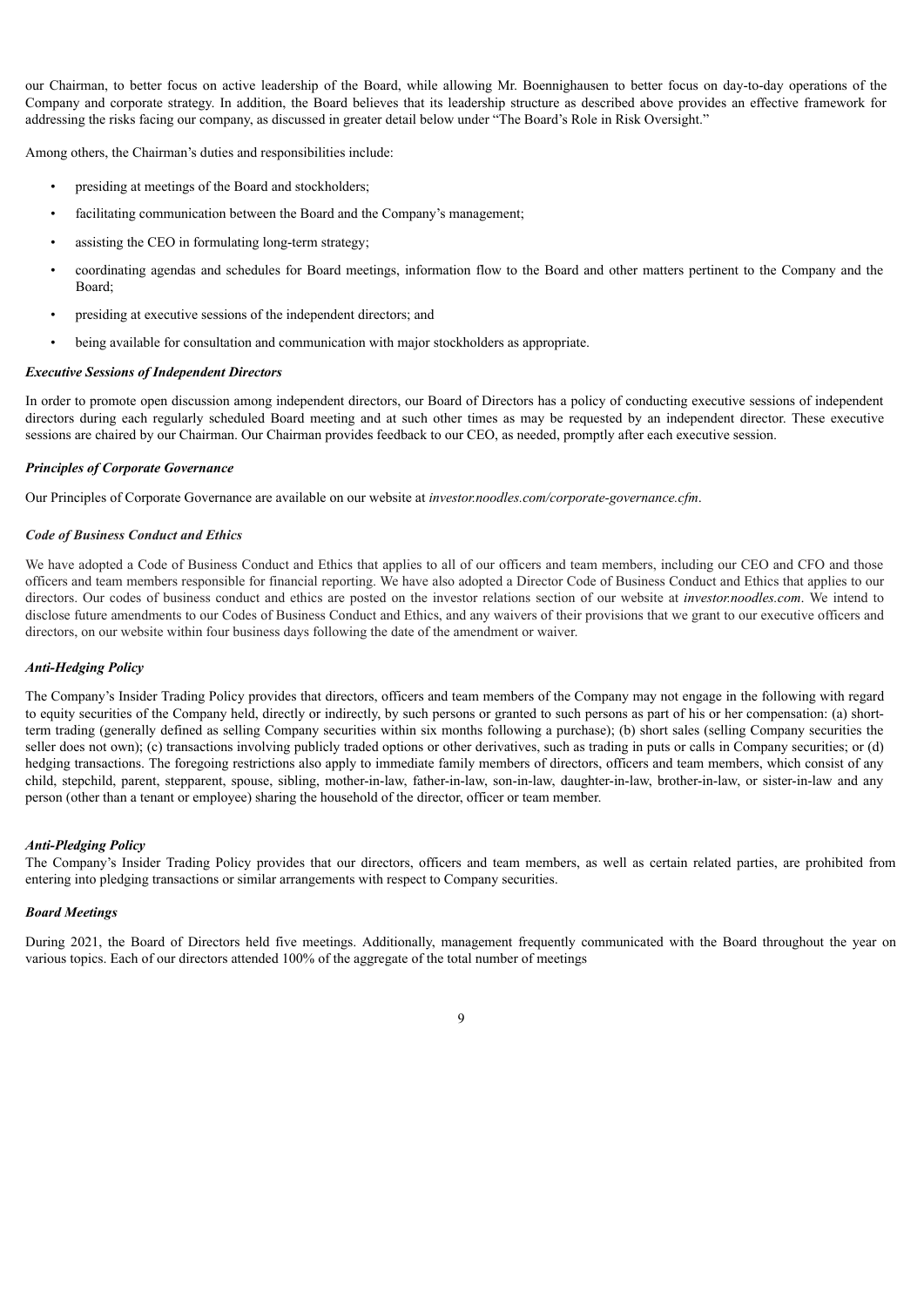of the Board of Directors held during the period in 2021 that such director served and the total number of meetings held by any of the committees of the Board of Directors on which such director served during such period.

# **The Board's Role in Risk Oversight**

The Board of Directors oversees the Company's risk management process. The Board oversees a Company-wide approach to risk management, designed to enhance stockholder value, support the achievement of strategic objectives and improve long-term organizational performance. The Board determines the appropriate level of risk for the Company generally, assesses the specific risks faced by the Company and reviews the steps taken by management to manage those risks. The Board's involvement in setting the Company's business strategy facilitates these assessments and reviews, culminating in the development of a strategy that reflects both the Board's and management's consensus as to appropriate levels of risk and the appropriate measures to manage those risks. Pursuant to this structure, risk is assessed throughout the enterprise, focusing on risks arising out of various aspects of the Company's strategy and the implementation of that strategy, including financial, legal/compliance, operational/strategic, health and safety, and compensation risks. The Board also considers risk when evaluating proposed transactions and other matters presented to the Board, including acquisitions and financial matters.

Management is responsible for assessing and managing risk, including through the Company's Enterprise Risk Management ("ERM") program, however the Board maintains the ultimate oversight responsibility for the risk management process. In particular, the Audit Committee oversees the ERM program, which provides a framework for risk identification and management. Risks are identified and prioritized by the ERM Committee, which is comprised of members of Executive Management as well as key Company leaders below the executive level. The ERM Committee provides periodic reports to the Audit Committee as well as to the Board. The Board believes that the ERM program supports the risk oversight function of the Board. The Audit Committee also focuses on financial risk, including internal controls, and discusses the Company's risk profile with the Company's independent registered public accounting firm. In addition, the Audit Committee oversees the Company's compliance program with respect to legal and regulatory requirements, including the Company's codes of conduct and policies and procedures for monitoring compliance. The Audit Committee also receives regular reports on the Company's cybersecurity compliance and risk management practices, including its compliance with the Payment Card Industry (PCI) Data Security Standard (DSS), its implementation of data security solutions and risk evaluation, and its insurance coverages. The Compensation Committee periodically reviews compensation practices and policies to determine whether they encourage excessive risk taking, including an annual review of management's assessment of the risk associated with the Company's compensation programs covering its team members, including executives, and discusses the concept of risk as it relates to the Company's compensation programs. The Compensation Committee also oversees human capital programs including those which promote employee development and retention and which focus on workforce diversity and inclusion. The Nominating and Corporate Governance Committee oversees sustainability (including climate-change) and human capital management and social impact related risks through oversight of our Environmental, Social and Governance ("ESG") program. The Nominating and Corporate Governance Committee oversaw the creation and development of our first ESG impact report issued in 2021. Management regularly reports on applicable risks to the relevant committee or the Board, as appropriate, including reports on significant Company projects, including but not limited to our ESG program and report. Additional review and reporting on risks are conducted as needed or as requested by the Board and its committees.

#### **Board Committees**

#### *Audit Committee*

Our Audit Committee, which met four times in 2021, is currently composed of Mary Egan, Robert Hartnett, Jeffrey Jones and Shawn Taylor, each of whom is a non-employee, independent member of our Board of Directors. Mr. Jones is the Chairman of the Audit Committee and our Audit Committee financial expert, as currently defined under SEC rules. Each member of the Audit Committee meets the requirements for financial literacy under the applicable Nasdaq rules. All of our Audit Committee members meet the additional, heightened independence criteria applicable to directors serving on the Audit Committee under Nasdaq rules and SEC rules.

The Audit Committee operates under a written charter, available on our website at *investor.noodles.com/corporate-governance.cfm*, that satisfies the applicable standards of the SEC and the listing requirements of Nasdaq, and oversees our corporate accounting and financial reporting process. The Audit Committee also oversees our ERM program. The Audit Committee conducts its activities in a manner designed to emphasize the importance of an environment that supports integrity in the financial reporting process.

The Audit Committee's responsibilities include, but are not limited to: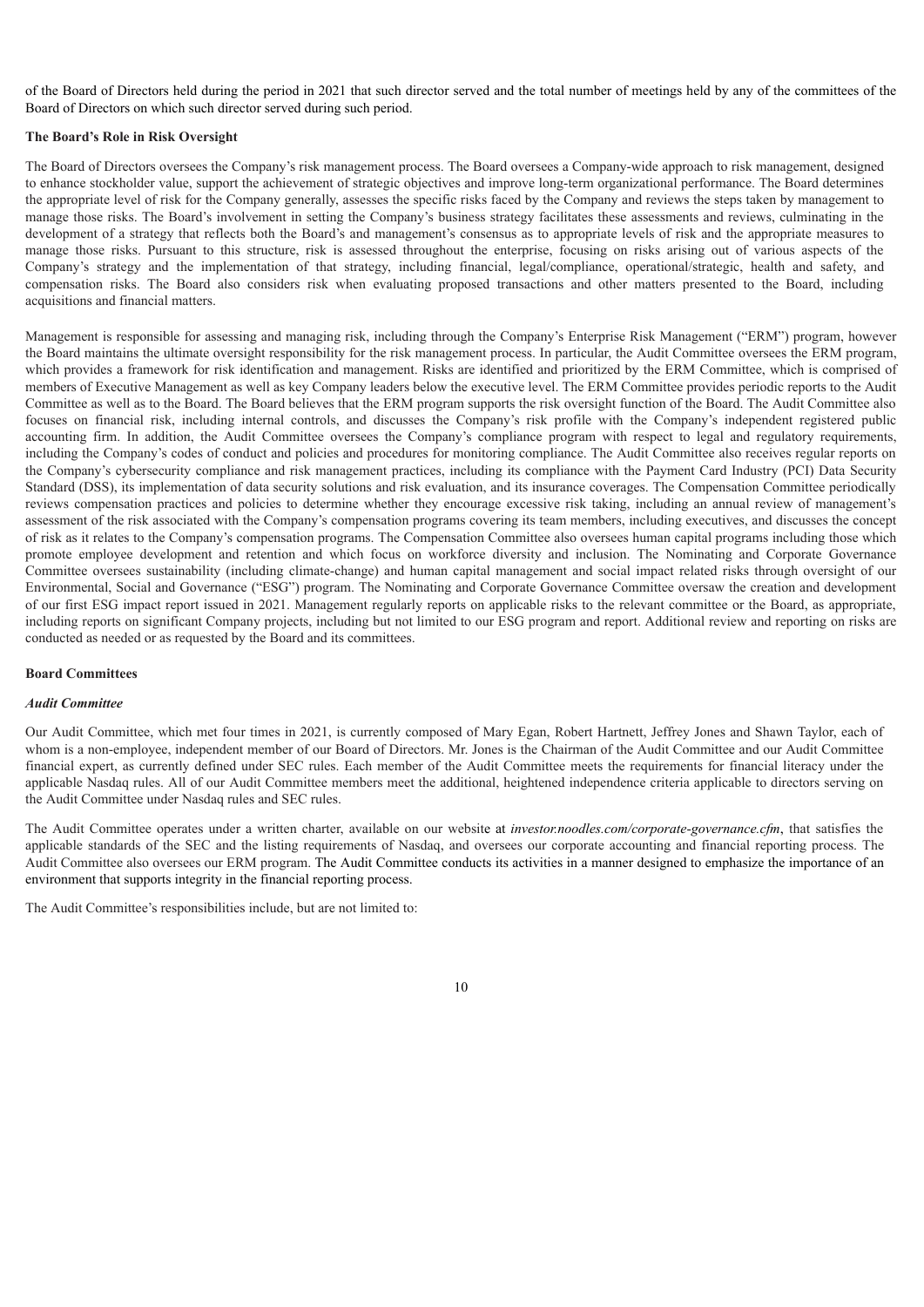- appointing, compensating, retaining and overseeing our independent registered public accounting firm and evaluating its performance;
- approving in advance all audit and permissible non-audit services to be provided by the outside auditor, and establishing policies and procedures for the pre-approval of audit and permissible non-audit services to be provided by the outside auditor;
- at least annually, considering the independence of the outside auditor and, consistent with rules of the Public Company Accounting Oversight Board ("PCAOB"), obtaining and reviewing reports by the outside auditor describing any relationships between the outside auditor, and the Company or individuals in financial reporting oversight roles at the Company, that may reasonably be thought to bear on the outside auditor's independence and discussing with the outside auditor the potential effects of any such relationships on independence;
- at least annually, obtaining and reviewing a report by the outside auditor describing, among other things, its internal quality-control procedures;
- meeting to review and discuss with management and the outside auditor the annual audited and quarterly financial statements of the Company and the independent auditor's reports related to the financial statements;
- receiving reports from the outside auditor and management regarding, and reviewing and discussing the adequacy and effectiveness of, the Company's internal controls, including any significant deficiencies in internal controls and significant changes in internal controls reported to the Audit Committee by the outside auditor or management;
- receiving reports from management regarding, and reviewing and discussing the adequacy and effectiveness of, the Company's disclosure controls and procedures;
- reviewing and discussing earnings press releases, and corporate practices with respect to earnings press releases and financial information and earnings guidance provided to analysts and ratings agencies;
- overseeing the Company's compliance program with respect to legal and regulatory requirements, including the Company's Codes of Business Conduct and Ethics and the Company's policies and procedures for monitoring compliance;
- reviewing and discussing the Company's practices with respect to risk assessment and risk management;
- establishing and overseeing procedures for handling reports of potential misconduct; and
- establishing and periodically reviewing policies and procedures for the review, approval and ratification of related party transactions.

#### *Compensation Committee*

Our Compensation Committee, which met five times in 2021, is currently composed of Robert Hartnett, Jeffrey Jones, Drew Madsen and Elisa Schreiber, each of whom is a non-employee, independent member of our Board of Directors. Mr. Hartnett serves as Chairman of the Compensation Committee. The Compensation Committee operates under a written charter, available on our website at *investor.noodles.com/corporate-governance.cfm*, that satisfies the applicable standards of the SEC and Nasdaq. The Compensation Committee's responsibilities include, but are not limited to:

- overseeing the Company's overall compensation philosophy, policies and programs, and assessing whether the Company's compensation philosophy establishes appropriate incentives for management and team members;
- reviewing and approving corporate goals and objectives relevant to the compensation of the CEO, evaluating the CEO's performance in light of those goals and objectives and, upon submitting such goals and performance evaluation to the independent directors of the Board meeting in executive session for consideration, set the CEO's compensation level based on this evaluation, and approve the grant of equity awards to the CEO;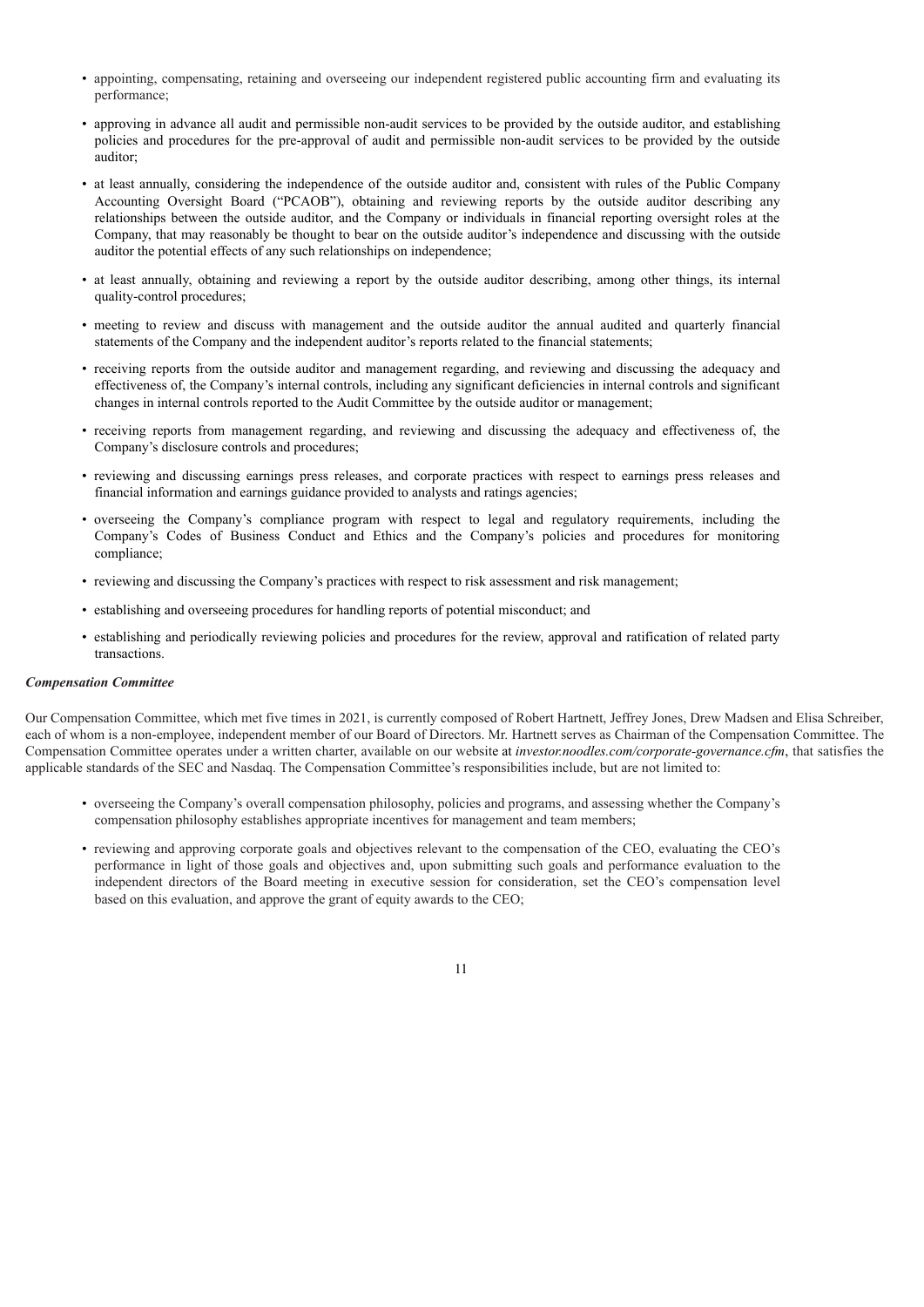- setting the compensation of other executive officers based upon the recommendation of the CEO and approve the terms and grant of equity awards for such other executive officers;
- administering and making recommendations to the Board with respect to the Company's incentive compensation and equity-based compensation plans that are subject to Board approval;
- approving the terms and grant of equity awards for executive officers;
- reviewing and approving the design of other benefit plans pertaining to executive officers;
- approving, and amending or modifying, the terms of other compensation and benefit plans as appropriate;
- reviewing and recommending to the Board any employment and severance arrangements for executive officers, including employment agreements and change-in-control provisions, plans or agreements;
- annually reviewing the compensation of directors for service on the Board and its committees and recommending changes in compensation to the Board as appropriate;
- overseeing the Company's engagement efforts with shareholders on the subject of executive compensation;
- overseeing the assessment of risks related to the Company's compensation policies and programs applicable to officers and team members, and review the results of this assessment;
- annually conducting an assessment of any potential conflicts of interest required to be disclosed and raised by the work of any compensation consultants; and
- overseeing the Company's human capital programs, including with respect to employee development and retention and workforce diversity and inclusion.

Pursuant to the terms of its charter, the Compensation Committee may delegate its duties and responsibilities to one or more subcommittees, consisting of not less than two members of the Committee.

# *Compensation Committee Interlocks and Insider Participation*

None of the members of our Compensation Committee is, or has at any time been, an officer or employee of the Company. None of our executive officers currently serves, or in the past year has served, as a member of the Board of Directors or Compensation Committee of any other entity that has one or more executive officers serving on our Board of Directors or Compensation Committee. No directors served on the Compensation Committee in 2021 other than Messrs. Hartnett, Jones and Madsen and Ms. Schreiber.

# *Nominating and Corporate Governance Committee*

Our Nominating and Corporate Governance Committee, which met five times in 2021, is currently composed of Mary Egan, Drew Madsen, Elisa Schreiber and Shawn Taylor, each of whom is a non-employee, independent member of our Board of Directors. Ms. Egan serves as Chairman of the Nominating and Corporate Governance Committee. The Nominating and Corporate Governance Committee operates under a written charter, available on our website at *investor.noodles.com/corporate-governance.cfm*, that satisfies the applicable standards of the SEC and Nasdaq. The Nominating and Corporate Governance Committee's responsibilities include, but are not limited to:

- developing and recommending to the Board criteria for identifying and evaluating director candidates and periodically review these criteria;
- assessing the contributions and independence of incumbent directors in determining whether to recommend them for reelection;
- identifying, reviewing the qualifications of and recruiting candidates for election to the Board;
- establishing procedures for the consideration of Board candidates recommended for the Committee's consideration by the Company's stockholders;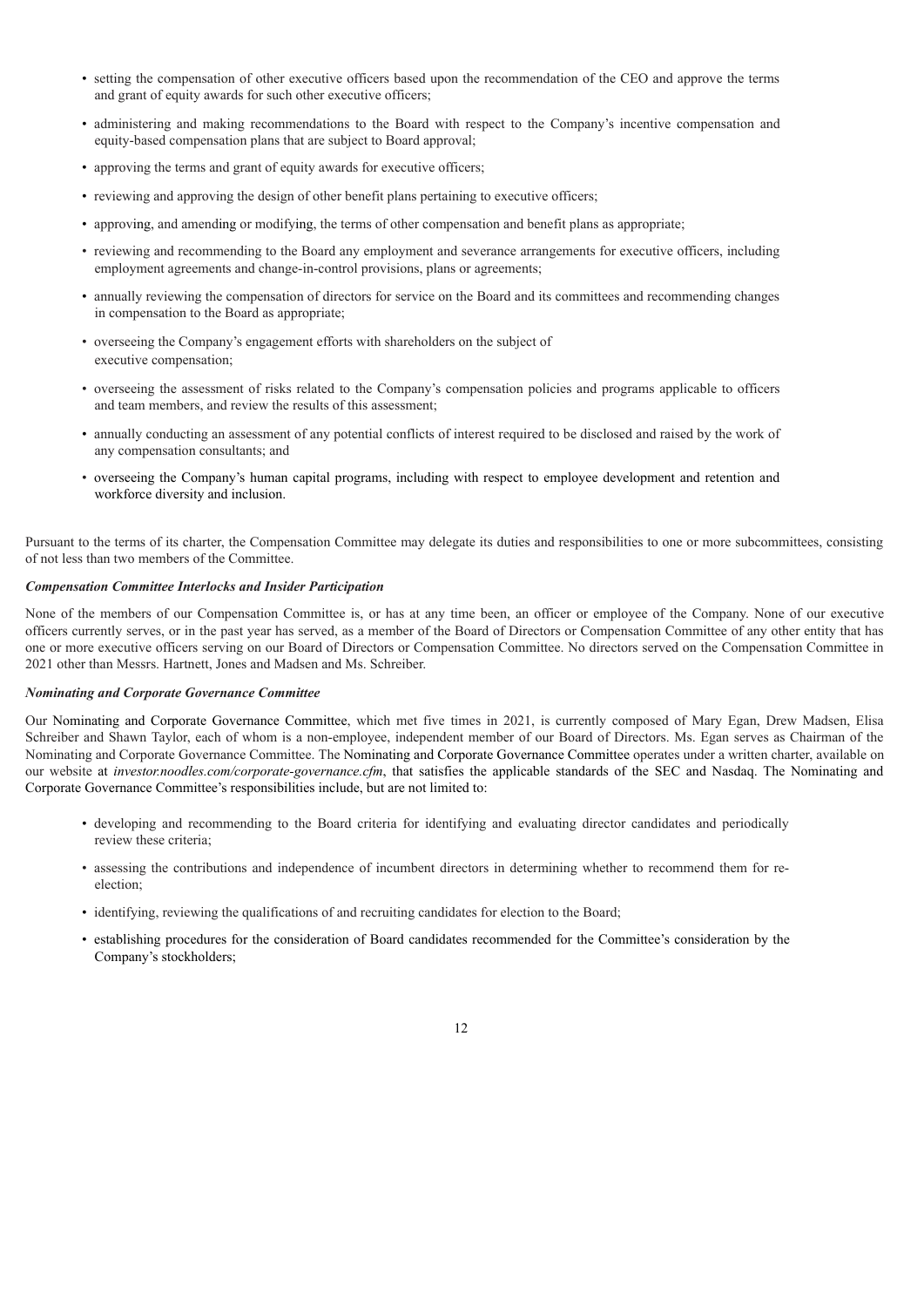- recommending to the Board the Company's candidates for election or re-election to the Board at each annual stockholders' meeting;
- recommending to the Board candidates to be elected by the Board as necessary to fill vacancies and newly created directorships;
- developing and recommending to the Board a set of corporate governance principles, and annually reviewing those principles and recommending changes to the Board as appropriate;
- reviewing directorships at other organizations offered to directors and senior officers of the Company and referring any opportunities that may raise conflicts of interest or other governance concerns to the Board for further discussion, as appropriate;
- overseeing succession planning process and facilitating discussions with the Board;
- overseeing the Company's ESG program and strategies;
- making recommendations to the Board concerning the size, structure, composition and functioning of the Board and its committees; and
- recommending committee members and chairpersons to the Board for appointment.

# *Policy Regarding Stockholder Recommendations*

The Company identifies new director candidates through a variety of sources. The Nominating and Corporate Governance Committee will consider director candidates recommended by stockholders in the same manner it considers other candidates, as described below. Stockholders seeking to recommend candidates for consideration by the Nominating and Corporate Governance Committee should submit a recommendation in writing describing the candidate's qualifications and other relevant biographical information and provide confirmation of the candidate's consent to serve as director. Please submit this information to the Corporate Secretary, Noodles & Company, 520 Zang Street, Suite D, Broomfield, CO 80021, or by email at *investorrelations@noodles.com*.

Stockholders may also propose director nominees by adhering to the advance notice procedure described under "Stockholder Proposals" elsewhere in this Proxy Statement.

# *Environmental, Social and Human Capital Highlights*

# *People and Benefits*

We believe the strength of our workforce is one of the significant contributors to our success as a brand. This is largely attributed to our team members who strive every day to create an inclusive environment for our guests where they feel welcomed and cared for. Therefore, one of our strategic priorities is to develop people as a differentiator, including investing in the areas of focus discussed below.

We recognize the diversity of our guests, team members and communities, and believe in creating an inclusive and equitable environment that represents a broad spectrum of backgrounds and cultures. Working under these principles, our Human Resources department is tasked with managing employmentrelated matters, including recruiting and hiring, onboarding and training, compensation and benefit planning, performance management and talent development. Our management and cross-functional teams also work closely to evaluate human capital management issues such as team member retention, workplace safety, harassment and bullying, as well as to implement measures to mitigate these risks.

Our Board of Directors and Board committees provide oversight on certain human capital matters as part of their overall engagement in our ESG practices. Our Compensation Committee, with input from members of our management, has responsibility for administering and approving annually certain elements of compensation, including our incentive compensation plans and equity-based plans. Management provides input into the design of our incentive compensation programs to ensure that these programs support the Company's business objectives and strategic priorities. The annual business plan initially established by our management, but approved by our Board, is an important element of our Compensation Committee's decision-making process for performance measures and goals.

We have demonstrated a history of investing in our workforce by offering competitive salaries and wages. To foster a stronger sense of ownership and align the interests of our team members with shareholders, restricted stock units are provided to eligible team members under our stock incentive programs which we recently expanded to include eligible members of our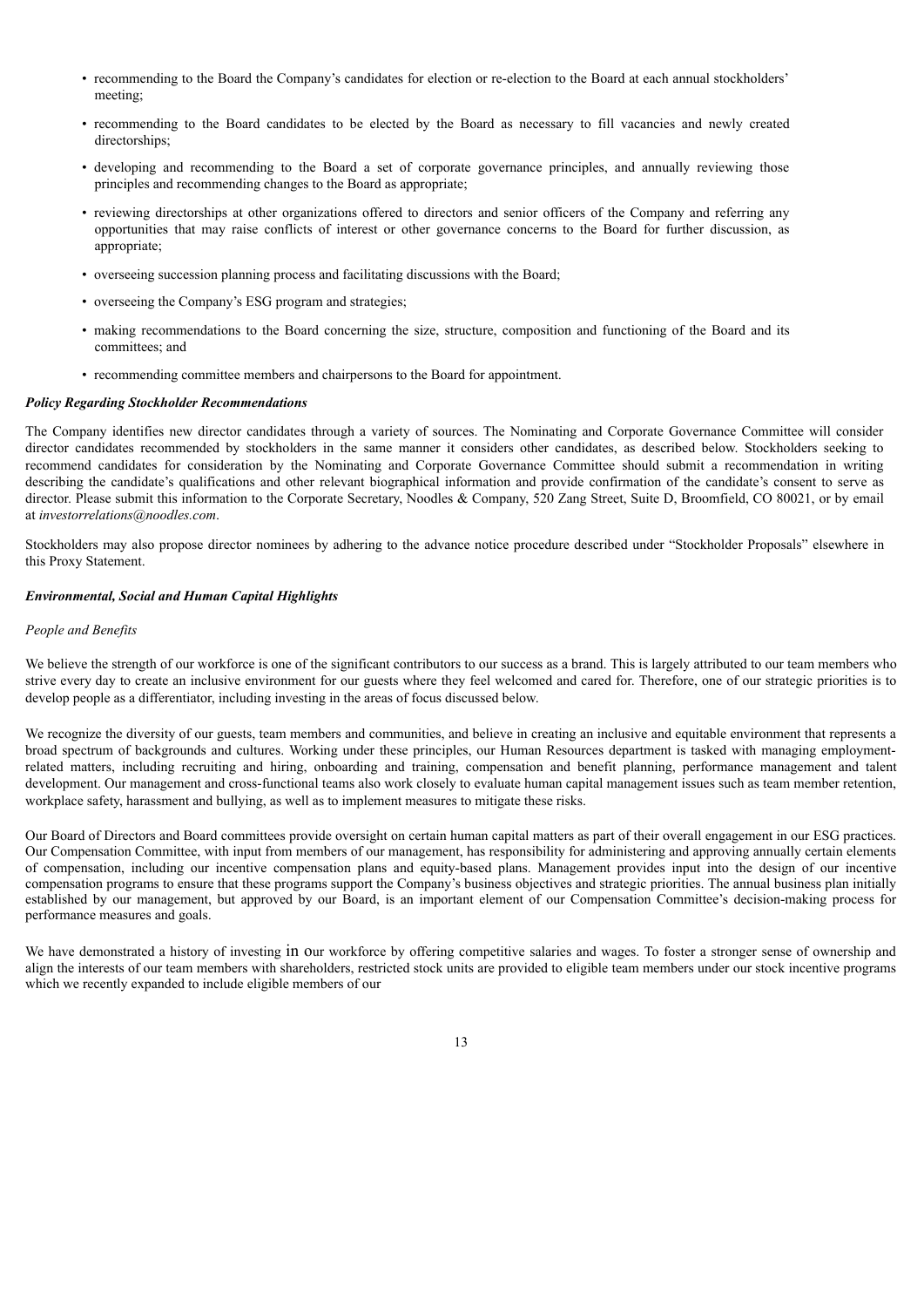field and restaurant teams. Additionally, we provide incentive compensation through annual bonus plans for all eligible team members. Furthermore, we offer comprehensive, targeted and innovative benefits to all eligible team members. This includes comprehensive health, dental and vision insurance coverage, a 401(k) program and paid time off.

We continue to innovate and expand our already comprehensive team member benefits program called *LifeAtNoodles* introducing new benefits which include education, wellness, family planning, expanded time off and recognition initiatives for all team members.

- *Mental Health*. Our new benefits prioritize mental health by offering free in-person and virtual counseling for all team members. We also offer mental health awareness live webinars, focusing on identifying mental health symptoms, and supporting individuals with mental health issues to ensure all team members are supported.
- *Family Planning.* We also support our team members' families by offering six weeks of paid maternity leave, six weeks of paid paternity leave and surrogacy and adoption assistance for qualifying team members of up to \$10,000. This is in addition to our exceptional phase-in and phase-out maternity leave which includes 100% pay for a reduced schedule during the four weeks before and after the arrival of a child.
- *Tuition*. We offer limited tuition reimbursement for our General Managers and tuition assistance through an online educational partner for all team members and their immediate family to help families meet their educational goals and career aspirations.

We are continually focused on how we can offer the best workplace in our industry and we are proud of these new benefits that honor our commitment to inclusion and diversity. As of December 28, 2021, we had approximately 8,000 employees, including approximately 600 salaried employees and approximately 7,400 hourly employees. None of our employees are unionized or covered by a collective bargaining agreement, and we consider our current employee relations to be good.

We are committed to creating a diverse and inclusive culture and have furthered these efforts by establishing an Inclusion and Diversity Council comprised of our team members and members of our executive team. In addition, we have recently created two new employee-led employee resource groups which will provide our employees with a voice and an ability to effect change with regard to matters affecting the affinity groups.

We also have strong female leadership across all areas of our Company including:

- 50% of our executive team;
- 56% of our operations team; and
- 53% of our central support office.

# *Environment and Community*

In October of 2021, we released our first Nourish & Inspire ESG impact report detailing the progress we have made across four important areas of our business: food, people, planet, and community. We continue to focus on innovation within our supply chain and our restaurants in order to reduce our impact and our footprint.

We support the communities we serve through fundraising nights in our restaurants, participation in community events and involvement in national fundraising efforts. For example:

- in 2021 we partnered with No Kid Hungry to provide meals to children in need;
- in 2021 we partnered with Out and Equal to raise funds to support the LGBTQ+ communities; and  $\bullet$  we hosted fundraising events throughout 2021 in our restaurants to raise funds for our local communities.
- we hosted fundraising events throughout 2021 in our restaurants to raise funds for our local communities.

# *Suppliers*

<span id="page-18-0"></span>Maintaining a high degree of quality in our restaurants depends in part on our ability to acquire fresh ingredients and other necessary supplies that meet our specifications from reliable suppliers. We carefully select suppliers based on quality and their understanding of our brand, and we seek to develop mutually beneficial long-term relationships with them. We support a variety of types of partners including small businesses and female and minority owned businesses.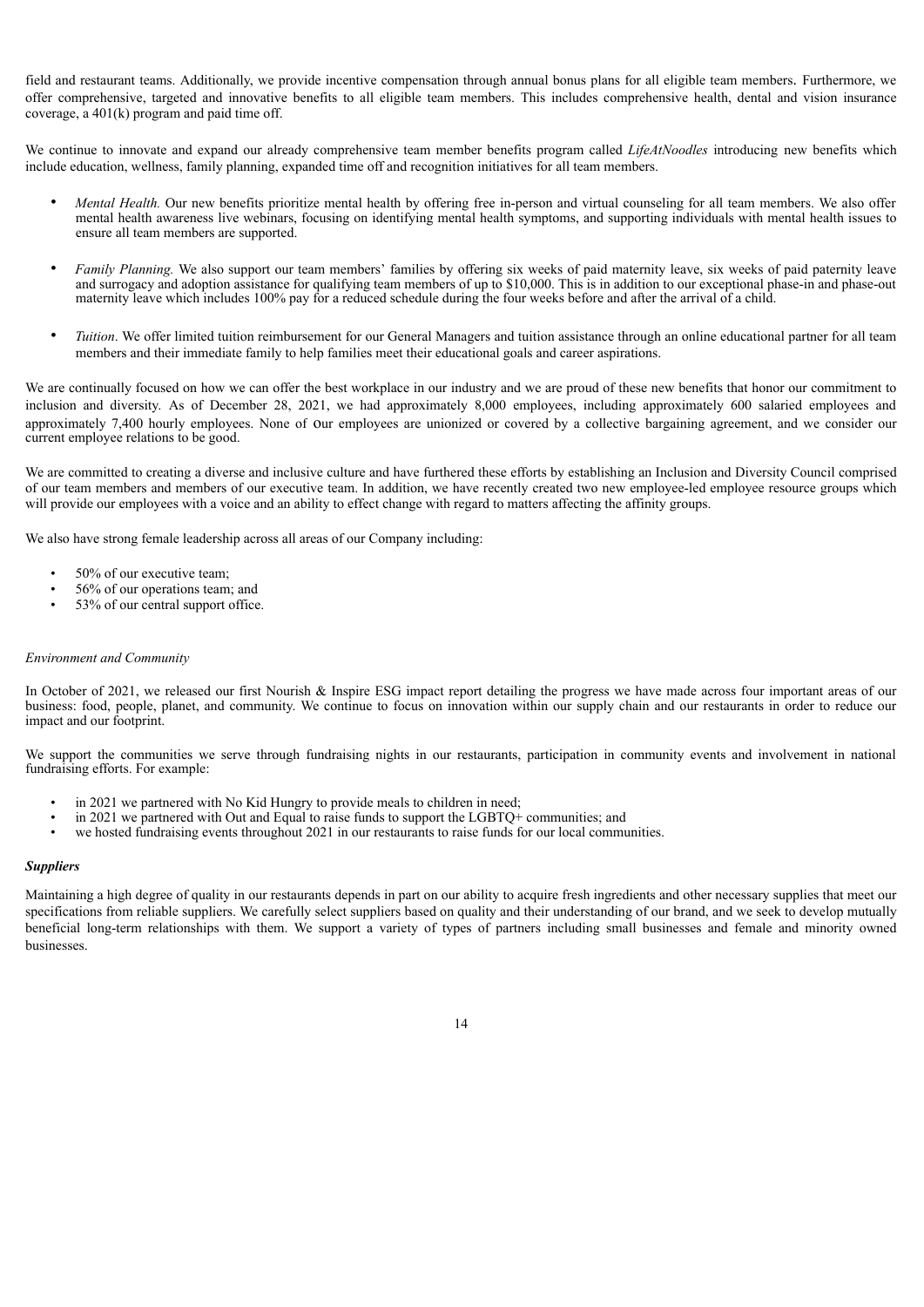# **PROPOSAL NO. 2—ADVISORY (NON-BINDING) VOTE TO APPROVE THE COMPENSATION OF OUR NAMED EXECUTIVE OFFICERS**

We are providing our stockholders with the opportunity to vote, on an advisory basis, to approve the compensation of the named executive officers ("NEOs") identified in this Proxy Statement.

Stockholders are urged to review the "Compensation Discussion and Analysis," "Compensation Committee Report" and "Executive Compensation" sections of this Proxy Statement for more information.

We are asking our stockholders to indicate their support for our NEOs' compensation by voting FOR the following resolution at the Annual Meeting:

"**RESOLVED**, that the Company's stockholders approve, on an advisory basis, the compensation of the Named Executive Officers, as disclosed in the Company's proxy statement for the 2022 Annual Meeting pursuant to the compensation disclosure rules of the United States Securities and Exchange Commission (which disclosure includes the Compensation Discussion and Analysis, the Summary Compensation Table and the other related tables and disclosure)."

This is a non-binding advisory vote and, therefore, its outcome does not mandate any particular action. However, our Board and our Compensation Committee will carefully consider the outcome of this vote when making future decisions regarding the compensation of our NEOs. In addition, we expect to hold our next advisory vote to approve the compensation of our named executive officers at the 2023 Annual Meeting of Stockholders.

# <span id="page-19-0"></span>The Board of Directors recommends a vote FOR the approval, on an advisory (non-binding) basis, of the compensation of our named **executive officers.**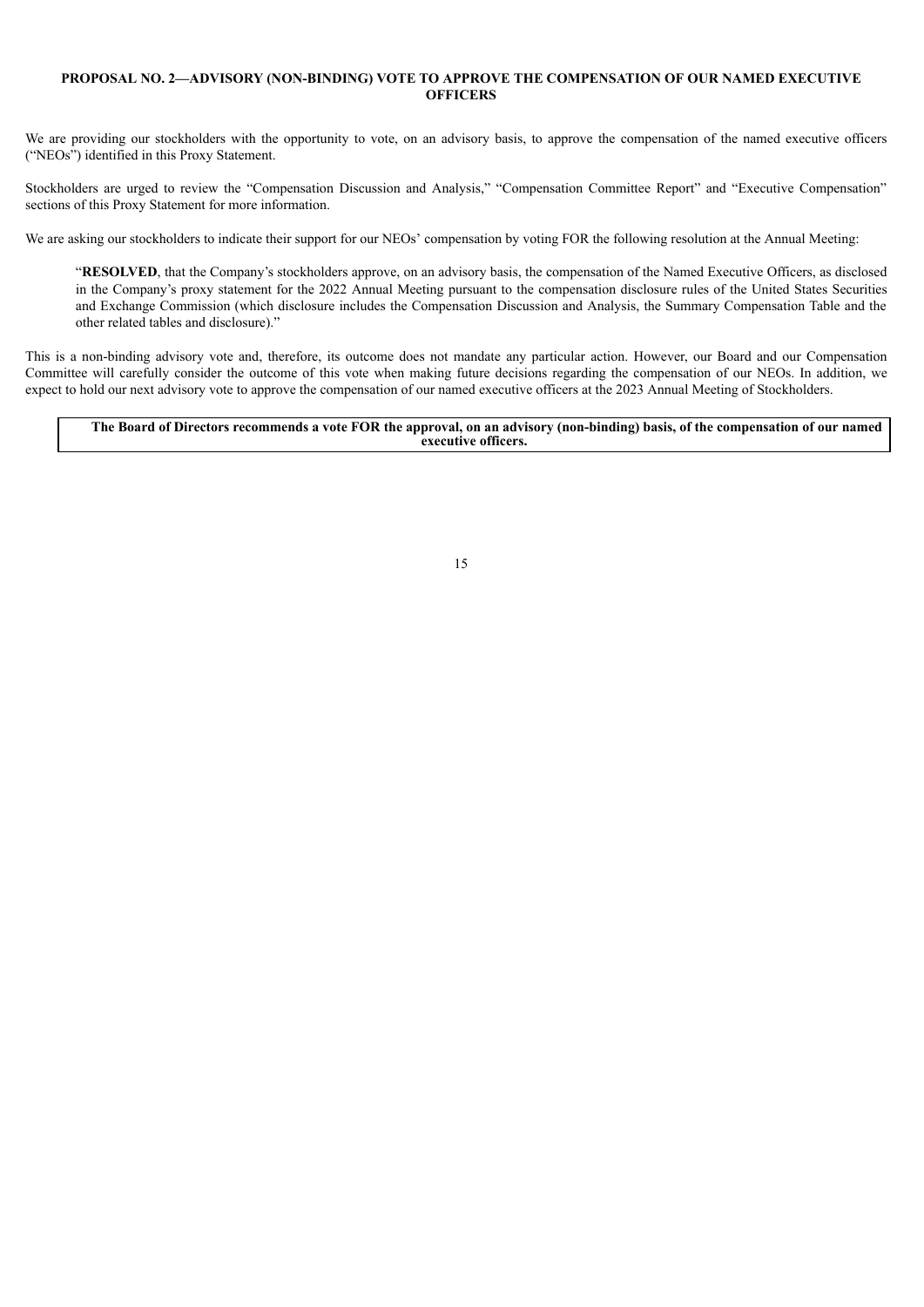# **PROPOSAL NO. 3—RATIFICATION OF APPOINTMENT OF INDEPENDENT REGISTERED PUBLIC ACCOUNTING FIRM FOR 2022**

The Audit Committee of the Board of Directors has selected Ernst & Young LLP, or Ernst & Young, to be the Company's independent registered public accounting firm for the year ending January 3, 2023, and recommends that the stockholders vote for ratification of such appointment. Ernst  $\&$  Young has been engaged as our independent registered public accounting firm since 2009. As a matter of good corporate governance, the Audit Committee has requested the Board of Directors submit the selection of Ernst & Young as the Company's independent registered public accounting firm for 2022 to stockholders for ratification. In the event of a negative vote on such ratification, the Audit Committee will reconsider its selection but may nonetheless continue to retain Ernst & Young. Even if the selection Ernst & Young is ratified, the Audit Committee may select another auditor if it determines doing so to be in the best interests of the Company and shareholders. We expect representatives of Ernst & Young to be present at the Annual Meeting. They will have the opportunity to make a statement at the Annual Meeting if they desire to do so, and will be available to respond to appropriate questions.

# **Audit and Related Fees**

 $\_$ 

The following table sets forth the aggregate fees for professional services rendered by Ernst  $\&$  Young for the audit of our financial statements for 2021 and 2020.

| 2021    | 2020    |
|---------|---------|
| 757,500 | 747,000 |
| 4,500   |         |
| 19,818  | 65,000  |
| 1.200   |         |
| 783,018 | 812,000 |
|         |         |

- (1) Audit fees include the aggregate fees billed for each of the last two fiscal years indicated for professional services rendered by Ernst & Young for the audit of our financial statements, audit of internal control over financial reporting, interim reviews, consents and other services related to SEC matters, and related out of pocket expenses, notwithstanding when the services were rendered.
- (2) Audit-related fees include the aggregate fees billed for each of the last two fiscal years indicated for assurance and related services rendered by Ernst & Young that are reasonably related to the performance of the audit or review of our financial statements and are not reported under Audit fees.
- (3) Tax fees include the aggregate fees billed for each of the last two fiscal years indicated for professional services and products provided by Ernst & Young for tax compliance, tax advice and tax planning.
- (4) All other fees include the aggregate fees billed for each of the last two fiscal years indicated for products and services provided by Ernst & Young, other than the services reported as Audit fees, Audit-related fees or Tax fees.

The Board of Directors adopted a written policy for the pre-approval of certain audit and non-audit services that Ernst & Young provides. The policy balances the need for independence of Ernst  $\&$  Young while recognizing that in certain situations Ernst  $\&$  Young may possess both the technical expertise and knowledge of the Company to best advise the Company on issues and matters in addition to accounting and auditing. In general, the Company's independent registered public accounting firm cannot be engaged to provide any audit or non-audit services unless the engagement is pre-approved by the Audit Committee. Certain services may also be pre-approved by the Chairman of the Audit Committee under the policy. All of the fees identified in the table above were approved in accordance with SEC requirements and pursuant to the policies and procedures described above.

# <span id="page-20-0"></span>The Board of Directors recommends a vote FOR the ratification of the appointment of ERNST & YOUNG LLP for the year ending **January 3, 2023.**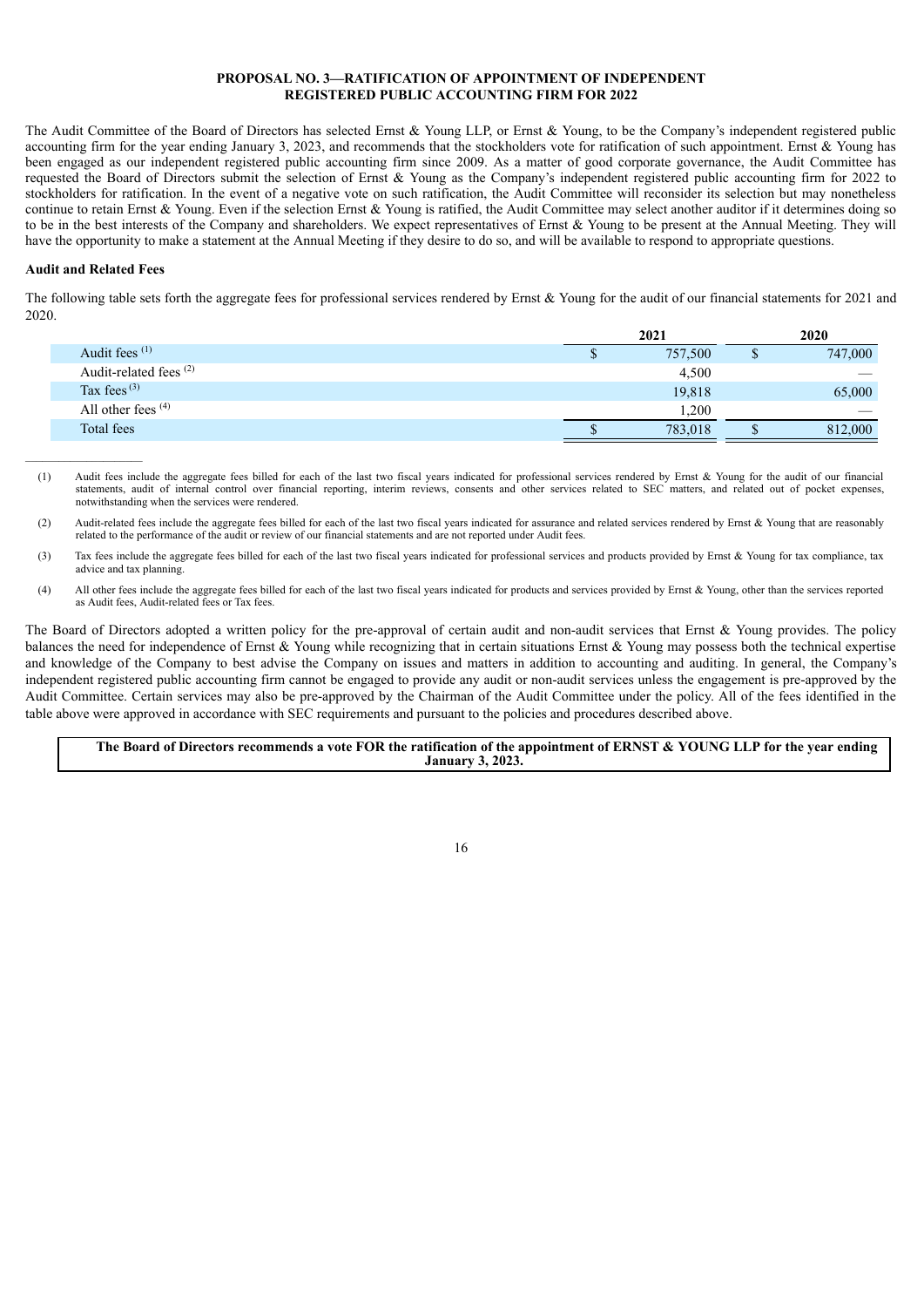# **EQUITY COMPENSATION PLAN INFORMATION**

The following table summarizes information as of March 16, 2022, about shares of common stock that may be issued under our equity compensation plans.

| Plan category                                                 | Number of securities to be<br>issued upon exercise of<br>outstanding options, warrants<br>and rights (a) | Weighted-average exercise price of<br>outstanding options and warrants<br>(b) | Number of securities remaining<br>available for future issuance under<br>equity compensation plans (excluding<br>securities reflected in column (a)) $(c)$ |
|---------------------------------------------------------------|----------------------------------------------------------------------------------------------------------|-------------------------------------------------------------------------------|------------------------------------------------------------------------------------------------------------------------------------------------------------|
| Equity compensation plans approved by security holders        | 2,532,337 \$                                                                                             | 12.26                                                                         | 2,731,120                                                                                                                                                  |
| Equity compensation plans not approved by security<br>holders |                                                                                                          |                                                                               |                                                                                                                                                            |
| Total                                                         | 2,532,337                                                                                                | 12.26                                                                         | 2,731,120                                                                                                                                                  |

 $\mathcal{L}_\text{max}$ 

<span id="page-21-0"></span>(1) Includes in column (a) 783,412 shares of Class A common stock issuable upon exercise of options outstanding under the Company's Stock Incentive Plan and 1,748,925 gross number of shares of Class A common stock underlying outstanding restricted stock units ("RSUs"). The shares underlying the outstanding RSUs are not included in the calculation of the Weighted-Average Exercise Price in column (b). Includes in column (c) 2,208,011 shares of Class A common stock available for issuance upon exercise of future grants under the Company's Stock Incentive Plan and 523,109 shares of Class A common stock available for future issuance under the Company's Employee Stock Purchase Plan. Material features of the Company's Stock Incentive Plan and Employee Stock Purchase Plan are set forth in Note 9, Stock-Based Compensation and Note 11, Employee Benefit Plans, to our consolidated financial statements included in our Annual Report on Form 10-K for the year ended December 28, 2021.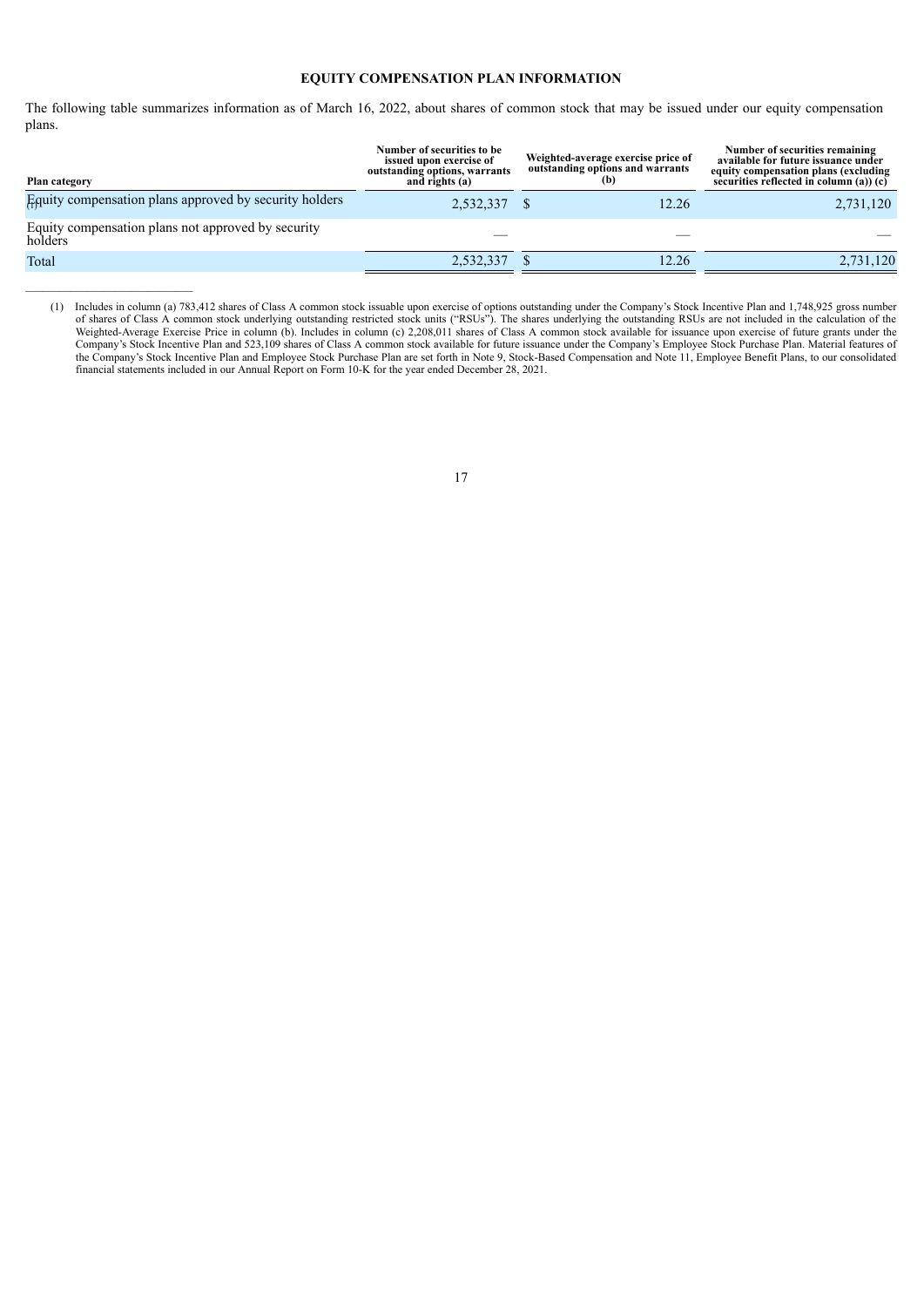# **SECURITY OWNERSHIP OF CERTAIN BENEFICIAL OWNERS AND MANAGEMENT**

The following table sets forth certain information with respect to the beneficial ownership of Class A and Class B of our common stock as of February 18, 2022 (except where otherwise noted below) for:

- each stockholder known by us to be the beneficial owner of more than 5.0% of any class of our outstanding shares of common stock;
- each of our directors and director nominees;
- each of our named executive officers; and
- all of our directors and executive officers as a group.

We have determined beneficial ownership in accordance with the rules of the SEC. Except as indicated by the footnotes below, we believe, based on the information furnished to us, that the persons and entities named in the table below have sole voting and investment power with respect to all shares of our common stock that they beneficially own, subject to applicable community property laws.

Applicable percentage ownership in the following table is based on 45,705,041 shares of common stock outstanding as of February 18, 2022 (all of which were Class A common stock), unless otherwise indicated in the footnotes below. In computing the number of shares of common stock beneficially owned by a person or entity and the percentage ownership of that person or entity, we deemed to be outstanding all shares of common stock subject to options or other convertible securities held by that person or entity that are currently exercisable or exercisable within 60 days of February 18, 2022. Under the SEC rules, we did not deem these shares outstanding, however, for the purpose of computing the percentage ownership of any other person. Unless otherwise indicated, the address of each beneficial owner listed in the table below is c/o Noodles & Company, 520 Zang Street, Suite D, Broomfield, CO 80021.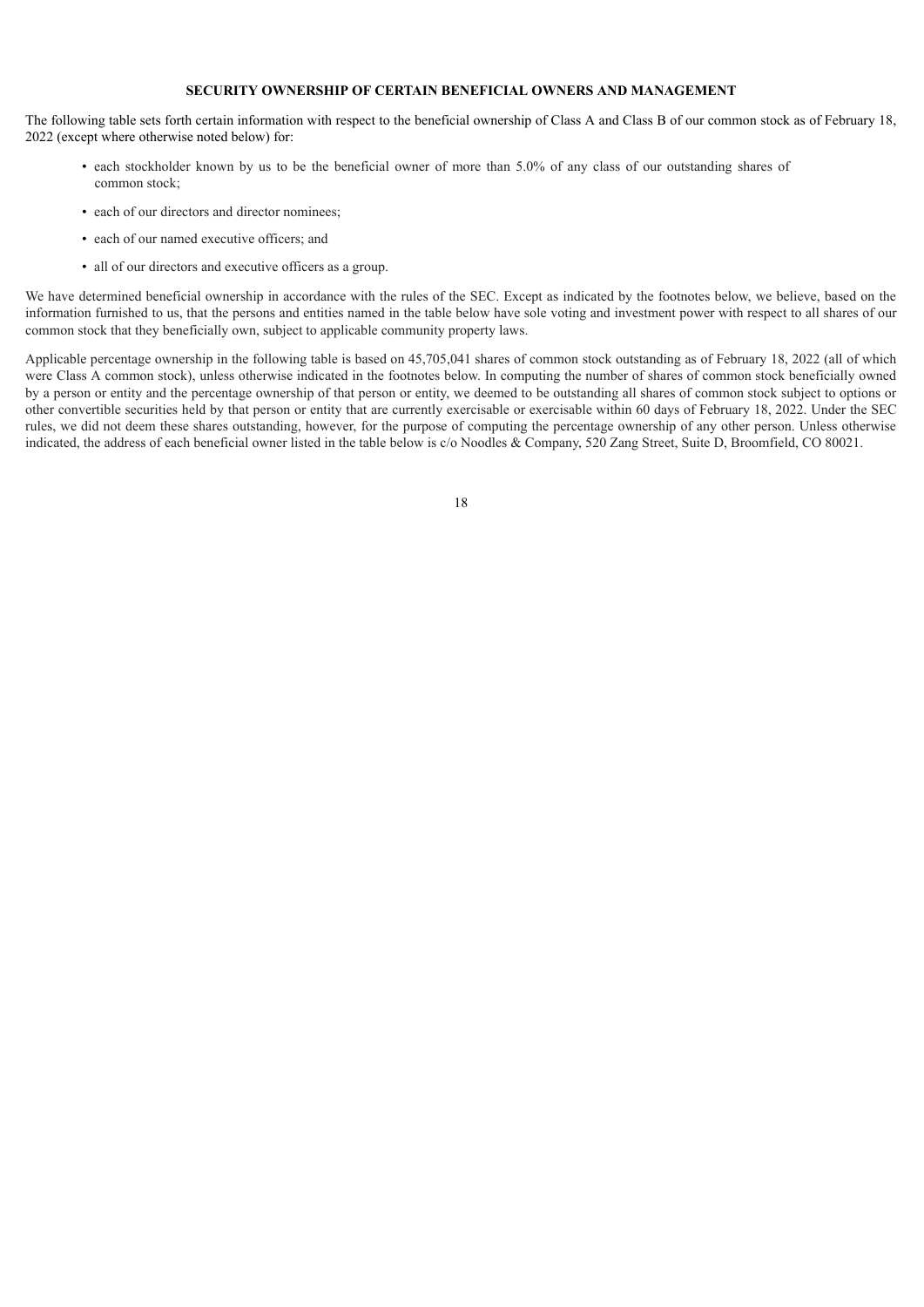|                                                                      | <b>Shares of Common Stock Beneficially</b><br>Owned |           |
|----------------------------------------------------------------------|-----------------------------------------------------|-----------|
|                                                                      | Shares                                              | Percent   |
| <b>Name and Address of Beneficial Owner</b>                          |                                                     |           |
| Stockholders owning more than 5%                                     |                                                     |           |
| Entities affiliated with FMR LLC <sup>(1)</sup>                      | 6,853,422                                           | $15.0 \%$ |
| Entities affiliated with Mill Road Capital <sup>(2)</sup>            | 4,721,534                                           | $10.3 \%$ |
| Timothy M. Riley <sup>(3)</sup>                                      | 3,805,000                                           | $8.3\%$   |
| Woodson Capital Master Fund, LP <sup>(4)</sup>                       | 3,500,000                                           | $7.7\%$   |
| BlackRock, Inc. (5)                                                  | 2,511,218                                           | 5.5 $%$   |
|                                                                      |                                                     |           |
| <b>Named Executive Officers and Directors</b>                        |                                                     |           |
| Dave Boennighausen <sup>(6)</sup>                                    | 372,798                                             | $\ast$    |
| Carl Lukach                                                          | 5,580                                               | $\ast$    |
| Brad West <sup>(7)</sup>                                             | 81,164                                              | $\ast$    |
| Stacey Pool <sup>(8)</sup>                                           | 30,179                                              | $\ast$    |
| Melissa Heidman <sup>(9)</sup>                                       | 65,493                                              | $\ast$    |
| Mary Egan                                                            | 29,652                                              | $\ast$    |
| <b>Robert Hartnett</b>                                               | 117,298                                             | $\ast$    |
| Jeffrey Jones <sup>(10)</sup>                                        | 70,071                                              | $\ast$    |
| Drew Madsen                                                          | 29,652                                              | $\ast$    |
| Elisa Schreiber                                                      | 17,860                                              | $\ast$    |
| Shawn Taylor                                                         | 16,780                                              | $\ast$    |
| All Executive Officers and Directors as a Group (14) <sup>(11)</sup> | 991,556                                             | 2.1%      |

Indicates ownership of less than one percent.

\_\_\_\_\_\_\_\_\_\_\_\_\_\_\_\_\_\_\_\_\_\_\_\_\_\_

<sup>(1)</sup> Based upon information set forth on Schedule 13G filed by FMR LLC ("FMR") with the SEC on or about February 9, 2022. Fidelity Management & Research Company ("Fidelity"), a wholly-owned subsidiary of FMR and an investment adviser registered under Section 203 of the Investment Advisers Act of 1940, is the beneficial owner of 6,853,422 shares of our common stock as a result of acting as investment adviser to various investment companies registered under Section 8 of the Investment Company Act of 1940. FMR also disclosed having sole voting power over 1,508,070 shares of our common stock. Abigail P. Johnson and FMR, through its control of Fidelity, and the funds each has sole power to dispose of the 6,853,422 shares owned by the funds. Members of the Johnson family, including Abigail P. Johnson, are the predominant owners, directly or through trusts, of Series B voting common shares of FMR representing 49% of the voting power of FMR. The Johnson family group and all other Series B shareholders have entered into a shareholders' voting agreement under which all Series B voting common shares will be voted in accordance with the majority vote of Series B voting common shares. Accordingly, through their ownership of voting common shares and the execution of the shareholders' voting agreement, members of the Johnson family may be deemed, under the Investment Company Act of 1940, to form a controlling group with respect to FMR. Neither FMR LLC nor Abigail P. Johnson has the sole power to vote or direct the voting of the shares owned directly by the various investment companies registered under the Investment Company Act ("Fidelity Funds") advised by Fidelity Management & Research Company LLC ("FMR Co. LLC"), a wholly owned subsidiary of FMR LLC, which power resides with the Fidelity Funds' Boards of Trustees. FMR Co. LLC carries out the voting of the shares under written guidelines established by the Fidelity Funds' Boards of Trustees. VIP Mid Cap Portfolio ("VIP") further reported sole voting power over, and aggregate ownership of 2,926,551 shares of our common stock. The principal business address of the reporting persons is 245 Summer Street, Boston, MA 02210.

<sup>(2)</sup> Based on the information as of November 28, 2018 included in the most recently available Schedule 13D/A filed with the SEC on November 30, 2018 and a Form 4 filed with the SEC on October 18, 2021, which reflects the securities beneficially owned, or that may be deemed to be beneficially owned, by Mill Road Capital II, L.P. (the "Fund), Mill Road Capital II GP LLC (the "GP") is the sole general partner of the Fund has sole authority to vote (or direct the vote of), and dispose (or direct the disposal) of, these shares on behalf of the Fund. Mr. Thomas E. Lynch is a management committee director of the GP. Each of Mill Road and Mill Road GP disclosed having sole voting power and sole dispositive power over 22,386 shares of our Class A common stock, and Mr. Lynch disclosed having shared voting power and shared dispositive power over 4,699,148 shares of our Class A common stock. Mr. Lynch disclaims beneficial ownership of such securities except to the extent of his pecuniary interest therein. The principal business address of each such person is 382 Greenwich Avenue, Suite One, Greenwich, CT 06830.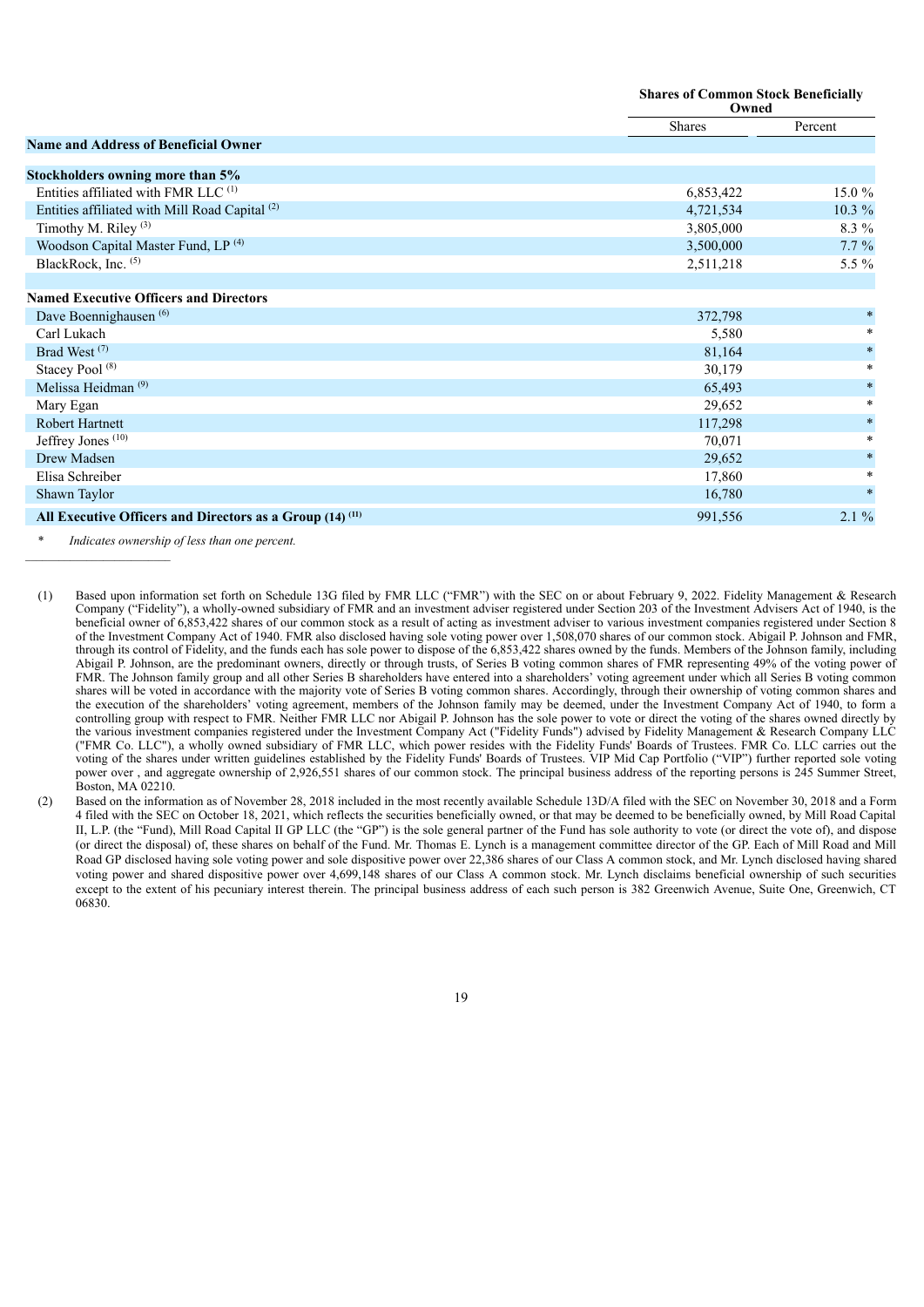- (3) Based on the information as of December 31, 2021 included in the most recently available Schedule 13G filed with the SEC on January 5, 2022, which reflects the securities beneficially owned, or that may be deemed to be beneficially owned, by Timothy M. Riley and Angela A. Riley. Timothy M. Riley disclosed having sole voting and dispositive power over 2,950,000 shares and shared voting power over 50,000 and dispositive power over 155,000 shares. Ms. Angela A. Riley disclosed having sole voting power over 805,000 and sole dispositive power over 700,000 shares and shared voting power over 50,000 shares and shared dispositive power over 155,000 shares. The principal address of Timothy M. Riley and Angela A. Riley is P.O. Box 2113, Darien, CT 06820.
- (4) Based on the information as of December 31, 2021 included in the most recently available Schedule 13G/A filed with the SEC on February 14, 2022 which reflects the securities beneficially owned, or that may be deemed to be beneficially owned, by Woodson Capital Master Fund, LP ("Woodson Master"), Woodson Capital General Partner, LLC, the general partner of Woodson Master ("Fund General Partner"), Woodson Capital Management, LP, the investment manager of Woodson Master ("Investment Manager"), Woodson Capital GP, LLC, the general partner of the Investment Manager ("Investment Manager General Partner") and James Woodson Davis, the sole managing member of the Investment Manager General Partner ("Woodson"). Woodson Master disclosed having shared voting power and shared dispositive power over and aggregate ownership of 3,318,000 shares of our Class A common stock. Each of the Fund General Partner, the Investment Manager, the Investment Manager General Partner, and Woodson disclosed having shared voting power and shared dispositive power over 3,500,000 shares of our Class A common stock. The shares reported for Woodson Master are owned directly by it. Each of the Fund General Partner, the Investment Manager, the Investment Manager General Partner and Woodson may be deemed to be a beneficial owner of all such shares owned by Woodson Master. Each of the Fund General Partner, the Investment Manager, the Investment Manager General Partner and Woodson disclaims any beneficial ownership of any such shares. The principal address of Woodson Master is Maples Corporate Services Limited, Ugland House Grand Cayman, KY1-1104 Cayman Island. The principal address of all other reporting persons is 101 Park Avenue, 48th Floor, New York, NY 10178.
- (5) Based on the information as if December 31, 2021 included in the most recently available Schedule 13G filed with the SEC on February 4, 2022, which reflects the securities beneficially owned, or that may be deemed to be beneficially owned, by BlackRock, Inc. ("BlackRock"). BlackRock disclosed having sole voting power over 2,493,816 shares and sole dispositive power 2,511,218 shares. The principal address of BlackRock is 55 East 52nd Street, New York, NY 10055.
- (6) Includes options to purchase 259,708 shares of our Class A common stock which will be exercisable within 60 days of March 16, 2022.
- (7) Includes options to purchase 36,966 shares of our Class A common stock which will be exercisable within 60 days of March 16, 2022.
- (8) Includes options to purchase 8,417 shares of our Class A common stock which will be exercisable within 60 days of March 16, 2022.
- (9) Includes options to purchase 42,249 shares of our Class A common stock which will be exercisable within 60 days of March 16, 2022.
- (10) Includes options to purchase 14,117 shares of our Class A common stock which will be exercisable within 60 days of March 16, 2022.
- <span id="page-24-0"></span>(11) Includes options to purchase 456,690 shares of our Class A common stock which will be exercisable within 60 days of March 16, 2022.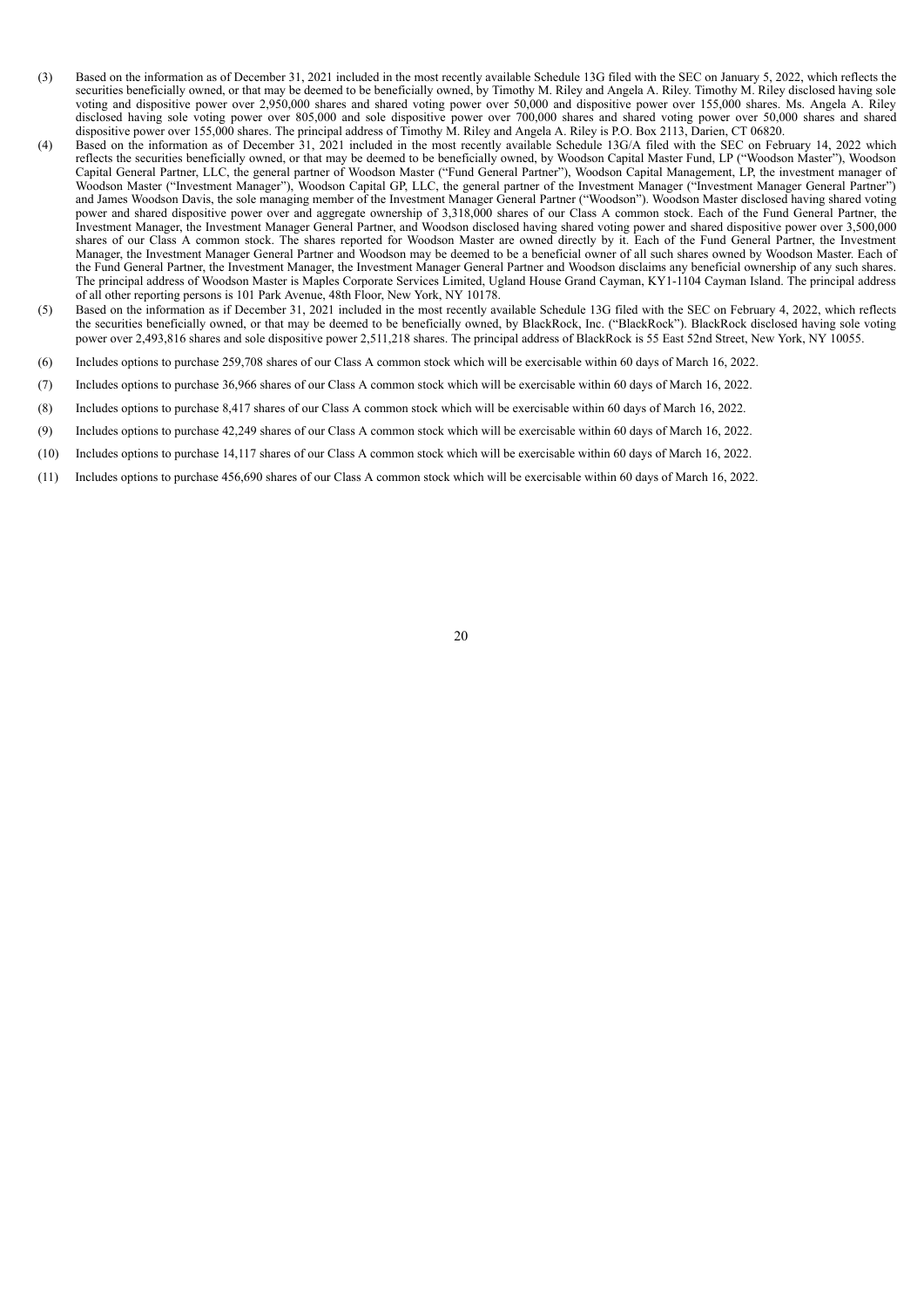# **EXECUTIVE OFFICERS**

# *Executive Of icer Composition and Diversity*

The Company has focused on increasing diversity, both within its management team as well as on the Board of Directors, and has made great progress towards this goal. With respect to our management team, four of our executives are women and one of our executives is a member of the LGBTQ+ community.

Set forth below are our executive officers, including related biographical information.

| Name               | Age $(1)$ | <b>Position</b>                                           |
|--------------------|-----------|-----------------------------------------------------------|
| Dave Boennighausen | 44        | Chief Executive Officer                                   |
| Carl Lukach        | 41        | Chief Financial Officer                                   |
| <b>Stacey Pool</b> | 45        | <b>Chief Marketing Officer</b>                            |
| <b>Brad West</b>   | 64        | Chief Operating Officer                                   |
| Melissa Heidman    | 54        | Executive Vice President, General Counsel and Secretary   |
| Corey Kline        | 44        | <b>Executive Vice President, Technology</b>               |
| Kathy Lockhart     | 57        | Chief Accounting Officer                                  |
| Sue Petersen       | 57        | Executive Vice President, Inclusion, Diversity and People |

 $\overline{(1)}$  As of March 16, 2022

*Dave Boennighausen.* Information regarding Dave Boennighausen is described above under "Continuing Directors."

*Carl Lukach* has served as our Chief Financial Officer since November 2020. Prior to joining Noodles, Carl was the VP Finance at Equinox from September 2016 until November 2020. Equinox is the namesake brand within Equinox Group, a privately held high-growth collective of influential lifestyle and digital brands. In this role, he oversaw finance, treasury, tax, strategic planning and financial operations, in addition to investor management and capital fund raising. Prior to Equinox, he was Senior Director, Finance and Corporate Development for Abercrombie & Fitch ("A&F") an American retailer focused on

casual wear, from September 2014 until September 2016. At A&F, he led the expansion of the A&F and Hollister brands through outlet growth and new venture initiatives, including franchising, licensing, wholesale, and acquisitions. Prior to A&F, Carl was an investment banker at Credit Suisse from July 2003 until June 2005, and again from March 2006 until September 2014. During his time at Credit Suisse, his industry focus was in food and retail businesses, and he was responsible for advising clients in capital fund raising and M&A transactions. Between his positions at Credit Suisse, he was an Associate at Bear Stearns in the equity research department. He holds a bachelor's degree in finance and psychology from Georgetown University.

*Stacey Pool* has served as our Chief Marketing Officer since December 2019. Prior to joining the Company, Stacey held a variety of leadership roles at Vail Resorts, Inc., a publicly held resort management company, including Sr. Vice President of Season Pass Marketing, from April 2019 through November 2019, Chief of Staff to the CEO, from June 2018 through April 2019, and Vice President of Digital Experience, from October 2014 through June 2018. During her time at Vail Resorts, Ms. Pool was responsible for leading and executing marketing campaigns for the Epic Pass brand and delivering the strategic vision for the Vail Resorts digital experience. Her specific responsibilities as Sr. VP of Marketing included the development of the season pass marketing plan, understanding and influencing guest behavior in order to drive repeat visitation, and ongoing analysis of the season pass business. Additionally, during her time there, she was hired as the Chief of Staff to the CEO where she managed executive communication and deliverables for the most strategic company initiatives. Before joining Vail Resorts, Ms. Pool was at Nike, Inc., where she defined the vision and strategy for the NIKEiD.com digital experience. Prior to Nike, she worked in consulting at Accenture, where she supported both Verizon Wireless and Qwest Communications. Stacey holds a Bachelor of Science in Business Administration from the University of Arizona.

*Brad West* has served as our Chief Operating Officer since March 2021. Prior to that time he served as Executive Vice President of Operations from September 2017 to February 2021. Mr. West has an extensive background in leading and directing company and franchise operations, including training in the restaurant industry over the past 40 years. Prior to joining us, he served as Vice President, Operations of Smoothie King Franchises, Inc. from 2014 through August 2017, whose principal business was the sale of smoothies and retail merchandise including vitamins, minerals, protein powders and power bars. Prior to that role, he was Chief Operating Officer of ACG Pizza Partners LLC, and he had earlier spent 15 years at Einstein's, most recently as Senior Vice President, Non-Traditional Business, where he was responsible for the operations, development and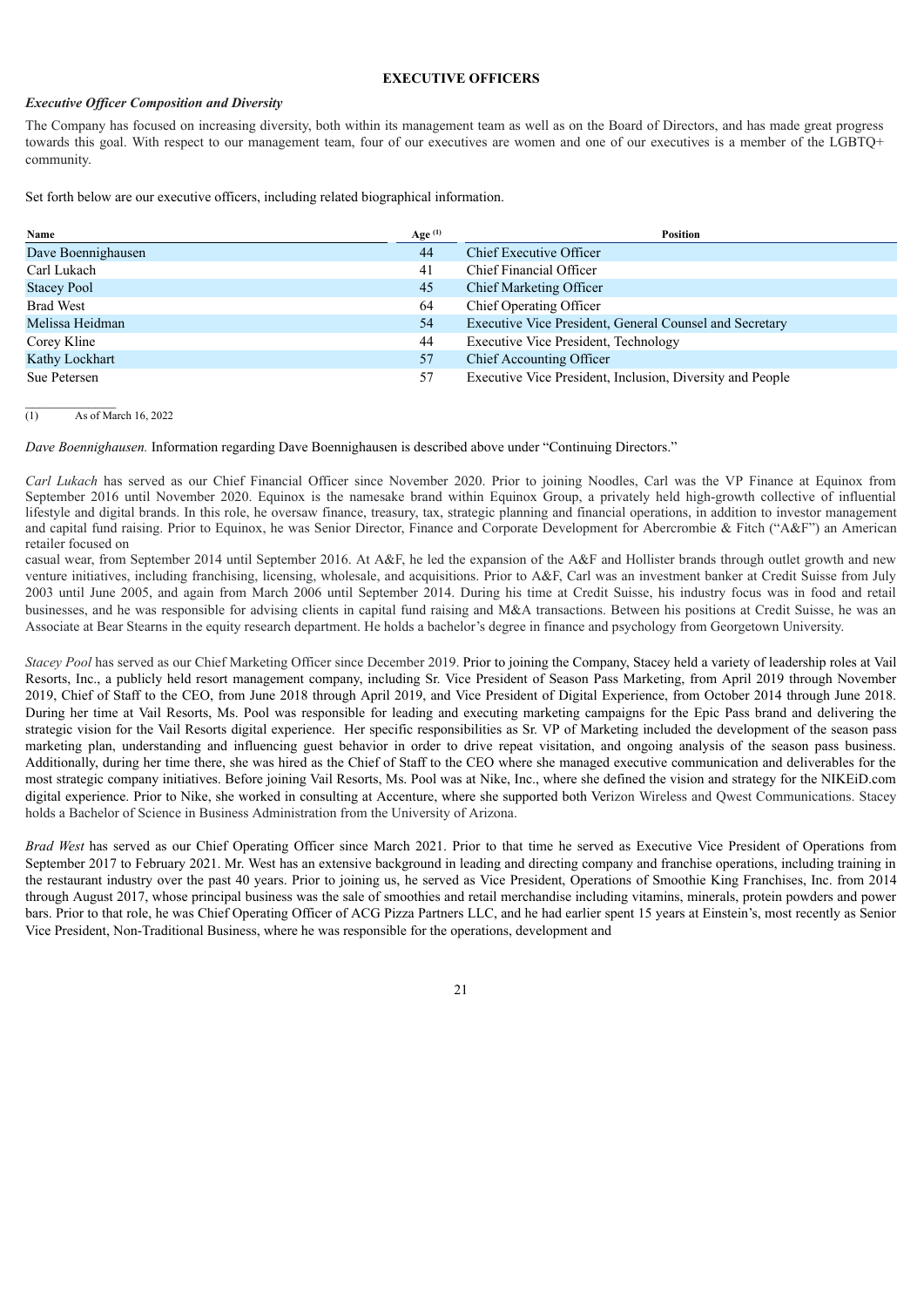growth of over 250 Einstein Bros. Bagels license locations. Mr. West also held key operational roles at CEC Entertainment, Inc., Applebee's International, Inc. franchise groups and S&A Restaurant Corporation.

*Melissa Heidman* has served as Executive Vice President, General Counsel and Secretary since June 2018. Prior to that time she served as Associate General Counsel from August 2011 to September 2015, as Vice President and Associate General Counsel from September of 2015 until December 2017 and as Vice President, Acting General Counsel and Secretary from December of 2017 until June 2018. Prior to joining Noodles & Company, Ms. Heidman was Special Counsel in the law firm of Berg Hill Greenleaf & Ruscitti. She began her legal career serving as a Law Clerk for the District Court of Iowa, the Iowa Supreme Court and, later, as Law Clerk and Staff Attorney for the Superior Court of Guam. Ms. Heidman received a BA in Political Science from the University of Iowa and received a J.D. from Drake University Law School.

*Corey Kline* has served as Executive Vice President, Technology since March 2021. He joined Noodles in September of 2011 as Director of IT and assumed responsibility as Vice President of IT in July 2016, a position he held through February 2021. Prior to joining Noodles, Corey worked at Famous Dave's from March 2007 through September 2011 where he was Enterprise Applications and Risk Manager. Prior to his time in the restaurant industry Corey worked as a technology audit professional at Jefferson Wells from October 2005 to March 2006 and as a telecom technology consultant at Accenture from April of 2001 to October 2005 and as a software engineer at IBM from June 2000 through April 2001. Corey earned a BA in Mathematics with a minor in Computer Science and emphasis in Secondary Education from Luther College.

*Kathy Lockhart* has served as our Chief Accounting Officer since August 2020. Prior to that time she served as Vice President and Controller from August 2006 to July 2020. Prior to joining Noodles, Ms. Lockhart served as the Vice President and Controller of several public and private restaurant and retail companies, including Einstein's, Boston Market, VICORP (parent company of Village Inn and Bakers Square restaurants) and Ultimate Electronics. She received a BA degree in Business Administration and Political Science from Western Colorado State University, and she is a CPA and CGMA.

<span id="page-26-0"></span>*Sue Petersen* has served as Executive Vice President, Inclusion, Diversity and People since March 2021. Sue joined Noodles in February 2015 as Director of Field Talent, she was promoted to Vice President of Human Resources ("HR") Talent in January 2016 and assumed responsibility as Vice President of Human Resources in January 2018 until her promotion in March 2021. Prior to joining Noodles, Sue worked at Walgreens from June 2009 through December 2014 where she was Regional Field HR Director for the western region providing HR leadership for 2,200 pharmacy retail locations. Prior to Walgreens, Sue worked at Quiznos from 2007 to 2009 as Director of HR. Additionally, earlier in her career, Sue worked for Rock Bottom Restaurants from 2005 to 2007 overseeing HR for the Old Chicago Brand and worked at Chipotle from 1998 to 2005 as an HR manager helping to grow the brand from 16 locations to over 500. Sue began her restaurant career working in operations with Ruby Tuesday. Sue received a BA in Business Management with an emphasis in HR and minor in business communications from the University of Northern Iowa.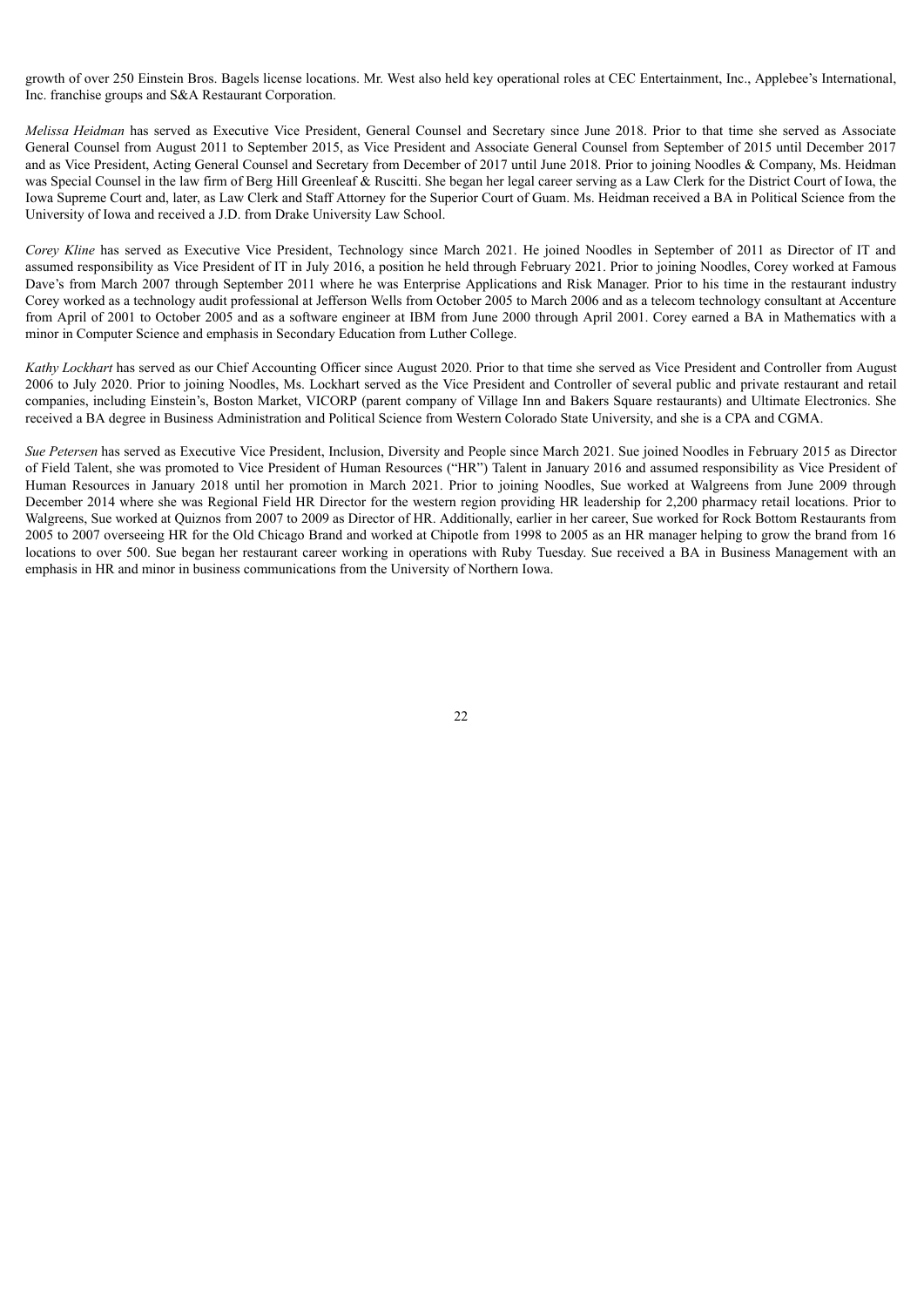# **COMPENSATION DISCUSSION AND ANALYSIS**

This Compensation Discussion and Analysis ("CD&A") provides a detailed description of our executive compensation philosophy and programs, the compensation decisions the Compensation Committee (the "Committee") has made under those programs and the factors considered in making those decisions. This Compensation Discussion and Analysis focuses on the compensation of NEOs for 2021, who were:

| Name               | Title                                                   |
|--------------------|---------------------------------------------------------|
| Dave Boennighausen | Chief Executive Officer                                 |
| Carl Lukach        | Chief Financial Officer                                 |
| <b>Stacey Pool</b> | <b>Chief Marketing Officer</b>                          |
| <b>Brad West</b>   | Chief Operating Officer                                 |
| Melissa Heidman    | Executive Vice President, General Counsel and Secretary |

# **Executive Summary**

#### *Performance Highlights*

Key financial highlights for fiscal year 2021 compared to fiscal year 2020 include:

- Total revenue increased 20.7% to \$475.2 million from \$393.7 million.
- Comparable restaurant sales increased 22.1% system-wide, including an increase of 21.3% for company-owned restaurants and an increase of 27.1% for franchise restaurants.
- Company average unit volumes of \$1.30 million represented a 22.2% increase versus 2020 and an 11.3% increase versus 2019.
- Digital sales grew 20.0% and accounted for 56.6% of sales.
- Net income was \$3.7 million, or \$0.08 per diluted share, compared to a net loss of \$23.3 million, or \$0.53 loss per diluted share.
- Operating margin was 1.2% compared to an operating margin of (5.1)%.
- Adjusted net income<sup>(1)</sup> was \$7.8 million, or \$0.17 per diluted share, compared to an adjusted net loss of \$17.8 million, or \$0.40 loss per diluted share.
- Restaurant contribution margin increased 400 basis points to 15.9%.
- Adjusted EBITDA increased 232.5% to \$38.1 million from \$11.5 million.
- Six new company-owned restaurants opened in 2021.
- (1) Restaurant contribution margin, EBITDA, adjusted EBITDA, and adjusted net income are non-GAAP measures. Reconciliations of operating income (loss) to restaurant contribution margin, net income (loss) to EBITDA and adjusted EBITDA, and net income (loss) to adjusted net income (loss) are included in the accompanying financial data. See "Reconciliations of Non-GAAP Financial Measures."

The ongoing global pandemic of the COVID-19 virus and its variants ("COVID-19 pandemic") has, and is continuing to have, a significant impact on the restaurant industry. Our business has been adversely affected by the COVID-19 pandemic in varying degrees through occasional temporarily closed restaurants and reduced operating hours, disruption in our supply chain and shortages in the labor required to operate our restaurants. We believe we are well positioned to navigate the ongoing challenges associated with the COVID-19 pandemic given our investments in our off-premise and digital channels and the consumer demand for our menu.

The Company continues to prioritize health and safety measures under the advisory of the Centers for Disease Control ("CDC"). Since the onset of the COVID-19 pandemic and during 2021, the Company took several safety measures, including:

- Increased cleaning and sanitizing protocols;
- Incentivizing team members to obtain vaccinations;
- Paid time off for COVID-related illnesses:
- Requirements for wearing of masks by all team members and guests, when locally mandated; and
- Health screening process for all team members before the start of each shift.

Our business was well-positioned for the transition to largely off-premise dining. We continued our investment in digital technology to promote our offpremise channel, including implementing direct delivery nationwide through the Noodles app

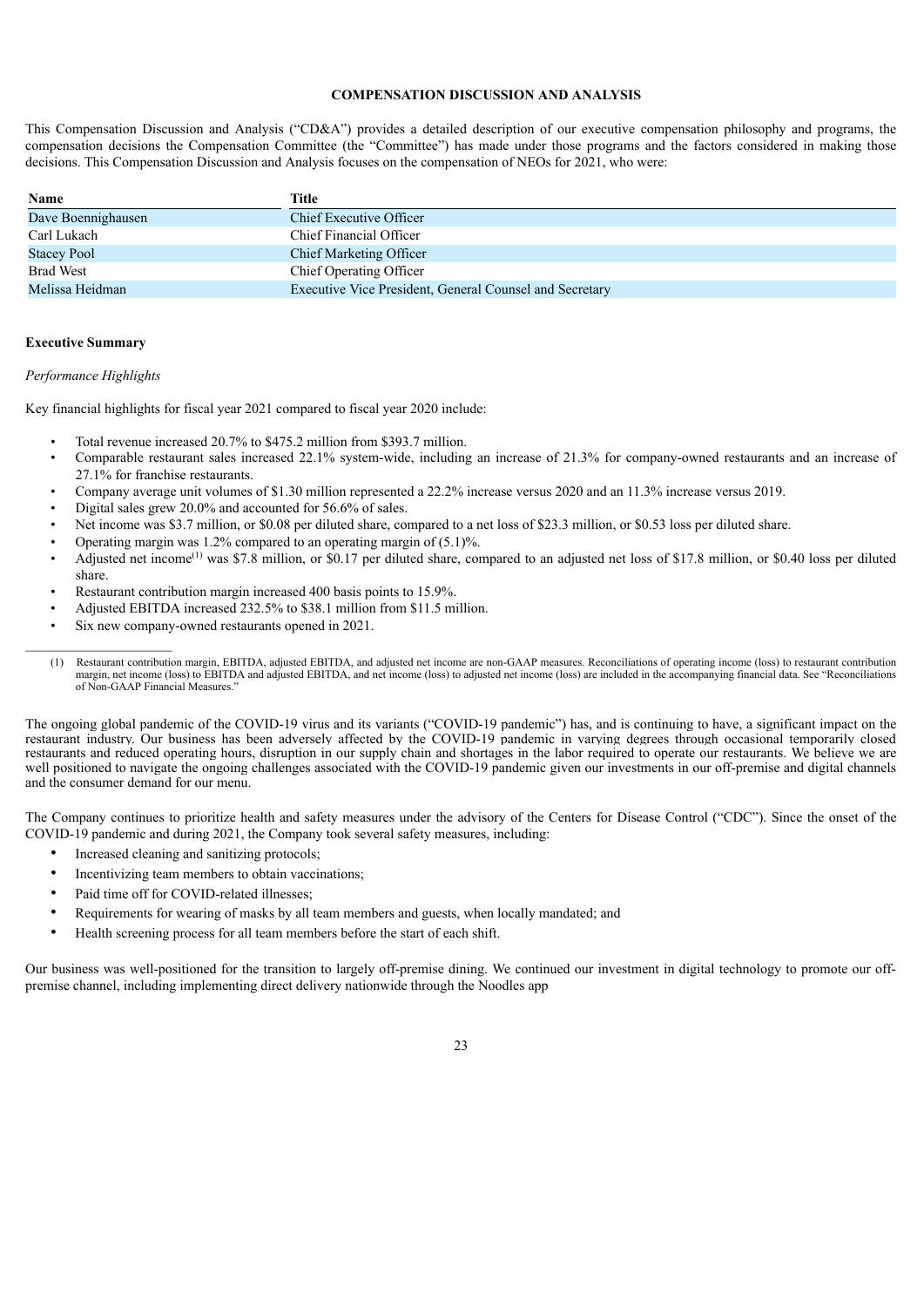and website, expanding our third party delivery services, and launching curbside delivery at all of our restaurants. The shifting demand pattern towards our off-premise offerings, including delivery, has caused a reduction in our restaurant level margins due primarily to higher delivery fees, partially offset by improved efficiencies throughout the balance of our expense profile, most notably in our labor model.

The ongoing impact of the COVID-19 pandemic on our longer-term operational and financial performance will depend on future developments, including varying levels of government restrictions and continued COVID-19 variants. Many of these future developments are outside of our control and all are highly uncertain and cannot be predicted. As of the date of this filing, substantially all of our restaurants continue to operate, but a restaurant may, from time to time, temporarily close or temporarily reduced operating hours as a result of a reduction in staffing or a confirmed positive COVID-19 individual. While we cannot predict the extent to which the COVID-19 pandemic will impact our business, we intend to continue to actively monitor the evolving situation and may take further actions that alter our business operations as may be required by federal, state or local authorities or that we determine are in the best interests of our team members, customers, suppliers and shareholders.

#### **Reconciliations of Non-GAAP Financial Measures**

\_\_\_\_\_\_\_\_\_\_\_\_\_\_\_\_\_\_\_\_\_\_\_\_\_\_\_\_\_\_

# **Reconciliation of Net Income (Loss) to EBITDA and Adjusted EBITDA (in thousands, unaudited)**

|                                                                                | <b>Fiscal Year Ended</b> |                      |  |                      |
|--------------------------------------------------------------------------------|--------------------------|----------------------|--|----------------------|
|                                                                                |                          | December 28,<br>2021 |  | December 29,<br>2020 |
| Net income (loss)                                                              |                          | 3,665                |  | (23,259)             |
| Depreciation and amortization                                                  |                          | 22,333               |  | 21,709               |
| Interest expense, net                                                          |                          | 2,082                |  | 3,146                |
| Provision for income taxes                                                     |                          | 70                   |  | 84                   |
| <b>EBITDA</b>                                                                  |                          | 28,150               |  | 1,680                |
| Restaurant impairments, closure costs and asset disposals                      |                          | 5,727                |  | 6,540                |
| Fees and costs related to the registration statements and related transactions |                          |                      |  | 162                  |
| Severance costs                                                                |                          |                      |  | 536                  |
| Stock-based compensation expense                                               |                          | 4.271                |  | 2,554                |
| <b>Adjusted EBITDA</b>                                                         |                          | 38,148               |  | 11,472               |

EBITDA and adjusted EBITDA are supplemental measures of operating performance that do not represent and should not be considered as alternatives to net income (loss) or cash flow from operations, as determined by GAAP, and our calculation thereof may not be comparable to that reported by other companies. These measures are presented because we believe that investors' understanding of our performance is enhanced by including these non-GAAP financial measures as a reasonable basis for evaluating our ongoing results of operations.

EBITDA is calculated as net income (loss) before interest expense, provision (benefit) for income taxes and depreciation and amortization. Adjusted EBITDA further adjusts EBITDA to reflect the eliminations shown in the table above.

EBITDA and adjusted EBITDA are presented because: (i) we believe they are useful measures for investors to assess the operating performance of our business without the effect of non-cash charges such as depreciation and amortization expenses and restaurant impairments, closure costs and asset disposals and (ii) we use adjusted EBITDA internally as a benchmark for certain of our cash incentive plans and to evaluate our operating performance or compare our performance to that of our competitors. The use of adjusted EBITDA as a performance measure permits a comparative assessment of our operating performance relative to our performance based on our GAAP results, while isolating the effects of some items that vary from period to period without any correlation to core operating performance or that vary widely among similar companies. Companies within our industry exhibit significant variations with respect to capital structures and cost of capital (which affect interest expense and income tax rates) and differences in book depreciation of property, plant and equipment (which affect relative depreciation expense), including significant differences in the depreciable lives of similar assets among various companies. Our management believes that adjusted EBITDA facilitates company-to-company comparisons within our industry by eliminating some of these foregoing variations. Adjusted EBITDA as presented may not be comparable to other similarly-titled measures of other companies, and our presentation of adjusted EBITDA should not be construed as an inference that our future results will be unaffected by excluded or unusual items.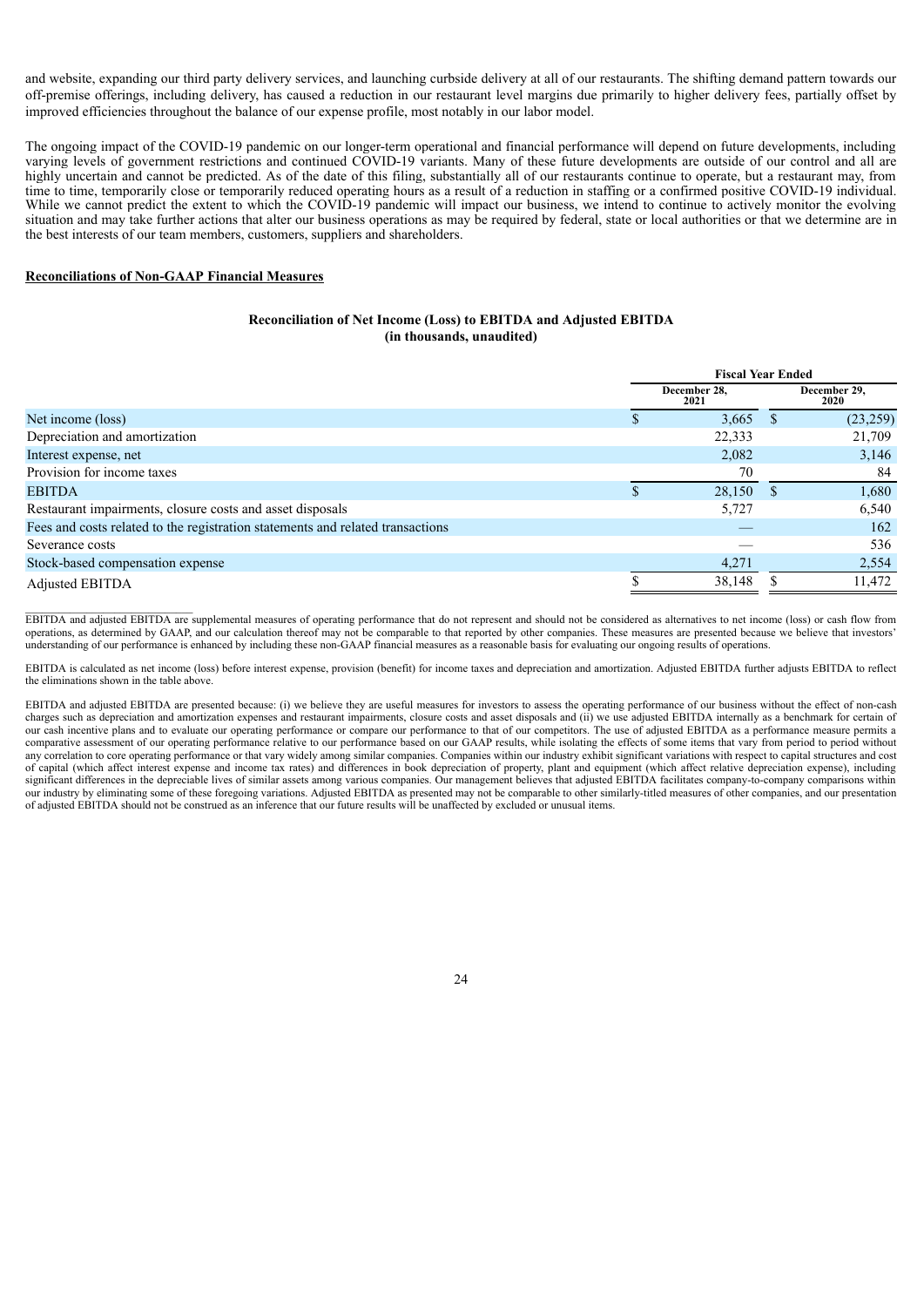# **Reconciliation of Net Income (Loss) to Adjusted Net Income (Loss) (in thousands, except share and per share data, unaudited)**

|                                                                                               | <b>Fiscal Year Ended</b> |                      |              |                             |
|-----------------------------------------------------------------------------------------------|--------------------------|----------------------|--------------|-----------------------------|
|                                                                                               |                          | December 28,<br>2021 |              | December 29,<br><b>2020</b> |
| Net income (loss)                                                                             | \$                       | 3,665                | <sup>S</sup> | (23,259)                    |
| Restaurant impairments, divestitures and closure costs <sup>(1)</sup>                         |                          | 4,209                |              | 4,715                       |
| Severance costs $(2)$                                                                         |                          |                      |              | 536                         |
| Fees and costs related to transactions and other acquisition/disposition costs <sup>(3)</sup> |                          |                      |              | 162                         |
| Tax effect of adjustments <sup>(4)</sup>                                                      |                          | (79)                 |              | 20                          |
| Adjusted net income (loss)                                                                    |                          | 7,795                |              | (17, 826)                   |
|                                                                                               |                          |                      |              |                             |
| Earnings (loss) per share                                                                     |                          |                      |              |                             |
| <b>Basic</b>                                                                                  | $\mathbb{S}$             | $0.08 \quad$ \$      |              | (0.53)                      |
| Diluted                                                                                       | \$                       | 0.08                 | -S           | (0.53)                      |
| Adjusted earnings (loss) per share (5)                                                        |                          |                      |              |                             |
| <b>Basic</b>                                                                                  | \$                       | 0.17                 | -S           | (0.40)                      |
| Diluted                                                                                       | \$                       | 0.17S                |              | (0.40)                      |
| Weighted average common shares outstanding (5)                                                |                          |                      |              |                             |
| <b>Basic</b>                                                                                  |                          | 45,483,029           |              | 44,272,474                  |
| Diluted                                                                                       |                          | 46,125,386           |              | 44,272,474                  |

Adjusted net income (loss) is a supplemental measure of financial performance that is not required by or presented in accordance with GAAP. We define adjusted net income (loss) as net income (loss) plus the impact of adjustments and the tax effects of such adjustments. Adjusted net income (loss) is presented because management believes it helps convey supplemental information to (loss) plus the impact of adjus investors regarding our performance, excluding the impact of special items that affect the comparability of results in past quarters to expected results in future quarters. Adjusted net income (loss) as presented may not be comparable to other similarly-titled measures of other companies, and our presentation of adjusted net income should not be construed as an inference that our future results will be unaffected by excluded or unusual items. Our management uses this non-GAAP financial measure to analyze changes in our underlying business from quarter to quarter based on comparable financial results.

(1) Reflects the adjustment to eliminate the impact of impairing restaurants, divestiture costs and ongoing closure costs recognized in 2021 and 2020. Both periods include ongoing closure costs from restaurants closed in previous years. These expenses are included in the "Restaurant impairments, closure costs and asset disposals" line in the Consolidated Statements of Operations.

(2) Reflects the adjustment to eliminate severance costs.

 $\mathcal{L}_\text{max}$ 

(3) Reflects the adjustments to eliminate the expenses related to certain corporate transactions in 2020.

- (4) Reflects the tax impact of the other adjustments discussed in (1) through (3) above using the estimated annual effective tax rate. Note that the amounts in 2020 have been adjusted to reflect the respective effective tax rate.
- (5) Adjusted per share amounts are calculated by dividing adjusted net income (loss) by the basic and diluted weighted average shares outstanding.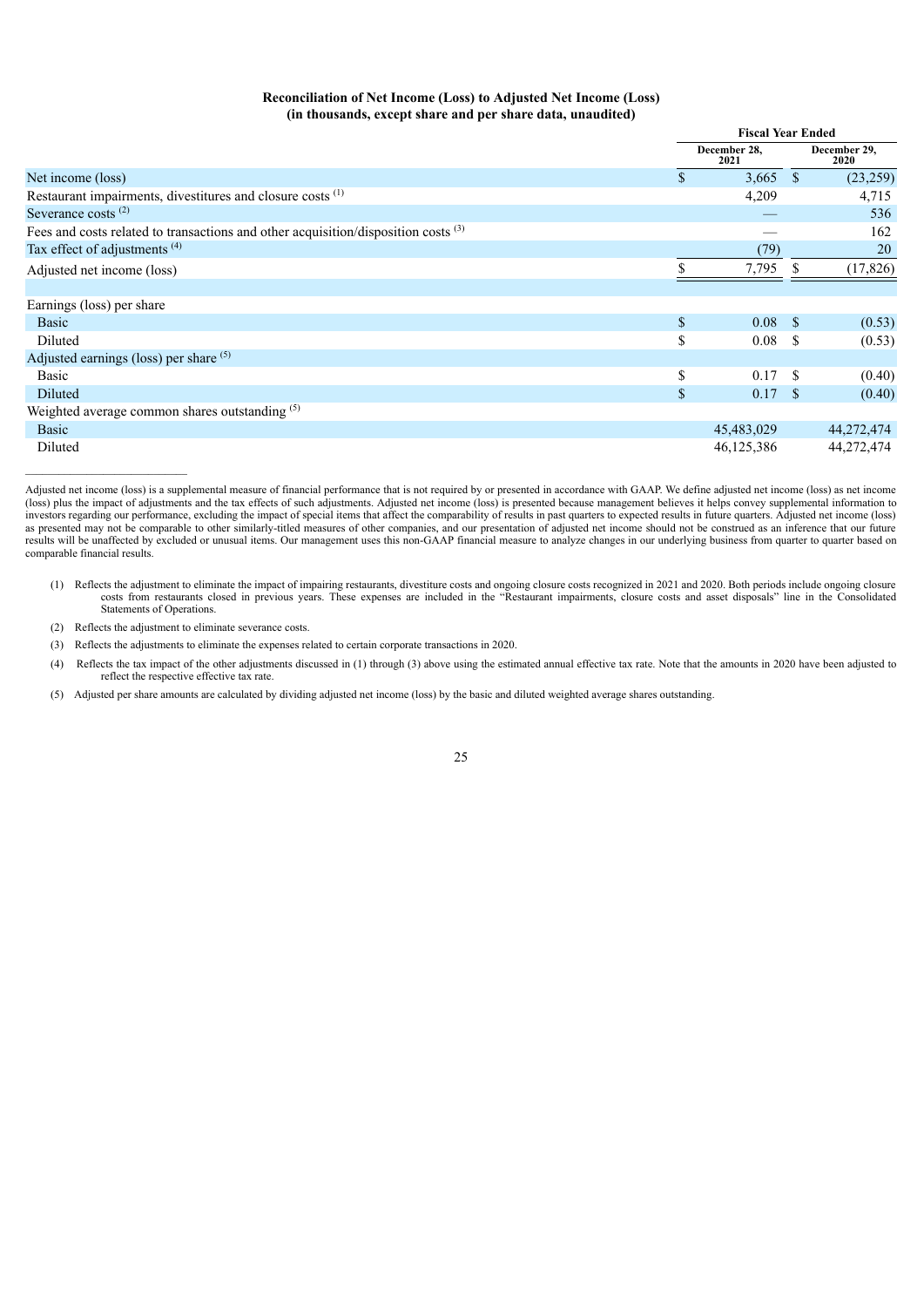# **Reconciliation of Operating Income (Loss) to Restaurant Contribution (in thousands, unaudited)**

|                                                           |  | <b>Fiscal Year Ended</b> |  |          |  |                      |
|-----------------------------------------------------------|--|--------------------------|--|----------|--|----------------------|
|                                                           |  | December 28.<br>2021     |  |          |  | December 29.<br>2020 |
| Income (loss) from operations                             |  | 5,817                    |  | (20,029) |  |                      |
| Less: Franchising royalties and fees                      |  | 7,816                    |  | 5,175    |  |                      |
| Plus: General and administrative                          |  | 47,535                   |  | 42,876   |  |                      |
| Depreciation and amortization                             |  | 22,333                   |  | 21,709   |  |                      |
| Pre-opening                                               |  | 665                      |  | 443      |  |                      |
| Restaurant impairments, closure costs and asset disposals |  | 5,727                    |  | 6,540    |  |                      |
| Restaurant contribution                                   |  | 74.261                   |  | 46,364   |  |                      |
| Restaurant contribution margin                            |  | 15.9%                    |  | $11.9\%$ |  |                      |

\_\_\_\_\_\_\_\_\_\_\_\_\_\_\_\_\_\_\_\_\_\_\_\_\_\_\_\_\_ Restaurant contribution represents restaurant revenue less restaurant operating costs, which are the cost of sales, labor, occupancy and other operating items. Restaurant contribution margin represents restaurant contribution as a percentage of restaurant revenue. Restaurant contribution and restaurant contribution margin are non-GAAP measures that are neither required by, nor presented in accordance with GAAP, and the calculations thereof may not be comparable to similar measures reported by other companies. These measures are supplemental measures of the operating performance of our restaurants and are not reflective of the underlying performance of our business because corporate-level expenses are excluded from these measures.

Restaurant contribution and restaurant contribution margin have limitations as analytical tools and should not be considered in isolation or as substitutes for analysis of our results as reported under GAAP. Management does not consider these measures in isolation or as an alternative to financial measures determined in accordance with GAAP. However, management believes that restaurant contribution and restaurant contribution margin are important tools for investors and other interested parties because they are widely-used metrics within the restaurant industry to evaluate restaurant-level productivity, efficiency and performance. Management also uses these measures as metrics to evaluate the profitability of incremental sales at our restaurants, restaurant performance across periods, and restaurant financial performance compared with competitors.

# *Executive Compensation Highlights*

Our executive compensation program is designed with a "pay-for-performance" philosophy and includes the following elements: base salary, annual cash bonus opportunity, and equity-based long-term incentives ("LTIs") awarded in a mix of restricted stock units ("RSUs") and performance-based restricted stock units ("PSUs") based on established financial metrics as well as relative total shareholder return ("TSR"), each described in more detail in this CD&A. Each NEO's 2021 target total direct compensation ("TDC") included variable elements, a significant portion of which are equity-based LTI compensation, as illustrated in the following charts:

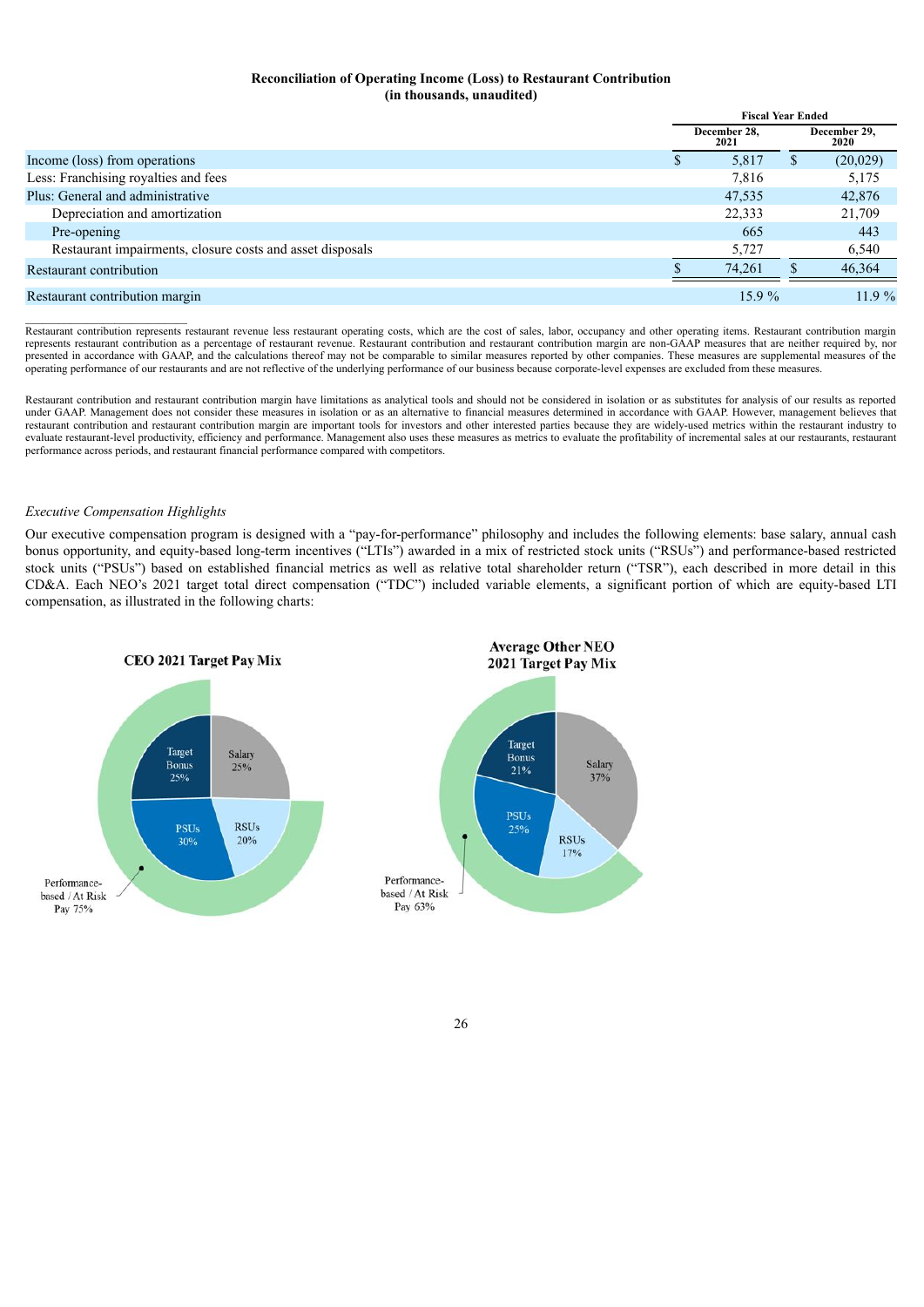The charts above are based upon the following: annualized base salary at 2021 year-end; 2021 target bonus; and the target grant-date fair value of 2021 annual long-term incentive awards. The other NEOs above include Mr. Lukach, Ms. Pool, Mr. West and Ms. Heidman.

2021 NEO compensation included the following:

- *Annual Bonus Achievements:* Our 2021 annual bonus program was based on Adjusted EBITDA<sup>1</sup> performance (weighted 30%), Company Average Unit Volume achievement ("AUV") (weighted 25%), accomplishment of Team Objectives (weighted 25%), and Individual Objectives (weighted 20%).
	- The Company's achievement of its Adjusted EBITDA goals was 25% of target with strength in fundamental business performance offset by disruption and increased expenses related to the ongoing COVID-19 pandemic as well as labor and supply chain pressures.
	- The Company's achievement of its AUV  $^2$  goals was 200% of target as the company delivered strong AUV growth throughout the year, resulting in 22.2% AUV growth relative to 2020 and 11.3% relative to 2019.
	- The Committee awarded 75% of target of the team objective component, reflecting significant advancement in restaurant level sales and guest frequency, meaningful progress towards the Company's ESG and Human Capital initiatives, and strong new restaurant performance.
	- For each NEO's Individual Objective component, the Committee evaluated the individual's achievements in supporting the company's growth strategy and results against goals approved for each individual for the 2021 fiscal year. These goals were particularly focused on advancing the company's brand differentiation and marketing effectiveness, operations and financial model, new restaurant development, and ESG initiatives. After conducting this review, the Committee awarded 85% of target for each NEO's Individual Objective component.
- *Long-Term Equity Incentives:*
	- In 2021, the Compensation Committee granted LTIs to the NEOs through a combination of PSUs and RSUs. Compared to the 2020 grants and consistent with our pay for performance approach, the Compensation Committee increased the weighting on PSUs to 60%, and reduced the weighting on RSUs to 40% of target LTI. The number of PSUs earned are based on three equally-weighted performance metrics, each measured over a three-year period: aggregate Adjusted EBITDA, System-Wide Comparable Restaurant Sales Growth ("Comp Sales Growth")<sup>3</sup>, and relative total shareholder return ("Relative TSR").
	- 2021 was the last year of the three-year performance period for the PSUs granted in 2019, which could be earned from 0% to 200% of the target number of PSUs based on performance versus goals for System-Wide Comparable Restaurant Sales Growth (weighted 50%) and Adjusted EBITDA (weighted 50%). Based on actual performance versus the goals, payout for these PSUs was 0% achievement of the Adjusted EBITDA and 169% achievement of the System-Wide Comparable Restaurant Sales of the target number of PSUs. See "2019-2021 PSUs" on page 35 for further detail.

For additional information on these non-GAAP measures, including reconciliations to the most directly comparable GAAP financial measures, see page 30 of our Annual Report on Form 10-K for the fiscal year ended December 28, 2021.

<sup>&</sup>lt;sup>3</sup> We define System-Wide Comparable Restaurant Sales Growth as year-over-year growth in sales for restaurants open at least 18 full periods.



<sup>&</sup>lt;sup>1</sup> We define adjusted EBITDA as net income (loss) before interest expense, provision (benefit) for income taxes, depreciation and amortization, restaurant impairments, closure costs and asset disposals, severance costs an stock-based compensation.

<sup>&</sup>lt;sup>2</sup> We define AUV as the average annualized sales of all company-owned restaurants for a given time period. AUVs are calculated by dividing restaurant revenue by the number of operating days within each time period and multiplying by the number of operating days we have in a typical year. Based on this calculation, temporarily closed restaurants are excluded from the definition of AUV, however restaurants with temporarily reduced operating hours are included. This measurement allows management to assess changes in consumer traffic and per person spending patterns at our restaurants. In addition to the factors that impact comparable restaurant<br>sales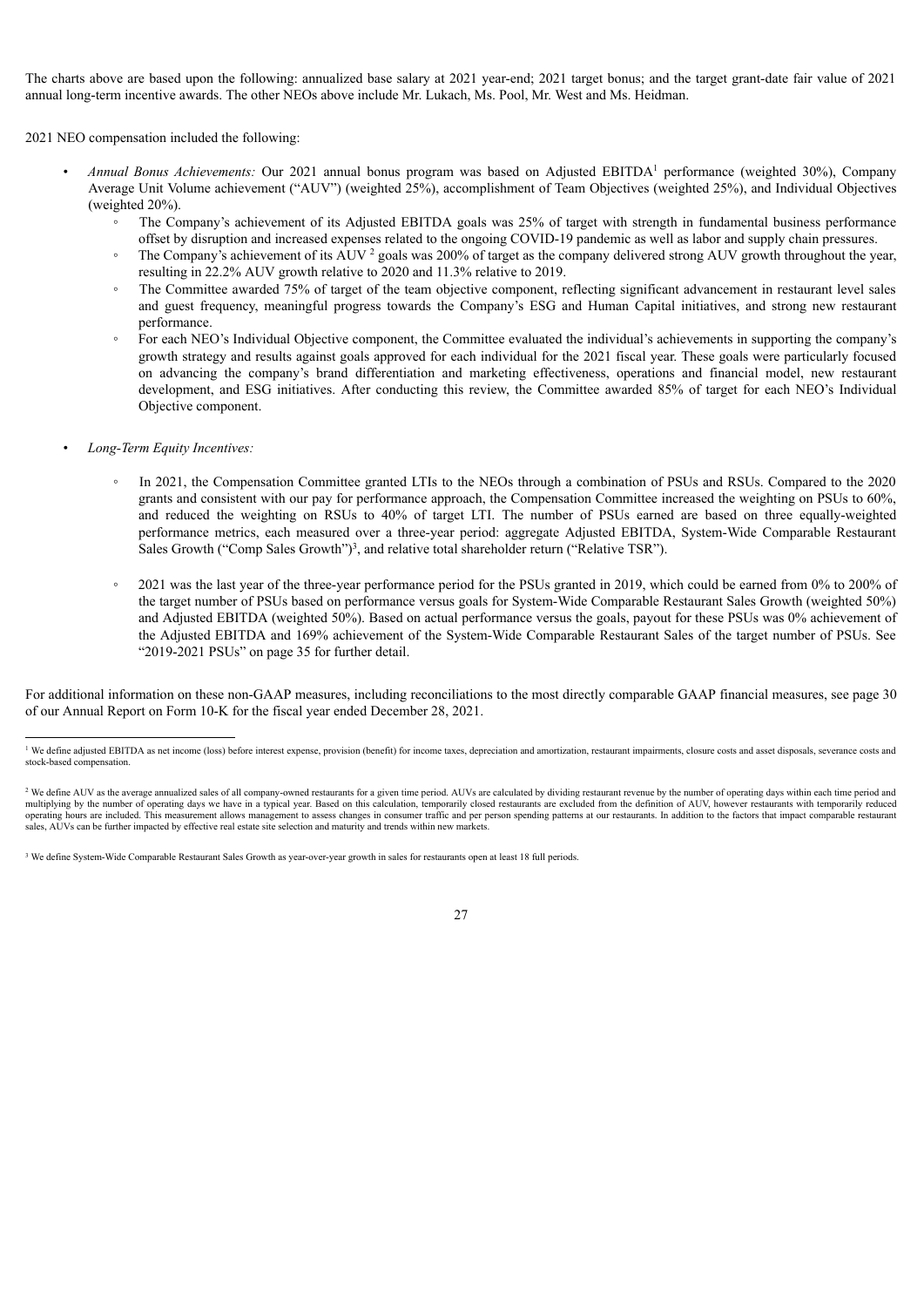# *Compensation Governance Highlights*

Our executive compensation practices are intended to be straightforward, transparent and reflective of modern notions of strong corporate governance. Our commitment to strong corporate governance can be understood by reviewing the following list of what we do and do not do:

- ✔ A substantial portion of our executive pay is tied to performance.
- For all NEOs,  $60\%$  of our ongoing LTI compensation program is granted in PSUs, which vest based on the achievement of pre-established, multi-year financial performance goals and three-year TSR Relative to a comparator group.
- Our Compensation Committee retains a nationally recognized, independent compensation consultant who provides no other services to the Company.
- We require our NEOs and directors to acquire and maintain meaningful ownership of our stock to ensure their interests are closely aligned with the long-term financial interests of our stockholders.
- We have a compensation recovery ("clawback") policy.
- We require our NEOs to enter into reasonable noncompetition and non-solicitation covenants.

# **Stockholder Advisory (Non-Binding) Vote on Executive Compensation**

# **What We Do: What We Do Not Do:**

- *x* We do not provide "single-trigger" cash severance upon a change in control.
- *x* We do not provide "single-trigger" vesting acceleration in annual equity awards upon a change in control.
- *x* We do not provide golden parachute excise tax or other tax gross-ups.
- *x* We do not provide significant perquisites or supplemental executive retirement plans.
- *x* We prohibit our NEOs and directors from hedging and pledging Company stock.

At our 2021 annual meeting of stockholders, we held our second annual advisory vote on executive compensation ("say-on-pay"), for which 98% of the votes cast were to approve our NEO compensation. The Compensation Committee interprets the overwhelmingly favorable 2021 vote as an endorsement of our compensation programs and practices, and no changes were made to our executive compensation programs as a result of the 2021 vote outcome. We routinely conduct shareholder outreach throughout the year through several forums, including restaurant and consumer focused investor conferences led by Wall Street equity analysts, particularly those analysts who have coverage on our Company, non-deal equity roadshows with the support of our Wall Street equity analysts, and post-earnings discussions with individual or a consortium of our shareholders. During these outreach discussions, we focus on key areas of the business performance and other issues that are important to them, including executive compensation, governance issues as well as social and sustainability practices. We provide a summary of our shareholder feedback to our Board and its Committees regularly, and we strive to enhance our governance and sustainability practices as well as to provide more robust disclosures.

The Compensation Committee will continue to consider the outcome of the Company's say-on-pay votes and direct feedback from stockholders when making future compensation decisions for the NEOs.

# **Objectives of our Compensation Program**

The primary objectives of our compensation programs are to:

• *Attract and retain highly skilled executives.* Our compensation philosophy is to provide competitive target TDC opportunities based upon then-current market data for equivalent positions at similarly-situated companies. Actual compensation earned may be above or below the target level based on performance along the metrics of the incentive compensation programs.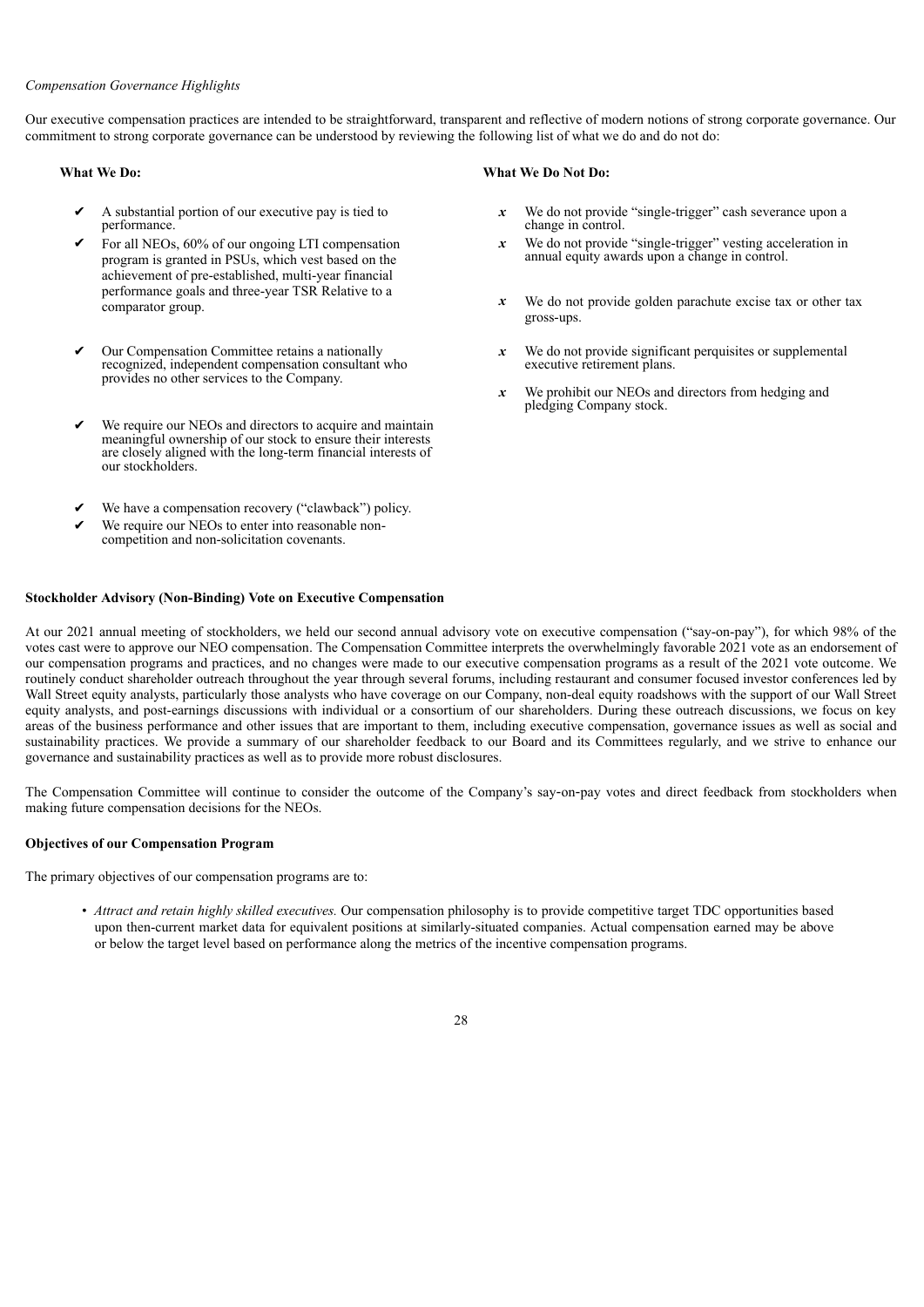- Link compensation earned to achievement of the Company's short-term and long-term financial and strategic goals. The majority of each NEO's compensation opportunity is variable and tied to the achievement of pre-established performance objectives and/or the performance of our stock.
- *Align the interests of management with those of our stockholders.* A substantial portion of NEO compensation is in the form of equity-based incentives, subject to multi-year vesting schedules. In addition, we have robust stock ownership guidelines that require our NEOs to acquire and maintain a meaningful ownership position in our stock.
- *Adhere to high standards of corporate governance.* Our program has appropriate balances between fixed and variable, short-term and long-term, and cash and equity components to mitigate compensation-related risks. Our compensation-related policies such as stock ownership guidelines, clawback policy, anti-hedging policy and anti-pledging policy further support strong governance principles.

#### **Compensation Decision-Making Process**

#### *Role of Compensation Committee and Management*

The Compensation Committee, with input from certain members of management, has responsibility for administering and approving annually all elements of compensation for the Company's NEOs. It also reviews and approves the Company's incentive compensation plans and equity-based plans.

Management provides input into the design of incentive compensation programs to provide that these programs support the Company's business objectives and strategic priorities. With respect to performance measures and goals, the annual business plan initially established by management, but approved by our Board, is an important input into the Compensation Committee's decision-making process. In addition, our CEO works with the Compensation Committee and its independent consultant to develop recommendations for pay levels for executives other than himself, based on competitive market data, past performance and future potential. As appropriate, certain members of the senior management team attend Compensation Committee meetings, but are not present for executive sessions. The Compensation Committee makes all final decisions with respect to compensation of our NEOs.

# *Role of Consultants*

The Compensation Committee has engaged FW Cook as its independent executive compensation advisor. FW Cook consults on compensation levels and program design in support of our business strategy, and alerts the Compensation Committee to regulatory and governance developments related to executive compensation. A representative of FW Cook, when requested, attends meetings of our Compensation Committee, is available to participate in executive sessions and communicates directly with our Compensation Committee Chairman or its members outside of meetings. FW Cook reports directly to the Compensation Committee and does no work for management that is not under the Compensation Committee's purview. The Compensation Committee assessed the independence of FW Cook pursuant to SEC rules and Nasdaq listing standards and concluded that no conflicts of interest exist.

## *Peer Group Benchmarking*

The Compensation Committee selected the following companies as our peer group for purposes of conducting a competitive compensation analysis in 2019 that informed decisions on 2021 pay opportunities:

BJ's Restaurants, Inc. Habit Restaurants, Inc. Cheesecake Factory Luby's, Inc. Chuy's Holdings, Inc. Potbelly Corporation Del Taco Restaurants, Inc. **Ruth** Ruth's Hospitality Ruth's Hospitality El Pollo Loco Holdings, Inc. Shake Shack Inc. Fiesta Restaurant Group, Inc.

Dave & Buster's **Red Robin Gourmet Burgers**, Inc.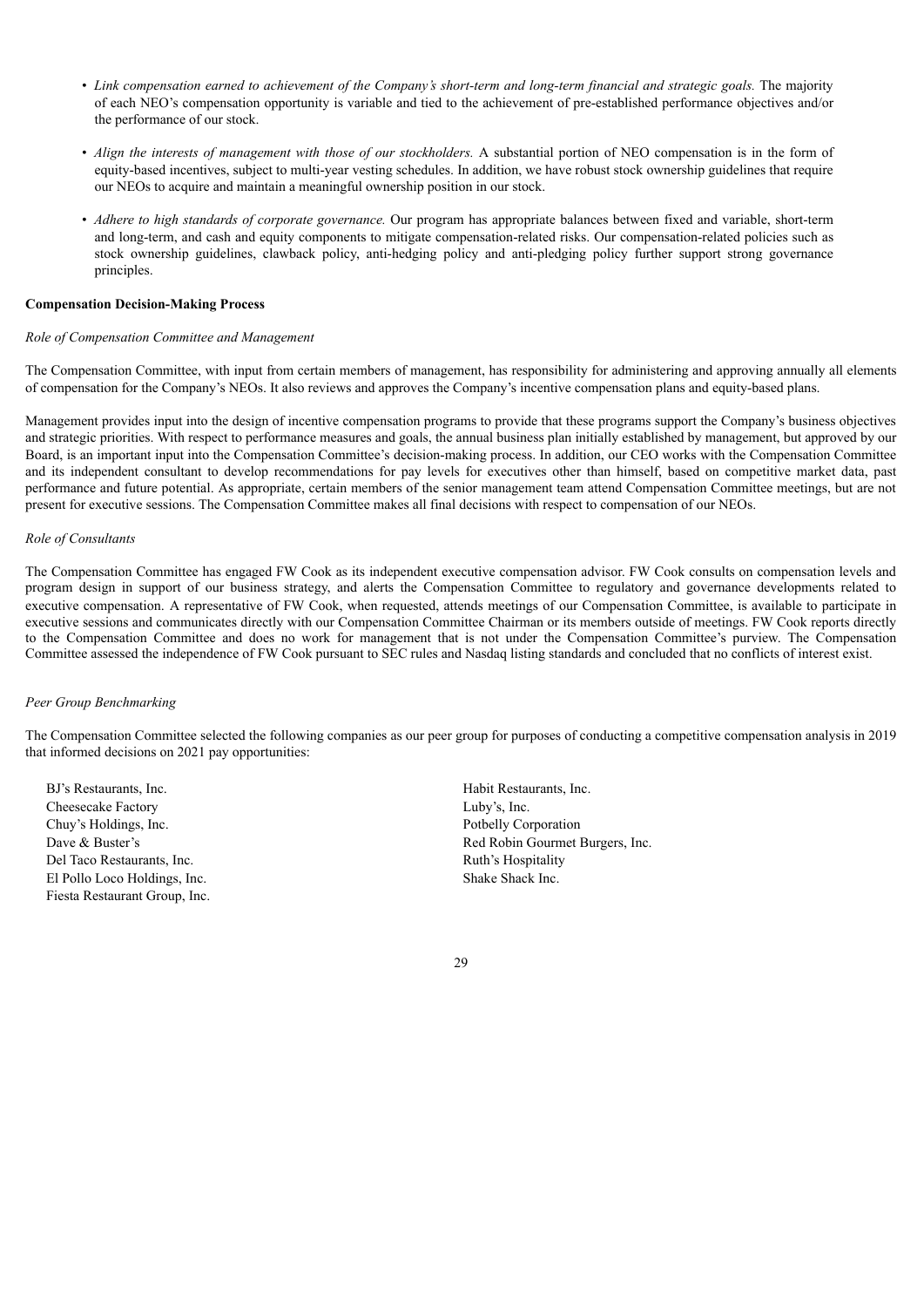As of June 30, 2019 (when the peer group was constructed), the  $25<sup>th</sup>$ ,  $50<sup>th</sup>$ , and  $75<sup>th</sup>$  percentiles for various size metrics of the peer group, and the size metrics and related percentile of Noodles & Company, were as follows:

|                             | <b>Number of Company-</b><br><b>Operated Locations</b> | <b>Latest Four Quarters Net</b><br><b>Revenue (Smil)</b> | <b>Most Recent Fiscal Year Total</b><br><b>Team Members</b> | <b>Market Cap. At 6/30/2019</b><br>(Smil) |
|-----------------------------|--------------------------------------------------------|----------------------------------------------------------|-------------------------------------------------------------|-------------------------------------------|
| $75th$ Percentile           | 301                                                    | \$1,129                                                  | 16,098                                                      | \$911                                     |
| 50 <sup>th</sup> Percentile | 211                                                    | \$493                                                    | 7.544                                                       | \$410                                     |
| $25th$ Percentile           | 128                                                    | \$418                                                    | 6.101                                                       | \$355                                     |
| Noodles & Company           | 395                                                    | \$457                                                    | 9.400                                                       | \$345                                     |
| %-ile Rank                  | $89th$ %-ile                                           | 42nd $%$ -ile                                            | $61st$ %-ile                                                | $24th$ %-ile                              |

The peer group data was used by the Compensation Committee to inform decisions for all NEO compensation and in making decisions regarding the form and amount of LTI compensation granted in 2021.

A competitive analysis was not conducted in 2020 (to inform 2021 pay decisions) due to the COVID pandemic and its impact on the restaurant industry. A competitive compensation analysis was conducted in late 2021 to inform pay decisions for fiscal 2022. At that time, the Committee approved minor changes to the compensation peer group, which included the removal of Habit Restaurants and Luby's and the addition of BBQ Holdings and One Group.

# **Compensation Components**

The principal elements of target TDC for our NEOs are base salary, annual cash bonus opportunities, and equity-based, LTI awards. Each of the components is discussed below.

#### *Base Salary*

Base salaries provide a minimum level of pay that reflects each NEO's position and scope of responsibility, individual performance, and future potential, as demonstrated over time. Base salaries are re-evaluated annually to determine whether adjustments are appropriate given changes in the market data or in executive responsibilities. Our CEO makes recommendations to the Compensation Committee with respect to changes to the base salary of our NEOs, other than himself. Our Compensation Committee determines and approves any changes to the base salaries of our CEO and our other NEOs. In early 2021, Mr. Boennighausen, Ms. Pool and Ms. Heidman received increases in their annual salaries consistent with the Company's merit increase allocation. The Compensation Committee increased Mr. West's salary on March 1, 2021 in connection with his promotion and appointment as COO. Mr. Lukach did not receive an increase in 2021 as he was hired in late 2020 and the Compensation Committee determined his base salary at that time.

| Name                       | 2020 Annual Salary | 2021 Annual Salary | % Change |
|----------------------------|--------------------|--------------------|----------|
| Dave Boennighausen         | \$600,000          | \$618,000          | $3.0\%$  |
| Carl Lukach <sup>(1)</sup> | \$350,000          | \$350,000          | $-$ %    |
| <b>Stacey Pool</b>         | \$325,000          | \$335,000          | $3.1\%$  |
| <b>Brad West</b>           | \$306,000          | \$335,000          | 9.5%     |
| Melissa Heidman            | \$306,000          | \$316,000          | $3.3\%$  |

 $\frac{1}{(1)$  Mr. Lukach was hired November 30, 2020 and did not receive a salary adjustment in 2021.

# *Performance-Based Annual Cash Bonus*

Our annual cash bonus program is designed to reward annual accomplishments against pre-established financial and strategic goals. For 2021, each NEO had a bonus opportunity, expressed as a percentage of current base salary. Earned bonuses could range from 0% to 200% of target bonus opportunity, as summarized in the following table: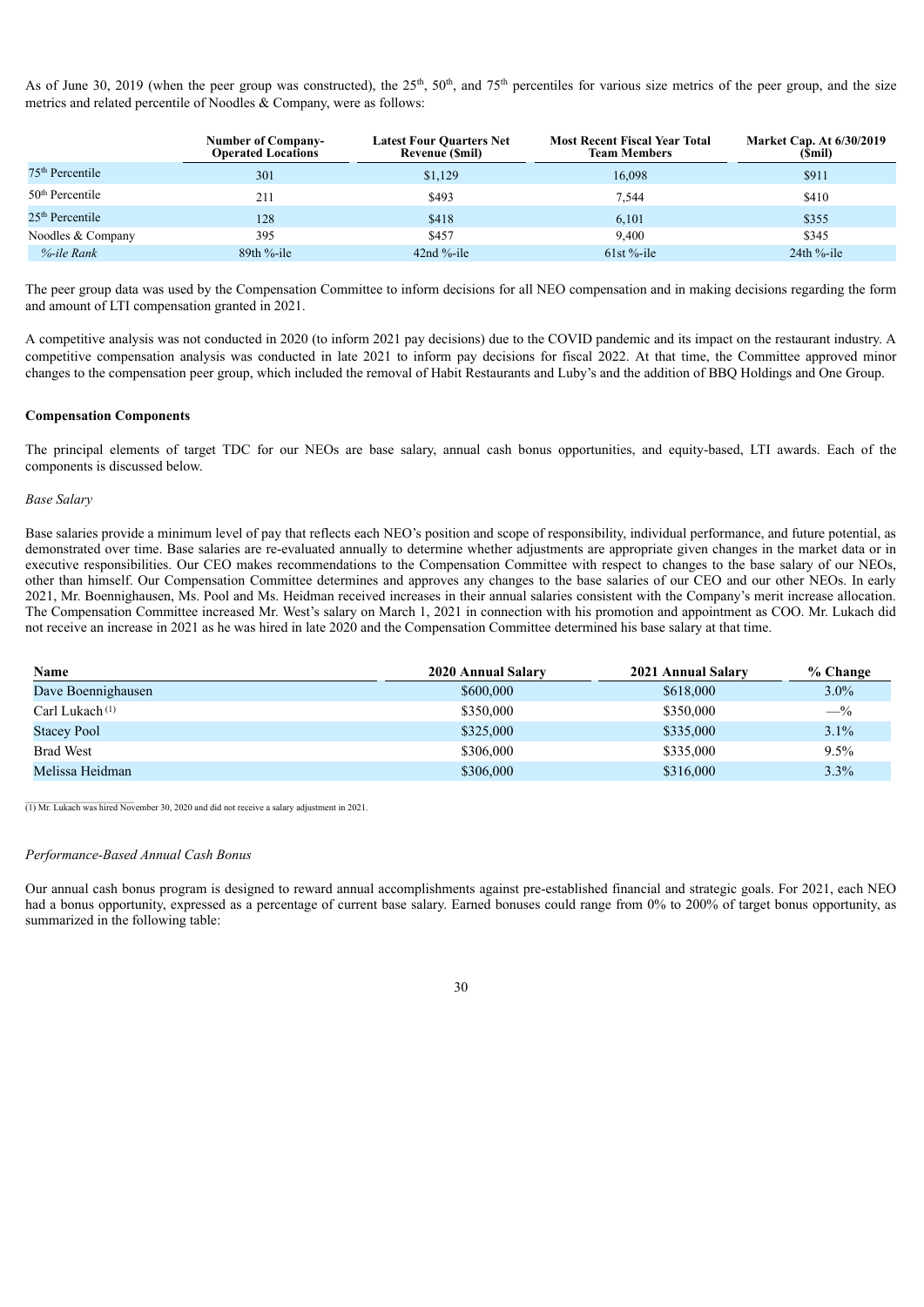|                    | <b>Annual Bonus Opportunity</b> |                     |      |                  |           |             |  |  |  |  |  |  |  |
|--------------------|---------------------------------|---------------------|------|------------------|-----------|-------------|--|--|--|--|--|--|--|
|                    |                                 | as % of Base Salary |      |                  |           |             |  |  |  |  |  |  |  |
| <b>Name</b>        | <b>Threshold</b>                | Target              | Max  | <b>Threshold</b> | Target    | Max         |  |  |  |  |  |  |  |
| Dave Boennighausen | 25%                             | $100\%$             | 200% | \$154,500        | \$618,000 | \$1,236,000 |  |  |  |  |  |  |  |
| Carl Lukach        | 15%                             | 60%                 | 120% | \$52,500         | \$210,000 | \$420,000   |  |  |  |  |  |  |  |
| <b>Stacey Pool</b> | 15%                             | 60%                 | 120% | \$50,250         | \$201,000 | \$402,000   |  |  |  |  |  |  |  |
| <b>Brad West</b>   | 15%                             | 60%                 | 120% | \$50,250         | \$201,000 | \$402,000   |  |  |  |  |  |  |  |
| Melissa Heidman    | 12.5%                           | 50%                 | 100% | \$39,500         | \$158,000 | \$316,000   |  |  |  |  |  |  |  |

For NEOs, the actual bonus is based on achievement of Company financial performance measured by adjusted EBITDA (30% weight), AUV Growth (25% weight), achievement of Team Objectives (weighted 25%) approved in advance by the Compensation Committee and achievement of Individual Objectives (20% weight) approved in advance by the Compensation Committee.

The Compensation Committee selected Adjusted EBITDA and AUV Growth as the financial performance measures because they represent the clearest measures of our operational performance and they generally allow for over achievement to be self-funded. The threshold, target, and maximum Adjusted EBITDA and AUV Growth goals, along with our actual performance in 2021 are outlined in the following table:

| <b>Measure</b>                            | Threshold | Target  | <b>Maximum</b> | Actual | Unweighted % of<br><b>Target Bonus Earned</b> |
|-------------------------------------------|-----------|---------|----------------|--------|-----------------------------------------------|
| Adjusted EBITDA (weighted 30%)            | \$37.9    | \$42.1  | \$50.5         | \$38.1 | 25%                                           |
| Average Unit Volume Growth (weighted 25%) | .0%       | $4.0\%$ | $7.0\%$        | 22.2%  | 200%                                          |

The Compensation Committee developed the Team Objectives, common to all senior executives, including the NEOs, to focus on accelerated growth strategies. The Team Objectives component was weighted 25% and included measures in three primary categories. Some of the key achievements related to the Team Objectives include:

# *Footprint Expansion*

- Strong financial performance of new units, with openings from 2019 through 2021 performing above Company average.
- Development of a franchise sales program, including the signing of new agreement for El Paso and Southeast New Mexico as well as a transaction closed in early 2022 of a 55-unit agreement for California.
- Execution of new, smaller square footage prototype, inclusive of an order ahead drive thru window, to support accelerated unit growth.
- Identification of cost savings opportunities to reduce development cost of future openings and mitigate construction supply chain pressures.

# *AUV Growth*

- Company average unit volumes of \$1.30 million represented a 22.2% increase versus 2020 and an 11.3% increase versus 2019, inclusive of record  $AUV$ 's in the third fiscal quarter..
- Bolstered Company's digital sales capabilities, increasing digital sales 20% relative to 2020, accounting for 57% of total sales in 2021.
- Increased frequency of guests in the company's Rewards Program, while increasing number of known guests in our program.

#### *Environment, Social and Governance (ESG)*

- Launched the company's initial "Nourish and Inspire Impact report", detailing the Company's commitment to food, people, planet and community.
- Advanced the Company's strategy around inclusion and diversity, including recognition by Forbes Magazine as a best place to work both for Women and Diversity.
- Executed strategies to reduce the Company's environmental impact, inclusive of initiatives to reduce energy and water usage.
- Navigated a challenging staffing environment with commitment to Company's values, resulting in improved management tenure and lower management turnover relative to the industry.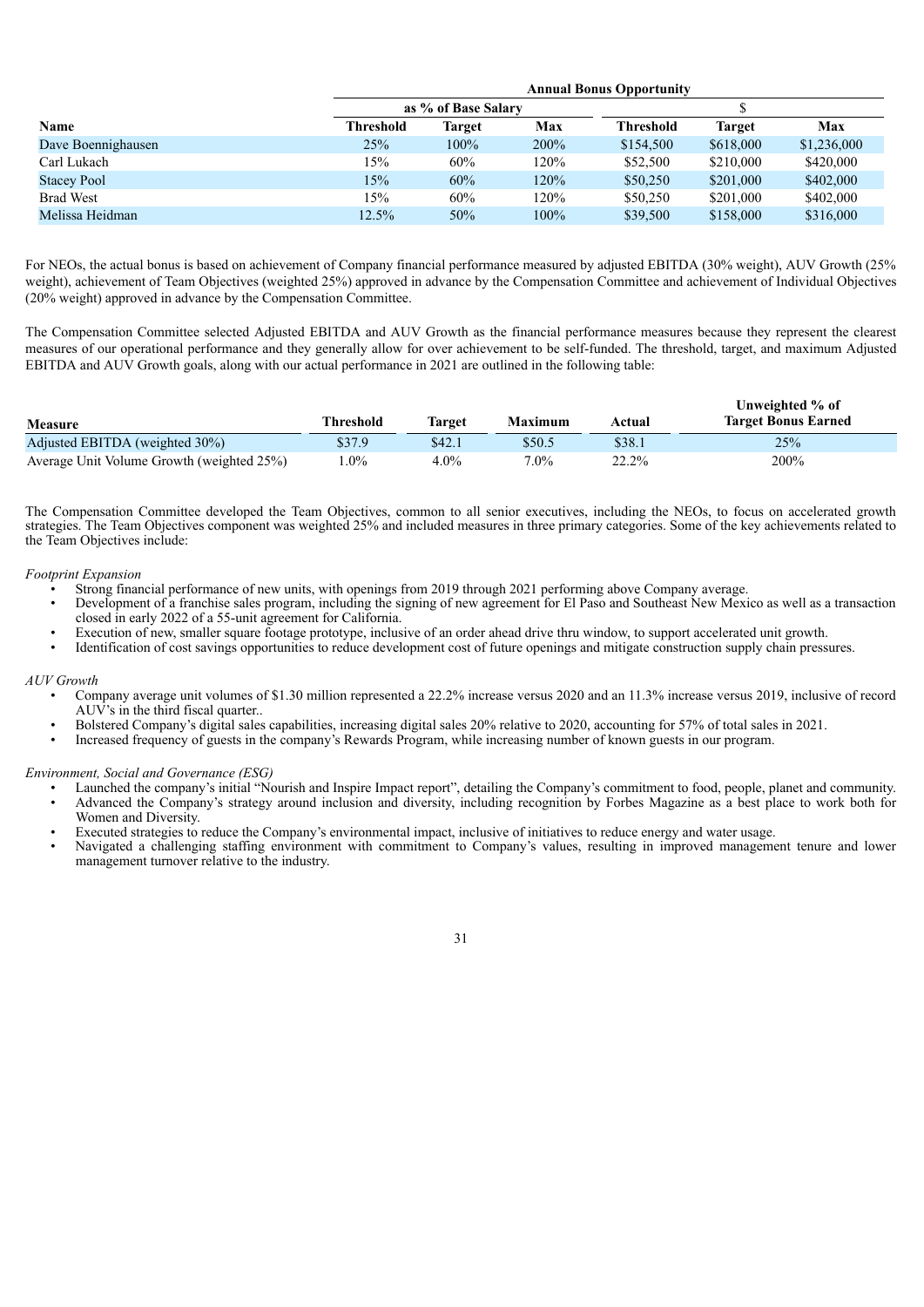Based on the above accomplishments, the Committee awarded payout for the Team Objectives component at 75% of target.

Each NEO had specific, pre-established Individual Objectives, weighted (20%). The Compensation Committee reviewed each NEO's achievements against their objectives and awarded payout at 85% of target for each NEO. Considerations in the determination of individual performance included:

Dave Boennighausen

- Led cross-functional team to navigate successfully the impact of the COVID-19 Pandemic, including ensuring full adherence to governmental regulations and rigorous food safety and cleanliness standards.
- Continued to deliver on-trend, impactful culinary innovation, inclusive of the launch of Tortelloni, one of the most successful new menu introductions in the Company's history.
- Bolstered the company's unit economic model, supporting objectives for growth in unit development, average unit volumes, and restaurant level margin.
- Developed a franchising strategy to position organization to accelerate franchise unit growth in support of its accelerated growth objectives.

# Carl Lukach

- Diligently managed the Company's liquidity position, strengthening the Company's balance sheet, evidenced by a reduction in long-term debt from \$40.9 million at the end of fiscal 2020 to \$18.9 million at the end of fiscal 2021.
- Completed several cost saving initiatives, inclusive of the Company's rollout of equipment to improve labor efficiency.
- Supported supply chain, in an environment of meaningful disruption, to ensure stability to our restaurants of food and packaging.

# Stacey Pool

- Advanced the Company's digital and guest engagement initiatives, resulting in meaningful increases to digital sales and guest frequency.
- Effectively supported the launch of new menu introductions, inclusive of the successful launch of Tortelloni.
- Activated the brand through enhanced positioning and targeted communication, resulting in increased brand awareness and share of voice from marketing communications.

# Brad West

- Developed operational leaders throughout the organization, resulting in strong General Manager retention and new restaurant execution.
- Supported the franchise community, resulting in strengthened financial performance for our franchise community and successful navigation of  $C\overrightarrow{O}$ VID-19 disruption.
- Executed initiatives to improve efficiencies in restaurant, inclusive of new equipment and operational procedures.

# Melissa Heidman

- Led development and execution of the Company's "Nourish and Inspire Impact Report", detailing the Company's commitment to food, people, planet and community.
- Proactively ensured company compliance with changing regulatory landscape, in particular as related to the changing COVID-19 regulations and restrictions.
- Bolstered the Company's Enterprise Risk Management program, identifying short and long term areas of risk and establishing strategies around risk mitigation.

The Compensation Committee awarded the NEOs the percentage of their respective target amounts and actual bonus amounts set forth in the table below. These amounts are also disclosed in the "Non-Equity Incentive Plan Compensation" column of the Summary Compensation Table.

| Name               | <b>Bonus Earned</b> | <b>Percent of Target</b> |
|--------------------|---------------------|--------------------------|
| Dave Boennighausen | 576,285             | 93.25 %                  |
| Carl Lukach        | 195,825             | 93.25 %                  |
| <b>Stacey Pool</b> | 187,433             | 93.25 %                  |
| <b>Brad West</b>   | 187.433             | 93.25 %                  |
| Melissa Heidman    | 147,335             | 93.25 %                  |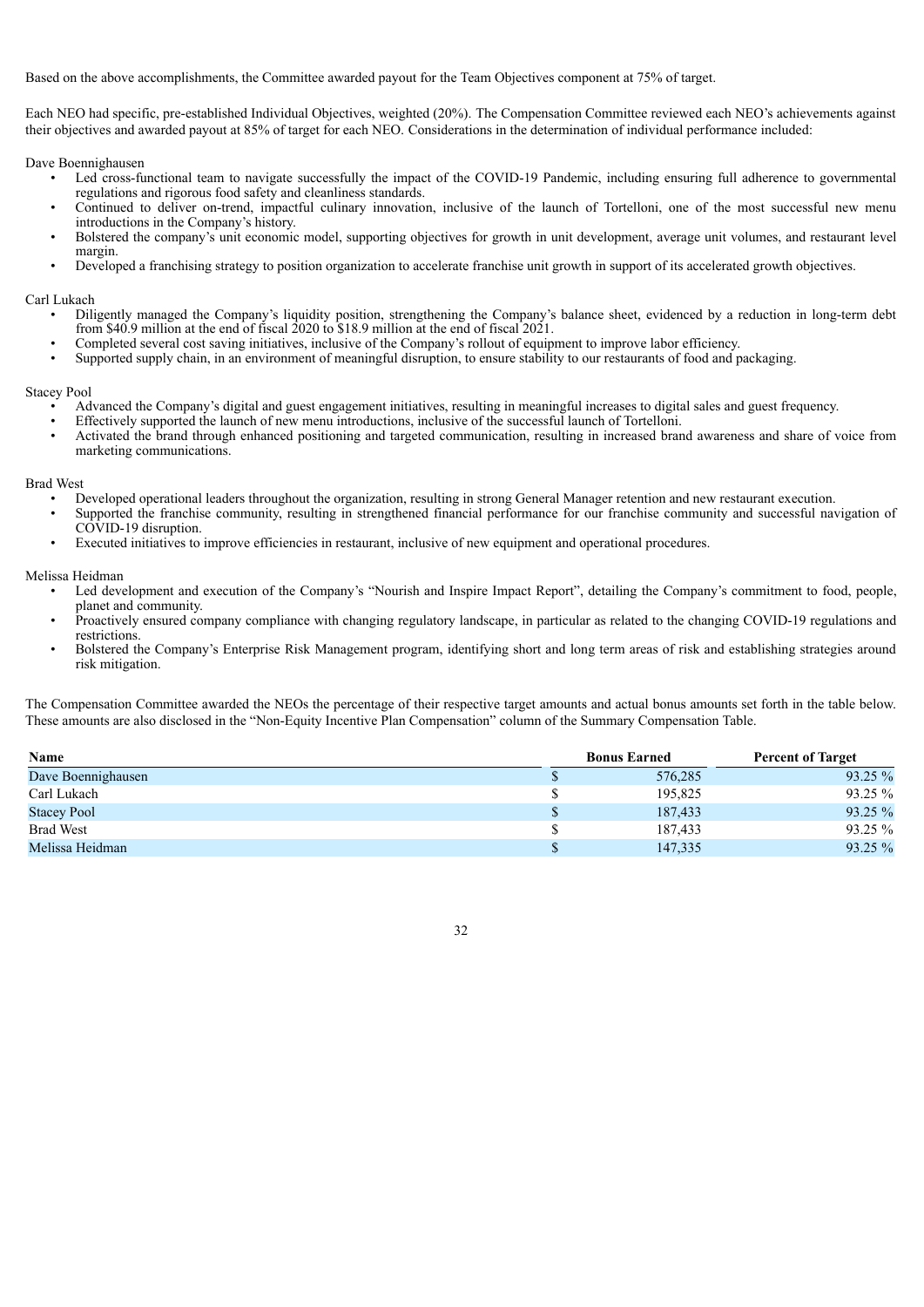# *Ongoing Long-Term Equity Incentives-*

The Committee's approach to providing long-term incentives and rewarding achievement of financial goals includes granting a combination of PSUs and RSUs. In 2021, consistent with our pay for performance philosophy, the Committee increased the weighting on PSUs to 60% and decreased the weighting of RSUs to 40% of target LTI. The number of PSUs that may be earned is from 0 to 200% of the target number granted, based on three equally-weighted performance metrics, each measured over a three-year period: aggregate Adjusted EBITDA, Comp Sales Growth, and Relative TSR. The Committee believes that this combination of performance metrics provides the appropriate balance of top line growth with bottom line profitability, financial performance with stock market performance, and performance versus internal goals with performance relative to other restaurant companies. We reward achievement of adjusted EBITDA in our annual incentive program, and want to also ensure focus on sustained strong performance on this measure over multiple years by using it as a measure for the Financial PSUs. The PSUs granted during fiscal years 2019 to 2021 were based on target performance measures over the Company's comparable sales growth and Adjusted EBITDA ("Financial PSU").

The target number of PSUs tied to Adjusted EBITDA and Comp Sales Growth, and the number of RSUs awarded is determined by dividing the intended grant value by the closing price per share of Noodles & Company common stock on the date of grant. The target number of Relative TSR PSUs is determined by dividing the intended grant value by the Monte Carlo value per target share on the grant date.

The PSUs tied to Adjusted EBITDA and Comp Sales Growth may be earned from 25% of target for achievement of threshold goals up to 200% of target for achievement of maximum goals, based on performance versus the metrics. If performance is below the threshold goal, no PSUs are earned for that component.

| <b>Adjusted EBITDA and Comp Sales Growth</b><br><b>Performance Level</b> | Payout (% of Target PSUs) |
|--------------------------------------------------------------------------|---------------------------|
| Maximum                                                                  | 200%                      |
| Target                                                                   | 100%                      |
| Threshold                                                                | $2.5\%$                   |
| <b>Below Threshold</b>                                                   | $0\%$                     |

The Relative TSR PSUs may be earned from 50% of target for achievement of threshold performance to 200% of target for achievement of maximum performance, according to the following percentile ranks:

| <b>Performance Level</b> | <b>Relative TSR</b><br><b>Percentile Rank</b> | Payout<br>(% of Target PSUs) |
|--------------------------|-----------------------------------------------|------------------------------|
| Maximum                  | $>=85th$ percentile                           | 200%                         |
| Target                   | $55th$ percentile                             | $100\%$                      |
| Threshold                | $25th$ percentile                             | 50%                          |
| Below Threshold          | $\leq$ 25th percentile                        | $0\%$                        |

Payout is linearly interpolated for performance between levels. If performance is below the 25<sup>th</sup> percentile threshold, no PSUs are earned for the Relative TSR component.

For the Relative TSR PSUs granted in 2021, three-year TSR for Noodles & Company will be measured relative to the following 30-company comparator group, which represents the Russell 3000 Restaurants Sub-Industry (GICS code 25301040), excluding Aramark and Yum China:

| Biglari Holdings Inc. (NYSE:BH.A)              | Fiesta Restaurant Group, Inc. (NasdaqGS:FRGI)   |
|------------------------------------------------|-------------------------------------------------|
| BJ's Restaurants, Inc. (NasdaqGS:BJRI)         | Jack in the Box Inc. (NasdagGS:JACK)            |
| Bloomin' Brands, Inc. (NasdaqGS:BLMN)          | Kura Sushi USA, Inc. (NasdaqGM:KRUS)            |
| Brinker International, Inc. (NYSE:EAT)         | McDonald's Corporation (NYSE:MCD)               |
| Carrols Restaurant Group, Inc. (NasdaqGS:TAST) | Nathan's Famous, Inc. (NasdaqGS:NATH)           |
| Chipotle Mexican Grill, Inc. (NYSE:CMG)        | Papa John's International, Inc. (NasdaqGS:PZZA) |
| Chuy's Holdings, Inc. (NasdaqGS:CHUY)          | Red Robin Gourmet Burgers, Inc. (NasdaqGS:RRGB) |
| Cracker Barrel (NasdaqGS:CBRL)                 | Ruth's Hospitality Group, Inc. (NasdaqGS:RUTH)  |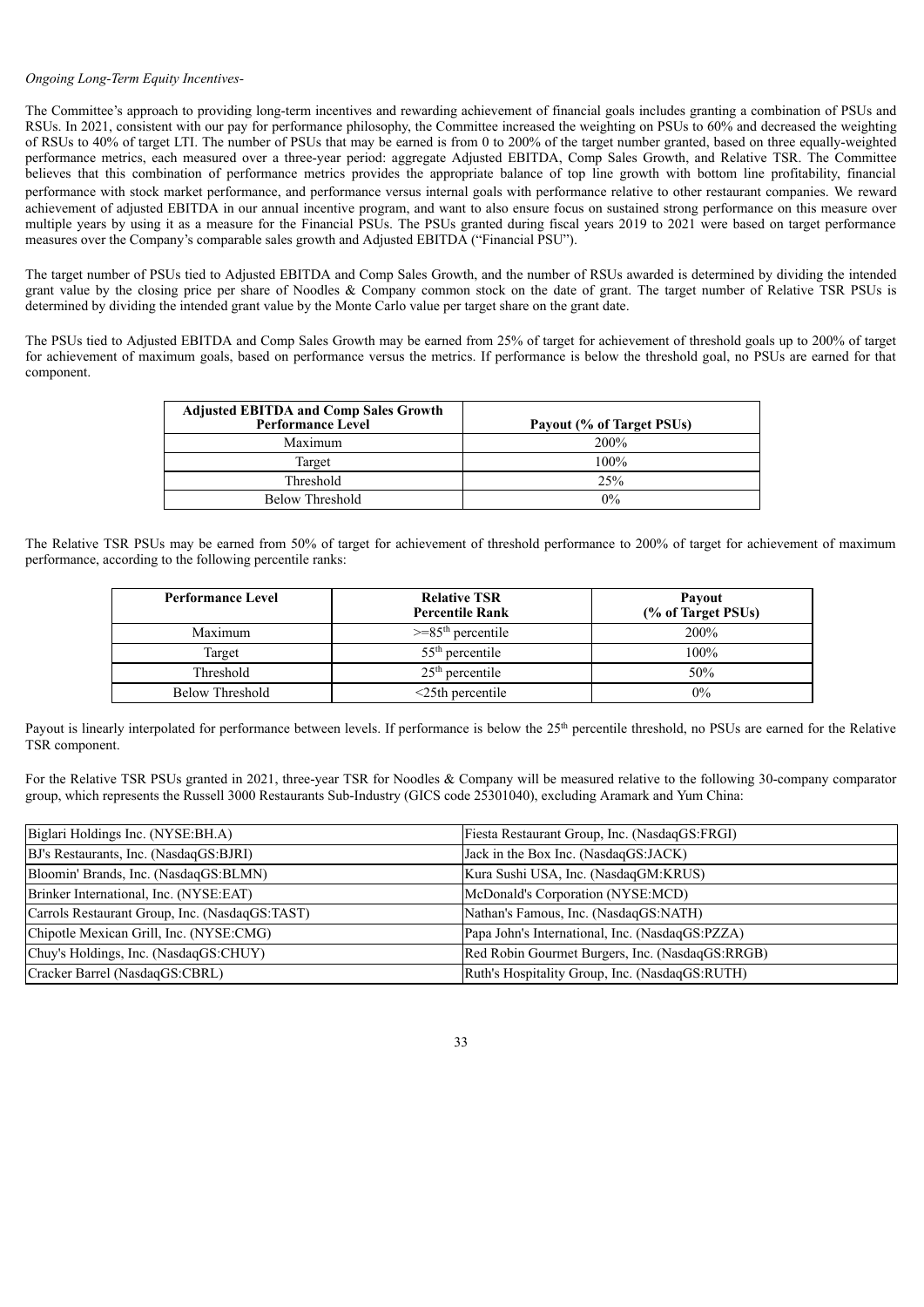| Darden Restaurants, Inc. (NYSE:DRI)                 | Shake Shack Inc. (NYSE:SHAK)           |
|-----------------------------------------------------|----------------------------------------|
| Dave & Buster's Entertainment, Inc. (NasdaqGS:PLAY) | Starbucks Corporation (NasdaqGS:SBUX)  |
| Del Taco Restaurants, Inc. (NasdaqCM:TACO)          | Texas Roadhouse, Inc. (NasdaqGS:TXRH)  |
| Denny's Corporation (NasdaqCM:DENN)                 | The Cheesecake Factory (NasdaqGS:CAKE) |
| Dine Brands Global, Inc. (NYSE:DIN)                 | The Wendy's Company (NasdaqGS:WEN)     |
| Domino's Pizza, Inc. (NYSE:DPZ)                     | Wingstop Inc. (NasdaqGS:WING)          |
| El Pollo Loco Holdings, Inc. (NasdaqGS:LOCO)        | Yum! Brands, Inc. (NYSE:YUM)           |

# *2019 Financial PSUs*

The Financial PSUs granted in 2019 could be earned based on three-year System-Wide Comparable Restaurant Sales Growth (weighted 50%) and threeyear cumulative Adjusted EBITDA (weighted 50%). The actual payout was 84% of the target number of shares based on the following achievement versus target goals:

| Measure                                                                     | Target  | Actual  | Payout (% of Target PSUs) |  |  |  |
|-----------------------------------------------------------------------------|---------|---------|---------------------------|--|--|--|
| System-Wide Comparable Restaurant Sales Growth (CAGR)<br>(weighted $50\%$ ) | $2.0\%$ | $3.4\%$ | 168.5%                    |  |  |  |
| 3-year Cumulative Adjusted EBITDA (\$mil.)<br>(weighted $50\%$ )            | \$106.3 | \$94.3  | 0%                        |  |  |  |

# *Employment Agreements*

In 2020, the Compensation Committee approved employment agreements for the Company's NEO's in order to standardize the Company's approach to severance payments in the event of NEO separations, as well as to provide updated non-compete agreements for the NEOs. For additional information on our employment agreements, see pages "Employment and Severance Agreements" on page 42.

# *Benefits and Perquisites*

We provide our executive officers with access to the same benefits we provide all of our full-time team members. We maintain a tax-qualified retirement plan that provides eligible U.S. team members with an opportunity to save for retirement on a tax-advantaged basis. Eligible team members are able to defer eligible compensation subject to applicable annual Internal Revenue Code limits. Employer contributions were made to the 401(k) plan in 2021.We also provide our executive officers with perquisites and other benefits we believe are reasonable and consistent with our compensation objectives. These benefits include a car allowance, relocation benefits in the case of executive officers relocating to the Denver, Colorado metropolitan area, certain life and disability insurance, and health and wellness benefits. Executive officers and certain other highly compensated team members are also eligible to participate in a deferred compensation program, which permits them to defer payment of salary and bonus to future years, but which does not include a company contribution.

# **Compensation Policies and Other Considerations**

# *Stock Ownership Requirements*

Our Board has adopted stock ownership requirements that restrict sales of our stock by our NEOs and our non-employee directors if those sales would cause the value of such individual's stock holdings to fall below a certain threshold. Currently, the threshold for our non-employee directors is two times their annual cash retainer. The ownership requirement for our NEOs is two times the base salary for our CEO and one times the base salary for all other executive officers.

For purposes of these requirements, an officer's holdings include vested shares held directly by the officer or his/her immediate family members, including vested RSUs and PSUs. Unvested RSUs and PSUs and unexercised stock options do not count as ownership toward the requirement. Until the required ownership level is achieved, the NEOs and non-employee directors must retain 50% of all shares received on vesting or earn-out of RSUs and PSUs, net of shares withheld or sold to satisfy tax obligations, and 50% of shares received on exercise of stock options, net of shares tendered or withheld for payment of the exercise price and net of shares withheld or sold to satisfy tax obligations. The ownership requirements do not restrict the disposition of holdings from equity grants made in 2018 or prior years, before the stock ownership requirements were adopted.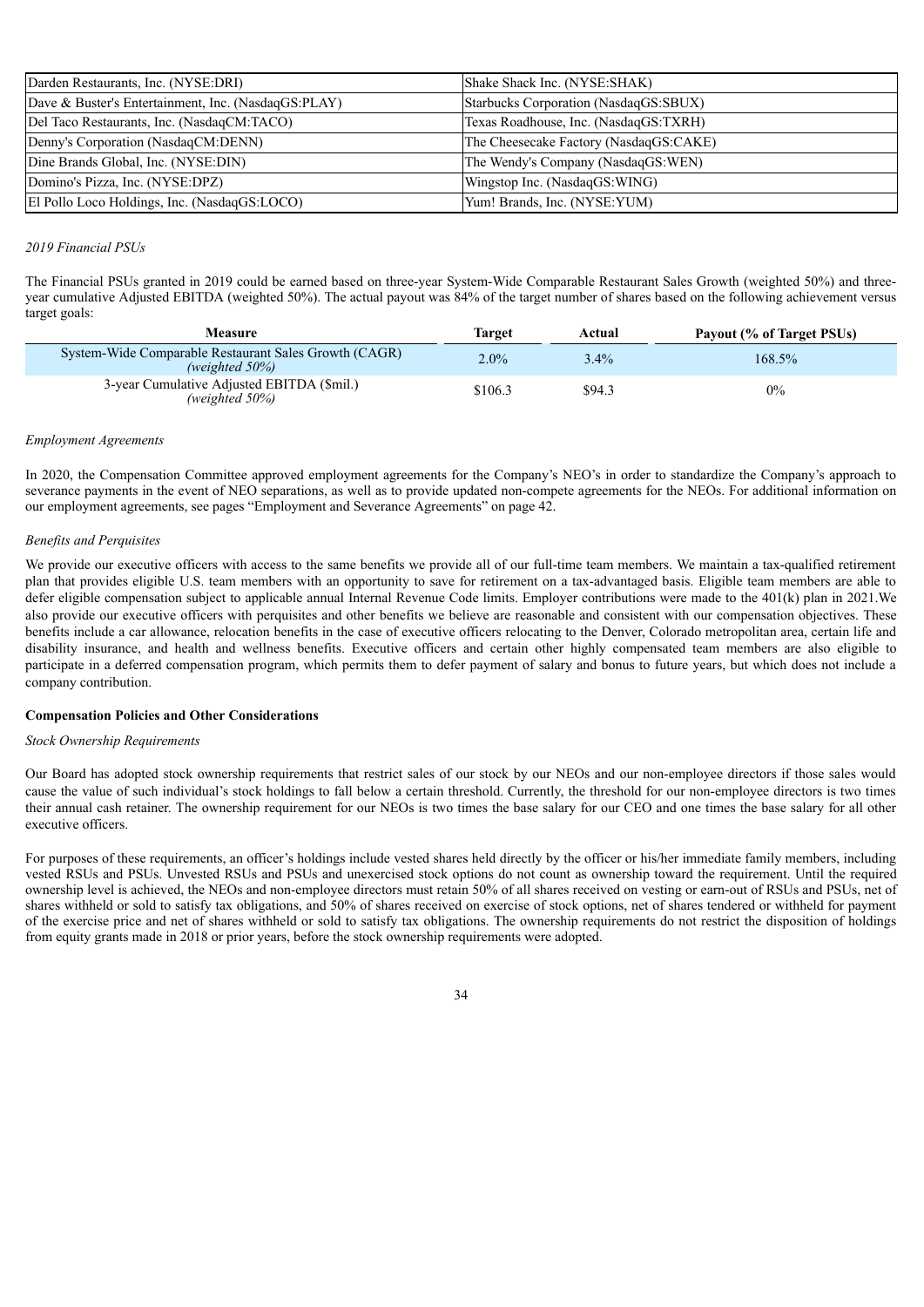These requirements, together with our continued use of equity-based compensation, are intended to emphasize the alignment of interests between management and our stockholders in a demonstrable and firm manner, with the objective of encouraging high performance and discouraging inappropriate risk taking.

# *Anti-Hedging Policy*

The Company's Insider Trading Policy provides that directors, officers (including NEOs) and team members of the Company may not engage in the following with regard to equity securities of the Company held, directly or indirectly, by such persons or granted to such persons as part of his or her compensation(a) short-term trading (generally defined as selling Company securities within six months following a purchase); (b) short sales (selling Company securities the seller does not own); (c) transactions involving publicly traded options or other derivatives, such as trading in puts or calls in Company securities; or (d) hedging transactions. The foregoing restrictions also apply to immediate family members of NEOs, which consist of any child, stepchild, parent, stepparent, spouse, sibling, mother-in-law, father-in-law, son-in-law, daughter-in-law, brother-in-law, or sister-in-law and any person (other than a tenant or employee) sharing the household of the NEO.

## *Anti-Pledging Policy*

The Company's Insider Trading Policy provides that our directors, NEOs and team members, as well as certain related parties, are prohibited from entering into pledging transactions or similar arrangements with respect to Company securities.

#### *Clawback Policy*

Pursuant to our clawback policy, if we are required to file an accounting restatement due to material noncompliance with any financial reporting requirement or incentive compensation was awarded based on performance achievement calculated in a materially inaccurate manner, the Company may recoup a proportional amount of the incentive compensation paid or credited to a person covered by the policy. Executive officers are covered by this policy.

## *Tax Considerations*

Section 162(m) of the Internal Revenue Code ("Section 162(m)") generally disallows a publicly held corporation's tax deduction for compensation paid to its CEO and certain of its other executive officers in excess of \$1 million in any year. While Section 162(m) will limit the deductibility of compensation paid to the NEOs, the Committee will continue to retain flexibility to design compensation programs that are in the best long-term interests of the Company and our stockholders, with deductibility of compensation being one of a variety of considerations taken into account. Accordingly, the Compensation Committee retains the ability to pay compensation that exceeds the deduction limitation under Section 162(m).

#### **Compensation Risk Assessment**

Our Compensation Committee considers risks related to our compensation programs (especially with respect to our executive compensation programs) when determining how to structure our team members' compensation. In October 2021, the Compensation Committee reviewed a compensation risk assessment conducted by its independent compensation consultant FW Cook. Based on its consideration of this assessment, the Compensation Committee concluded that risks arising from our compensation policies and practices are not reasonably likely to have a material adverse effect on our Company. In reaching this conclusion, the Compensation Committee considered the following aspects of our compensation programs that discourage excessive risktaking:

- Balance between fixed and variable, short-term and long-term, and cash and equity in the TDC mix.
- Incentive awards incorporate multiple measures of performance, which diversifies the risks associated with any single indicator of performance.
- Payouts under our incentive plans are subject to caps.
- All of our equity grants vest over a multi-year period, which encourages grantees to take a long-term view.
- We maintain policies specifically intended to mitigate risk, such as our stock ownership guidelines and clawback, and anti-pledging policies.
- <span id="page-39-0"></span>• Independent Compensation Committee oversight and discretion.
	- 35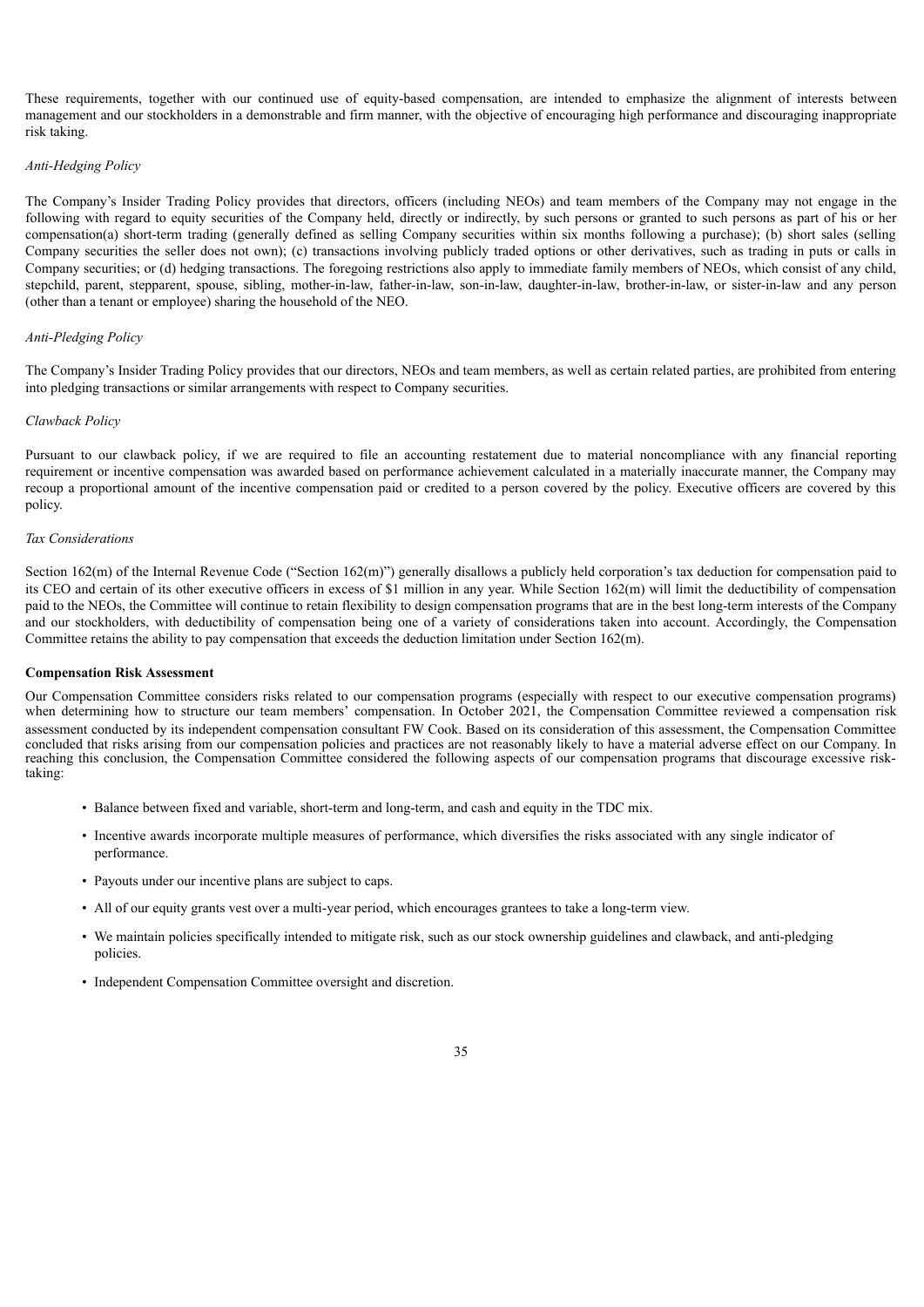# **COMPENSATION COMMITTEE REPORT**

<span id="page-40-0"></span>Our Compensation Committee reviewed and discussed the foregoing "Compensation Discussion and Analysis" with management, and based on such review and discussions, the Compensation Committee recommended to the Board that the "Compensation Discussion and Analysis" be included in this Proxy Statement.

> Robert Hartnett, Chairman Jeffrey Jones Drew Madsen Elisa Schreiber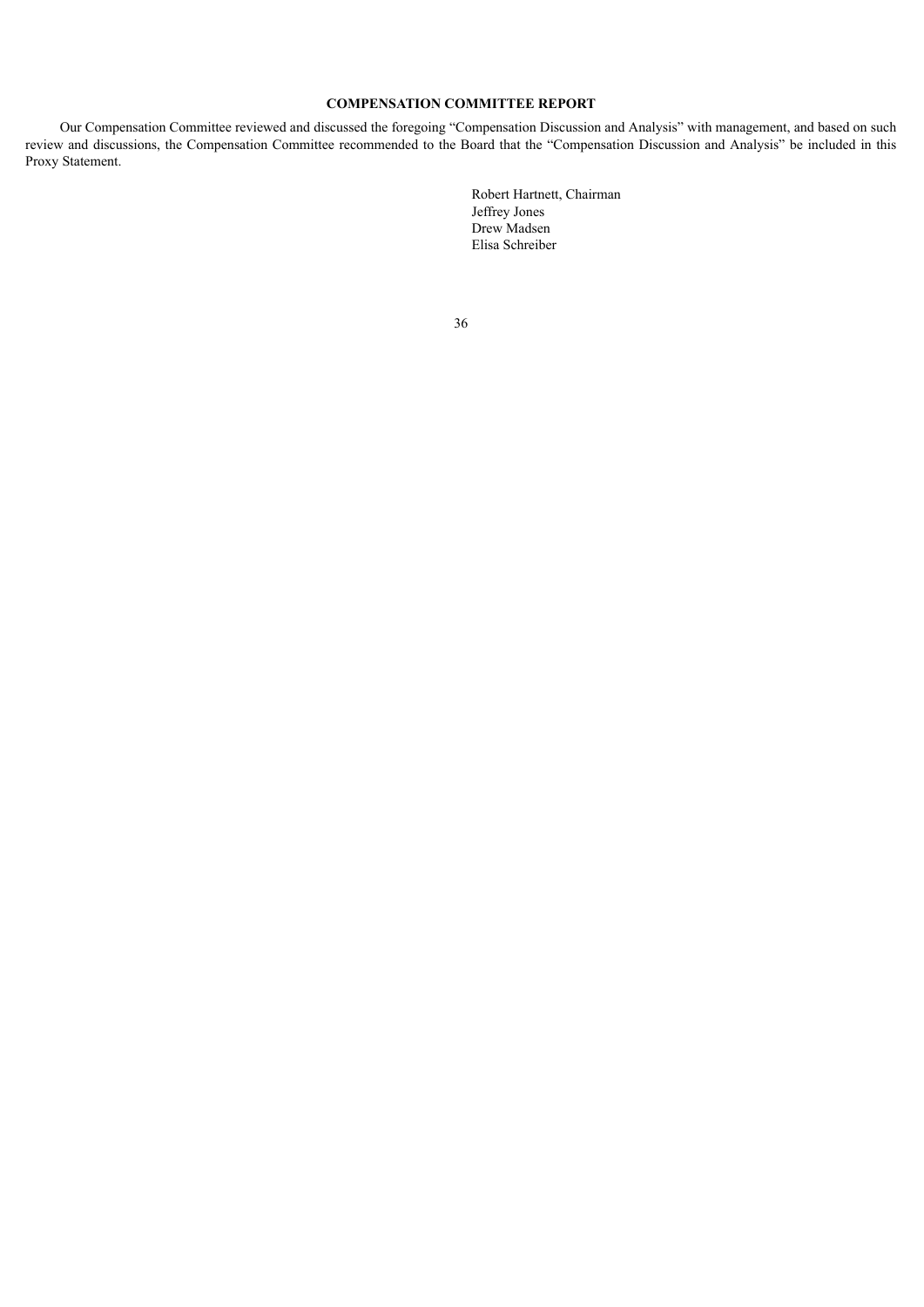# **EXECUTIVE COMPENSATION**

# **2021 Summary Compensation Table**

\_\_\_\_\_\_\_\_\_\_\_\_\_\_\_\_\_\_\_\_\_\_\_\_\_\_\_\_\_\_

The following table summarizes the compensation for 2021, 2020 and 2019 awarded to, earned by or paid to our principal executive officer, our principal financial officer, and the three most highly-compensated executives other than the principal executive officer.

| <b>Name and Principal</b><br>Position           | Year | <b>Salary</b>           | Bonus $(2)$                        | Stock Awards <sup>(3)</sup> | Option<br>Awards $(4)$ | Non-equity<br><b>Incentive Plan</b><br>Compensation | All Other<br>Compensation <sup>(5)</sup> | Total                      |
|-------------------------------------------------|------|-------------------------|------------------------------------|-----------------------------|------------------------|-----------------------------------------------------|------------------------------------------|----------------------------|
| Dave Boennighausen                              | 2021 | $\mathbf{s}$<br>614,539 | <sup>\$</sup><br>$\qquad \qquad -$ | 1,199,967<br>\$             | \$.                    | 576,285<br>$\mathbf S$                              | 17,952<br><sup>\$</sup>                  | 2,408,743<br><sup>\$</sup> |
| CEO                                             | 2020 | 565,385                 |                                    | 1,200,000                   |                        | 240,000                                             | 5,080                                    | 2,010,465                  |
|                                                 | 2019 | 548,654                 |                                    | 399,997                     | 200,041                | 468,180                                             | 13,597                                   | 1,630,469                  |
| Carl Lukach <sup>(1)</sup>                      | 2021 | 350,000                 |                                    | 399,961                     |                        | 195,825                                             | 107,069                                  | 1,052,855                  |
| <b>CFO</b>                                      | 2020 | 16,154                  | 50,000                             | 99,995                      |                        |                                                     |                                          | 166,149                    |
| Stacey Pool <sup>(1)</sup>                      | 2021 | 333,077                 |                                    | 399,961                     |                        | 187,433                                             | 18,361                                   | 938,832                    |
| <b>Chief Marketing</b><br><i><b>Officer</b></i> | 2020 | 296,250                 | 100,000                            | 399,992                     |                        | 78,000                                              | 4,756                                    | 878,998                    |
| <b>Brad West</b><br><b>Executive Vice</b>       | 2021 | 329,423                 | –                                  | 399,961                     |                        | 187,433                                             | 18,818                                   | 935,635                    |
| President, Operations                           | 2020 | 287,193                 |                                    | 349,992                     |                        | 61,200                                              | 8,790                                    | 707,175                    |
|                                                 | 2019 | 261,539                 |                                    | 166,662                     | 83,349                 | 137,700                                             | 7,966                                    | 657,216                    |
| Melissa Heidman<br><i>Executive Vice</i>        | 2021 | 314,077                 |                                    | 349,966                     |                        | 147,335                                             | 15,910                                   | 827,288                    |
| President, General                              |      |                         |                                    |                             |                        |                                                     |                                          |                            |
| Counsel & Secretary                             | 2020 | 287,193                 |                                    | 349,992                     |                        | 61,200                                              | 8,590                                    | 706,975                    |
|                                                 | 2019 | 284,231                 |                                    | 166,662                     | 83,349                 | 137,700                                             | 15,320                                   | 687,262                    |

(1) Carl Lukach was appointed as CFO in November 2020 and Stacey Pool was appointed as Chief Marketing Officer in December 2019; therefore, neither Mr. Lukach nor Ms. Pool was an NEO in 2019

(2) The Company paid Ms. Pool a one-time sign-on bonus of \$100,000 when she began employment in 2020. Additionally, the Company paid Mr. Lukach a one-time sign-on bonus of \$50,000 when he was hired in November 2020.

(3) Amounts under "Stock Awards" represent the aggregate grant date fair value of PSUs and RSUs granted in 2021, 2020 and 2019, calculated in accordance with FASB Accounting Standards Codification Topic 718. The grant-date fair value of PSUs tied to financial performance and RSUs is the closing price of the Company's common stock on the grant date times the number of shares granted (target number of shares in the case of PSUs). The grant-date fair value of the Relative TSR PSUs is the Monte Carlo value per target share on the grant date times the number of target shares granted. These amounts may not correspond to the actual value eventually realized by each NEO because the value depends on the market value of our common stock as well as the number of PSUs earned. The PSUs granted in 2021, 2020 and 2019 will only vest upon the achievement of certain performance conditions including the Company's three-year average growth in comparable restaurant sales, three-year cumulative adjusted EBITDA, and three-year relative TSR. The maximum value of PSUs for 2021 is \$2,399,934 for Mr. Boennighausen, \$799,922 for Mr. Lukach, Mr. West, and Ms. Pool, and \$699,932 for Ms. Heidman. A further description of the methodologies and assumptions we use to value PSUs and RSUs is described in Note 9, Stock-Based Compensation, to our consolidated financial statements included in our Annual Report on Form 10-K for the year ended December 28, 2021.

(4) Amounts under "Option Awards" represent the aggregate grant date fair value of stock options granted in 2019, calculated in accordance with FASB Accounting Standards Codification Topic 718. A description of the methodologies and assumptions we use to value option awards and the manner in which we recognize the related expense are described in Note 9, Stock-Based Compensation, to our consolidated financial statements included in our Annual Report on Form 10-K for the year ended December 28, 2021. These amounts may not correspond to the actual value eventually realized by each NEO because the value depends on the market value of our common stock.

(5) Amounts shown in this column are detailed in the table below for 2021:

| Name               | Car<br><b>Allowance</b> |        | 401K<br>Emplover<br>Match |       | Life<br>Insurance |  | Health &<br>Wellness |  | Relocation               |  | <b>Total All Other</b><br>Compensation |
|--------------------|-------------------------|--------|---------------------------|-------|-------------------|--|----------------------|--|--------------------------|--|----------------------------------------|
| Dave Boennighausen | \$                      | 10,385 |                           |       | 2.172             |  | 5,395                |  | $\overline{\phantom{0}}$ |  | 17,952                                 |
| Carl Lukach        |                         | 8.654  |                           | 1.950 | 2,226             |  | 5,395                |  | 88.844                   |  | 107,069                                |
| <b>Stacey Pool</b> |                         | 8.654  |                           | 2,952 | 2,980             |  | 3,775                |  |                          |  | 18,361                                 |
| <b>Brad West</b>   |                         | 8.654  |                           | 2,923 | 7.241             |  |                      |  |                          |  | 18,818                                 |
| Melissa Heidman    |                         | 8.654  |                           | 2,906 | 4.350             |  |                      |  |                          |  | 15.910                                 |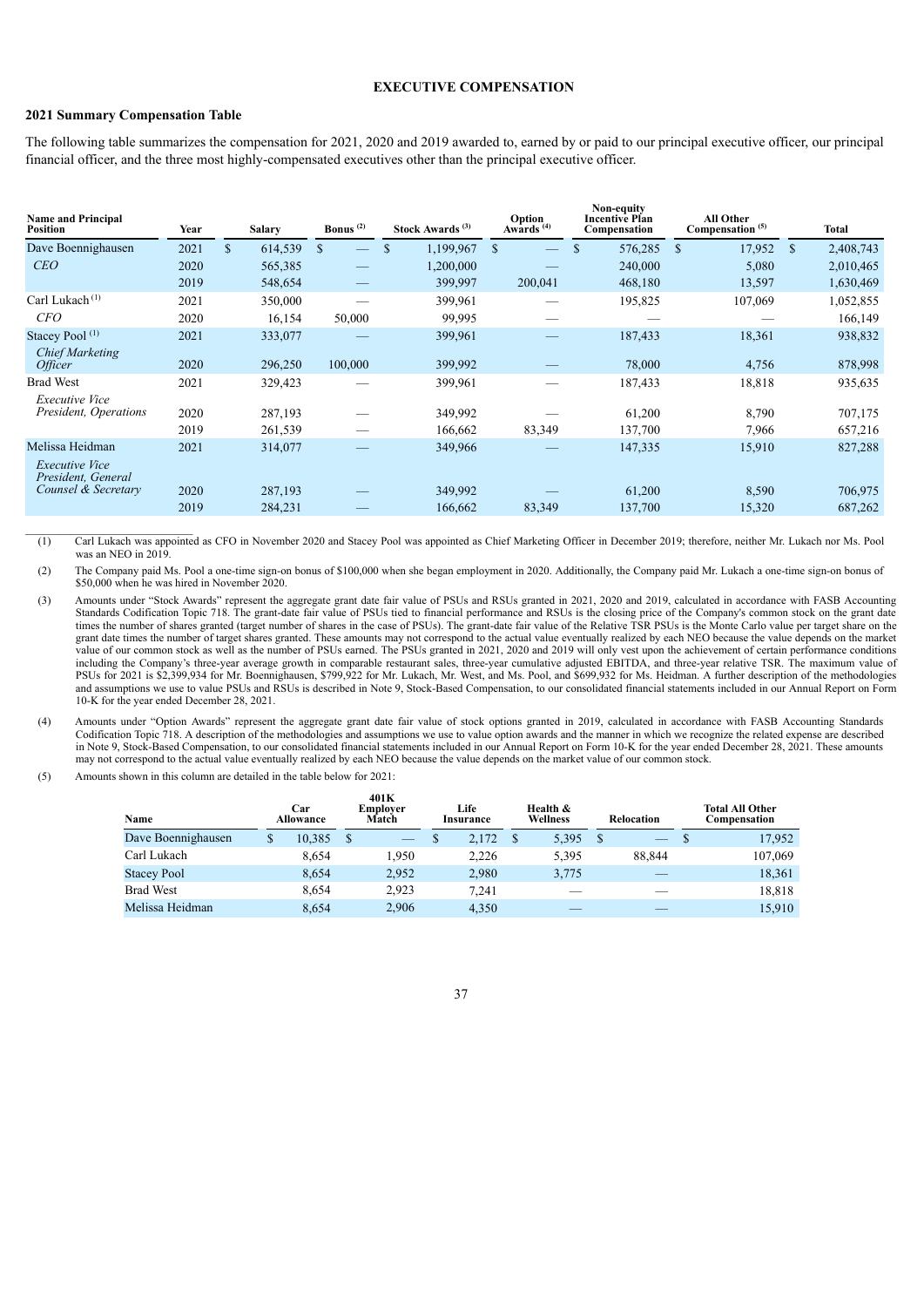# **Grants of Plan-Based Awards Table**

The following table summarizes information regarding grants of plan-based awards for the NEOs during the fiscal year ended December 28, 2021.

|                    |                   |                          |              | <b>Estimated Future Payouts Under Non-Equity<br/>Incentive Plan Awards</b> (1) |               |             |              |              | <b>Estimated Future Payouts Under Equity<br/>Incentive Plan Awards</b> <sup>(2)</sup> | All Other  |                |                                                                                        |               |                                                                                   |
|--------------------|-------------------|--------------------------|--------------|--------------------------------------------------------------------------------|---------------|-------------|--------------|--------------|---------------------------------------------------------------------------------------|------------|----------------|----------------------------------------------------------------------------------------|---------------|-----------------------------------------------------------------------------------|
| Name               | <b>Grant Date</b> | <b>Award Description</b> |              | Threshold (\$)                                                                 |               | Target (\$) |              | Maximum (\$) | Threshold (#)                                                                         | Target (#) | Maximum $(\#)$ | <b>Stock Awards:</b><br>Number of<br><b>Shares</b> of<br><b>Stock or Units</b><br>(# ) |               | <b>Grant Date</b><br><b>Fair Value of</b><br><b>Stock and</b><br>Option<br>Awards |
| Dave Boennighausen | n/a               | <b>Bonus</b>             |              | 154,500                                                                        | S             | 618,000     | S.           | 1,236,000    |                                                                                       |            |                |                                                                                        |               |                                                                                   |
|                    | 3/14/2021         | <b>RSUs</b>              |              |                                                                                |               |             |              |              |                                                                                       |            |                | 40,133                                                                                 | £.            | 479,991                                                                           |
|                    | 3/14/2021         | <b>Financial PSUs</b>    |              |                                                                                |               |             |              |              | 10.033                                                                                | 40,132     | 80,264         |                                                                                        | S             | 479,979                                                                           |
|                    | 3/14/2021         | <b>Relative TSR PSUs</b> |              |                                                                                |               |             |              |              | 9,623                                                                                 | 19,246     | 38,492         |                                                                                        | S             | 239,998                                                                           |
| Carl Lukach        | n/a               | <b>Bonus</b>             | S            | 52,500                                                                         | s             | 210,000     | S.           | 420,000      |                                                                                       |            |                |                                                                                        |               |                                                                                   |
|                    | 3/14/2021         | <b>RSUs</b>              |              |                                                                                |               |             |              |              |                                                                                       |            |                | 13,377                                                                                 | S             | 159,989                                                                           |
|                    | 3/14/2021         | <b>Financial PSUs</b>    |              |                                                                                |               |             |              |              | 3,344                                                                                 | 13,376     | 26,752         |                                                                                        | S             | 159,979                                                                           |
|                    | 3/14/2021         | <b>Relative TSR PSUs</b> |              |                                                                                |               |             |              |              | 3,208                                                                                 | 6,415      | 12,830         |                                                                                        | S             | 79,995                                                                            |
| <b>Stacey Pool</b> | n/a               | <b>Bonus</b>             | <sup>S</sup> | 50,250                                                                         | <sup>\$</sup> | 201,000     | <sup>S</sup> | 402,000      |                                                                                       |            |                |                                                                                        |               |                                                                                   |
|                    | 3/14/2021         | <b>RSUs</b>              |              |                                                                                |               |             |              |              |                                                                                       |            |                | 13,377                                                                                 | <b>S</b>      | 159,989                                                                           |
|                    | 3/14/2021         | <b>Financial PSUs</b>    |              |                                                                                |               |             |              |              | 3,344                                                                                 | 13,376     | 26,752         |                                                                                        | S             | 159,979                                                                           |
|                    | 3/14/2021         | <b>Relative TSR PSUs</b> |              |                                                                                |               |             |              |              | 3,208                                                                                 | 6,415      | 12,830         |                                                                                        | S.            | 79,995                                                                            |
| <b>Brad West</b>   | n/a               | <b>Bonus</b>             | S            | 50,250                                                                         | s             | 201,000     | S.           | 402,000      |                                                                                       |            |                |                                                                                        |               |                                                                                   |
|                    | 3/14/2021         | <b>RSUs</b>              |              |                                                                                |               |             |              |              |                                                                                       |            |                | 13,377                                                                                 | S             | 159,989                                                                           |
|                    | 3/14/2021         | <b>Financial PSUs</b>    |              |                                                                                |               |             |              |              | 3,344                                                                                 | 13,376     | 26,752         |                                                                                        | S             | 159,979                                                                           |
|                    | 3/14/2021         | <b>Relative TSR PSUs</b> |              |                                                                                |               |             |              |              | 3,208                                                                                 | 6,415      | 12,830         |                                                                                        | s             | 79,995                                                                            |
| Melissa Heidman    | n/a               | <b>Bonus</b>             | $\mathbf{s}$ | 39,500                                                                         | S             | 158,000     | S            | 316,000      |                                                                                       |            |                |                                                                                        |               |                                                                                   |
|                    | 3/14/2021         | <b>RSUs</b>              |              |                                                                                |               |             |              |              |                                                                                       |            |                | 11,705                                                                                 | <sup>\$</sup> | 139,992                                                                           |
|                    | 3/14/2021         | <b>Financial PSUs</b>    |              |                                                                                |               |             |              |              | 2,926                                                                                 | 11,704     | 23,408         |                                                                                        |               | 139,980                                                                           |
|                    | 3/14/2021         | <b>Relative TSR PSUs</b> |              |                                                                                |               |             |              |              | 2,807                                                                                 | 5,613      | 11,226         |                                                                                        | S             | 69,994                                                                            |

(1) These amounts reflect the threshold, target and maximum amount of annual cash bonus that each of our NEOs could be paid. Our annual cash bonus program is designed to reward annual accomplishments against pre-established corporate and individual financial and strategic goals.

(2) These amounts reflect the threshold, target and maximum number of shares issuable under Financial PSUs and Relative TSR PSUs. The related performance measures required for vesting are described above in footnote (3) to the 2021 Summary Compensation Table.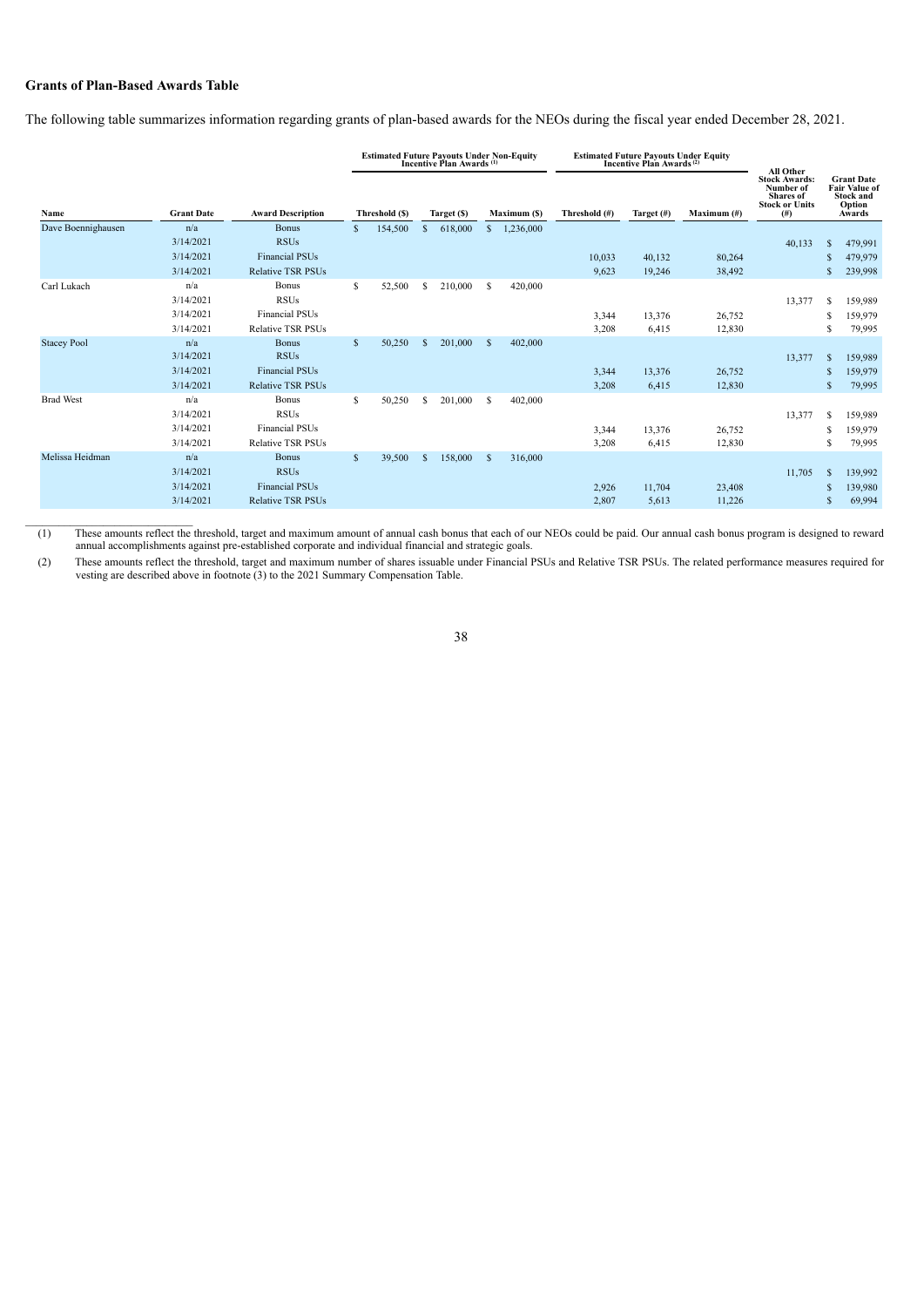# **Outstanding Equity Awards at Fiscal-Year End Table**

The following table sets forth information concerning stock options that are vested and exercisable, and stock options and restricted stock units that have not vested, for each of our NEOs outstanding as of December 28, 2021.

|                    |                        |                                                                                       | <b>Option Awards</b>                                                                    |     |               |                                  |                              |                                                                                                    |                     | <b>Stock Awards</b> |                                                                                             | <b>Equity Incentive Plan Awards</b>                                                             |                  |                                                                                               |
|--------------------|------------------------|---------------------------------------------------------------------------------------|-----------------------------------------------------------------------------------------|-----|---------------|----------------------------------|------------------------------|----------------------------------------------------------------------------------------------------|---------------------|---------------------|---------------------------------------------------------------------------------------------|-------------------------------------------------------------------------------------------------|------------------|-----------------------------------------------------------------------------------------------|
| Name               | <b>Grant Date</b>      | Number of<br>securities<br>underlying<br>unexercised<br>options $(\#)$<br>exercisable | Number of<br>securities<br>underlying<br>unexercised<br>options $(\#)$<br>unexercisable |     |               | Option<br>exercise<br>price (\$) | Option<br>expiration<br>date | Number of<br><b>Shares</b> or<br><b>Units of</b><br><b>Stock that</b><br>have not<br>Vested $(\#)$ |                     |                     | <b>Market Value of</b><br><b>Shares or Units</b><br>of Stock that<br>have not vested<br>(S) | Number of<br><b>Shares</b> or<br><b>Units of</b><br><b>Stock that</b><br>have not<br>vested (#) |                  | <b>Market Value</b><br>of Shares or<br><b>Units of Stock</b><br>that have not<br>vested $(S)$ |
| Dave Boennighausen | 5/14/2012              | 22,503                                                                                |                                                                                         |     | $\mathbf{s}$  | 9.53                             | 05/14/2022                   |                                                                                                    |                     |                     |                                                                                             |                                                                                                 |                  |                                                                                               |
|                    | 12/6/2012              | 43,275                                                                                |                                                                                         |     | $\mathbf{s}$  | 12.13                            | 12/06/2022                   |                                                                                                    |                     |                     |                                                                                             |                                                                                                 |                  |                                                                                               |
|                    | 5/13/2014              | 20,000                                                                                |                                                                                         |     | <sup>S</sup>  | 31.53                            | 05/13/2024                   |                                                                                                    |                     |                     |                                                                                             |                                                                                                 |                  |                                                                                               |
|                    | 5/6/2015               | 35,000                                                                                |                                                                                         |     | <sup>\$</sup> | 16.70                            | 05/06/2025                   |                                                                                                    |                     |                     |                                                                                             |                                                                                                 |                  |                                                                                               |
|                    | 11/16/2015             | 19,092                                                                                |                                                                                         |     | <sup>S</sup>  | 10.64                            | 11/16/2025                   |                                                                                                    |                     |                     |                                                                                             |                                                                                                 |                  |                                                                                               |
|                    | 9/21/2017              | 100,000                                                                               |                                                                                         |     | <sup>S</sup>  | 4.20                             | 09/21/2027                   |                                                                                                    |                     |                     |                                                                                             |                                                                                                 |                  |                                                                                               |
|                    | 6/29/2018              | 18,925                                                                                | 6,308                                                                                   | (1) | $\mathbf{s}$  | 12.30                            | 06/29/2028                   | 3,557                                                                                              | $(1)$ \$            |                     | 32,831                                                                                      |                                                                                                 |                  |                                                                                               |
|                    | 6/28/2019              | 23,416                                                                                | 23,416                                                                                  |     | $(2)$ \$      | 7.88                             | 06/28/2029                   | 12,690                                                                                             | $(2)$ \$            |                     | 117,129                                                                                     | 25,381                                                                                          | $(3)$ \$         | 234,267                                                                                       |
|                    | 3/14/2020              |                                                                                       |                                                                                         |     |               |                                  |                              | 79,505                                                                                             | $(4)$ \$            |                     | 733,813                                                                                     | 106,007                                                                                         | $(3)$ $\sqrt{5}$ | 978,445                                                                                       |
|                    | 3/14/2021              |                                                                                       |                                                                                         |     |               |                                  |                              | 40,133                                                                                             | $(5)$ \$            |                     | 370,428                                                                                     | 99,510                                                                                          | $(6)$ \$         | 918,477                                                                                       |
| Carl Lukach        | 11/30/2020             |                                                                                       |                                                                                         |     |               |                                  |                              | 9,433                                                                                              | $(7)$ \$            |                     | 87,067                                                                                      |                                                                                                 |                  |                                                                                               |
|                    | 3/14/2021              |                                                                                       |                                                                                         |     |               |                                  |                              | 13,377                                                                                             | $(5)$ \$            |                     | 123,470                                                                                     | 33,167                                                                                          | $(6)$ \$         | 306,131                                                                                       |
| <b>Stacey Pool</b> | 12/30/2019             | 4,209                                                                                 | 12,625                                                                                  |     | $(8)$ \$      | 5.44                             | 12/30/2029                   | 6,893                                                                                              | $(8)$ $\frac{1}{5}$ |                     | 63,622                                                                                      | 9,191                                                                                           | $(3)$ \$         | 84,833                                                                                        |
|                    | 3/14/2020              |                                                                                       |                                                                                         |     |               |                                  |                              | 26,501                                                                                             | $(4)$ \$            |                     | 244,604                                                                                     | 35,335                                                                                          | $(3)$ \$         | 326,142                                                                                       |
|                    | 3/14/2021              |                                                                                       |                                                                                         |     |               |                                  |                              | 13,377                                                                                             | $(5)$ \$            |                     | 123,470                                                                                     | 33,167                                                                                          | $(6)$ \$         | 306,131                                                                                       |
| <b>Brad West</b>   | 1/16/2018              | 20,000                                                                                |                                                                                         |     | $\mathbf S$   | 5.80                             | 01/16/2028                   |                                                                                                    |                     |                     |                                                                                             |                                                                                                 |                  |                                                                                               |
|                    | 6/29/2018              | 7,209                                                                                 | 2,403                                                                                   | (1) | $\mathbf{s}$  | 12.30                            | 06/29/2028                   | 1,355                                                                                              | $(1)$ \$            |                     | 12,507                                                                                      |                                                                                                 |                  |                                                                                               |
|                    | 6/28/2019              | 9,757                                                                                 | 9,756                                                                                   | (2) | -S            | 7.88                             | 06/28/2029                   | 5,287                                                                                              | $(2)$ \$            |                     | 48,799                                                                                      | 10,575                                                                                          | $(3)$ \$         | 97,607                                                                                        |
|                    | 3/14/2020<br>3/14/2021 |                                                                                       |                                                                                         |     |               |                                  |                              | 23,188<br>13,377                                                                                   | $(4)$ \$            |                     | 214,025                                                                                     | 30,918                                                                                          | $(3)$ \$         | 285,373<br>306,131                                                                            |
| Melissa Heidman    | 12/6/2012              | 4,327                                                                                 |                                                                                         |     | $\mathbf{s}$  | 12.13                            | 12/06/2022                   |                                                                                                    | $(5)$ \$            |                     | 123,470                                                                                     | 33,167                                                                                          | $(6)$ \$         |                                                                                               |
|                    |                        |                                                                                       |                                                                                         |     | <sup>S</sup>  |                                  |                              |                                                                                                    |                     |                     |                                                                                             |                                                                                                 |                  |                                                                                               |
|                    | 5/13/2014<br>3/4/2015  | 2,375<br>2,857                                                                        |                                                                                         |     | $\mathcal{S}$ | 31.53<br>18.43                   | 05/13/2024<br>03/04/2025     |                                                                                                    |                     |                     |                                                                                             |                                                                                                 |                  |                                                                                               |
|                    | 5/6/2015               | 4,890                                                                                 |                                                                                         |     | $\mathbf{s}$  | 16.70                            | 05/06/2025                   |                                                                                                    |                     |                     |                                                                                             |                                                                                                 |                  |                                                                                               |
|                    | 8/14/2015              | 2,000                                                                                 |                                                                                         |     | $\mathbf{s}$  | 12.76                            | 08/14/2025                   |                                                                                                    |                     |                     |                                                                                             |                                                                                                 |                  |                                                                                               |
|                    | 11/16/2015             | 7,392                                                                                 |                                                                                         |     | $\mathbf{s}$  | 10.64                            | 11/16/2025                   |                                                                                                    |                     |                     |                                                                                             |                                                                                                 |                  |                                                                                               |
|                    | 6/29/2018              | 8,651                                                                                 | 2,884                                                                                   | (1) | $\mathbf{s}$  | 12.30                            | 06/29/2028                   | 2,439                                                                                              | $(1)$ \$            |                     | 22,512                                                                                      |                                                                                                 |                  |                                                                                               |
|                    | 6/28/2019              | 9,757                                                                                 | 9,756                                                                                   |     | $(2)$ \$      | 7.88                             | 06/28/2029                   | 5,287                                                                                              | $(2)$ \$            |                     | 48,799                                                                                      | 10,575                                                                                          | $(3)$ \$         | 97,607                                                                                        |
|                    | 3/14/2020              |                                                                                       |                                                                                         |     |               |                                  |                              | 23,188                                                                                             | $(4)$ \$            |                     | 214,025                                                                                     | 30,918                                                                                          | $(3)$ \$         | 285,373                                                                                       |
|                    | 3/14/2021              |                                                                                       |                                                                                         |     |               |                                  |                              | 11,705                                                                                             | $(5)$ \$            |                     | 108,037                                                                                     | 29,021                                                                                          | $(6)$ \$         | 267,864                                                                                       |
|                    |                        |                                                                                       |                                                                                         |     |               |                                  |                              |                                                                                                    |                     |                     |                                                                                             |                                                                                                 |                  |                                                                                               |

(1) The options and RSUs vest on June 29, 2022.

(1) The options and RSUs vest on June 29, 2022.<br>
(2) The options and RSUs vest in two equal installments on June 28, 2022 and 2023.<br>
(3) Represents PSUs that vest upon achievement of certain performance conditions,<br>
(4) R

(3) Represents PSUs that vest upon achievement of certain performance conditions, assuming achievement at the target performance achievement level.

Represents RSUs which vest in three equal installments on March 14, 2022, 2023 and 2024.

(5) Represents RSUs which vest in four equal installments on March 14, 2022, 2023, 2024 and 2025.

(6) Represents Financial PSUs that vest upon achievement of certain performance conditions, assuming achievement at the maximum performance achievement level and Relative TSR PSUS assuming achievement at the target performance achievement level

(7) Represents RSUs which vest in three equal installments on November 30, 2022, 2023 and 2024.

(8) The options and RSUs vest in three equal installments on December 30, 2021, 2022 and 2023.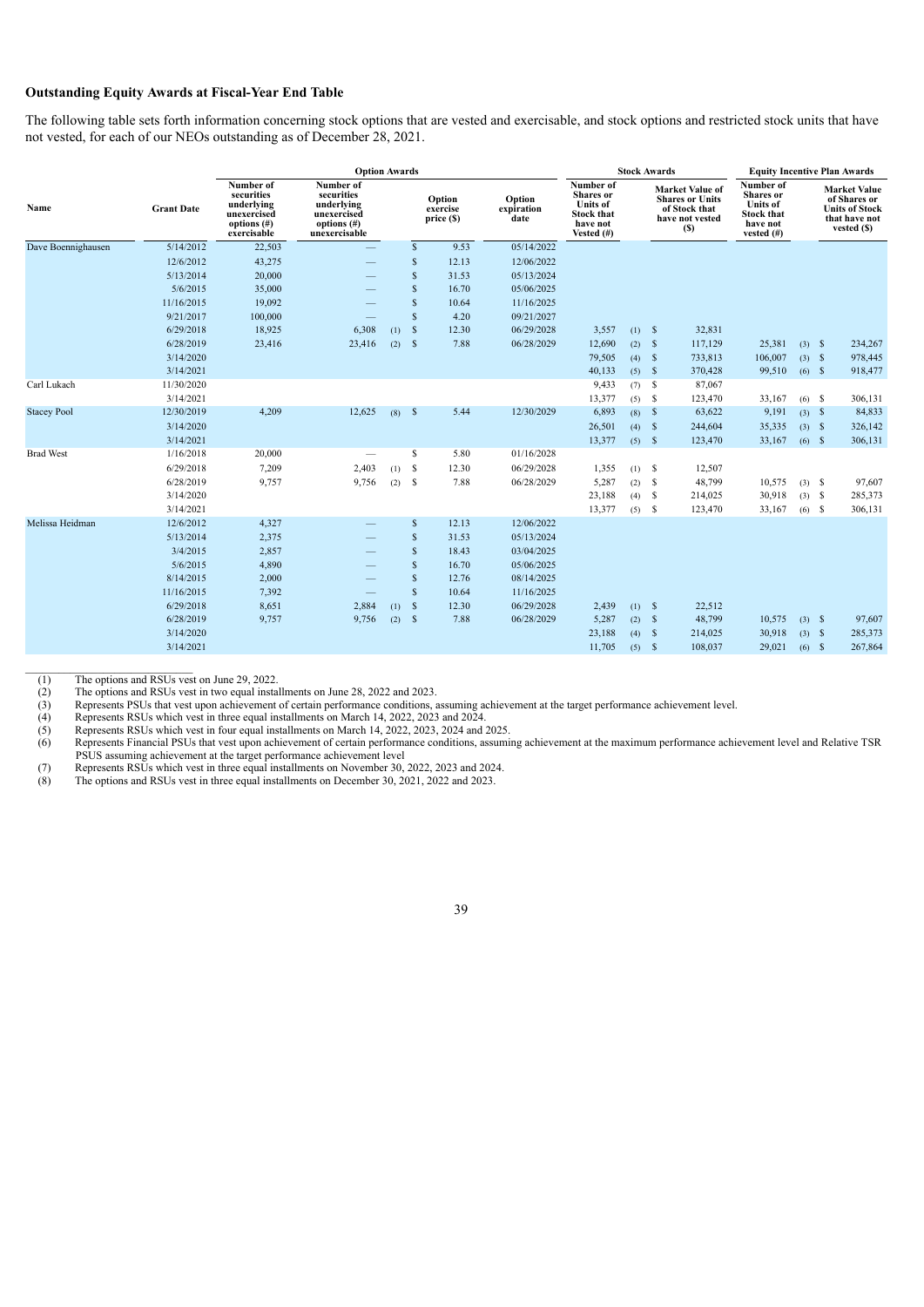# **Option Exercises and Stock Vested Table**

The following table sets forth information regarding option exercises and stock vesting for the NEOs for the fiscal year ended December 28, 2021:

|                    | <b>Option Awards</b>                            |                                            | <b>Stock Awards</b>                            |                           |
|--------------------|-------------------------------------------------|--------------------------------------------|------------------------------------------------|---------------------------|
| Name               | <b>Number of Shares Acquired</b><br>on Exercise | <b>Value Realized on</b><br>Exercise $(1)$ | <b>Number of Shares Acquired</b><br>on Vesting | Value Realized on Vesting |
| Dave Boennighausen | $\overbrace{\phantom{13333}}$                   |                                            | 48,903                                         | 592,662                   |
| Carl Lukach        | $\overline{\phantom{0}}$                        |                                            | 3,145                                          | 32,362                    |
| <b>Stacey Pool</b> | $\overline{\phantom{0}}$                        |                                            | 11,132                                         | 124,016                   |
| <b>Brad West</b>   |                                                 |                                            | 19,229                                         | 234,873                   |
| Melissa Heidman    | $\overbrace{\phantom{13333}}$                   |                                            | 17,220                                         | 209,757                   |

(1) Based on the closing stock price of our common stock on the date of exercise.

 $(2)$  Based on the closing stock price of our common stock on the date of vesting.

# *Non-qualified Deferred Compensation*

On May 16, 2013 the Company adopted The Executive Non-Qualified "Excess" Plan (the "Excess Plan"). The Excess Plan provides supplementary benefits to the eligible participants whose benefits under the Company's 401(k) Plan are limited because of the restriction on annual additions that may be made to a qualified defined contribution plan and/or the limitation on compensation that may be taken into account in calculating contributions to such a plan. Our NEOs did not earn any non-qualified deferred compensation benefits from us during 2021 or 2020 under the Excess Plan or otherwise.

The following table provides information on the Excess Plan for the year ended December 31, 2021:

|                  |                                    |                                                               | 2021                    |                       |                                        |          |                                             |
|------------------|------------------------------------|---------------------------------------------------------------|-------------------------|-----------------------|----------------------------------------|----------|---------------------------------------------|
| Name             | <b>Beginning</b><br><b>Balance</b> | Individual<br>$^{\bullet}$ .<br>.'ontributions <sup>(1)</sup> | ompany<br>Contributions | Aggregate<br>Larnings | Aggregate<br>Withdrawals/Distributions | December | <b>Aggregate Balance at</b><br>$2021^{(2)}$ |
| <b>Brad West</b> | $\sqrt{2}$<br>ے ۔ ۔                | 18,965                                                        |                         | 12.586                |                                        |          | 64,825                                      |

(1) These contributions were made pursuant to our Non-Qualified Deferred Compensation Plan. These amounts are included in the "Salary" column of the Summary Compensation Table.

(2) \$44,581 of this balance was included in the Summary Compensation Table.

#### Potential Payments and Acceleration of Equity Upon Termination or Termination in Connection with a Change in Control

# *Employment and Severance Agreements*

 $\_$ 

On October 27, 2020, we entered into an employment agreement with Mr. Boennighausen (the "Boennighausen Agreement"), which supersedes the employment agreement we entered into with Mr. Boennighausen on September 21, 2017. Pursuant to the Boennighausen Agreement, Mr. Boennighausen is entitled to receive an annual base salary and is eligible to receive an annual bonus in a specified target amount, subject to the achievement of certain performance goals that will be established by our Board of Directors or Compensation Committee. Mr. Boennighausen is eligible to receive equity grants during the term of the Boennighausen Agreement as determined by the Compensation Committee and is also eligible for group insurance, retirement and vacation benefits that are available to other executive team members.

If Mr. Boennighausen's employment is terminated by the Company without cause, or he voluntarily terminates his employment for good reason, Mr. Boennighausen will be entitled to receive (i) 18 months of base salary following the date of termination, paid in regular payroll installments over such 18month period, except that if the termination occurs during a period beginning 60 days before, and ending 12 months after, a change in control ("CIC Protection Period"), he will be entitled to receive 24 months of base salary following the date of termination, payable in a lump sum within five days after signing a release of claims in favor of the Company; (ii) a pro rata portion of his annual bonus for the year in which the date of termination occurs, based on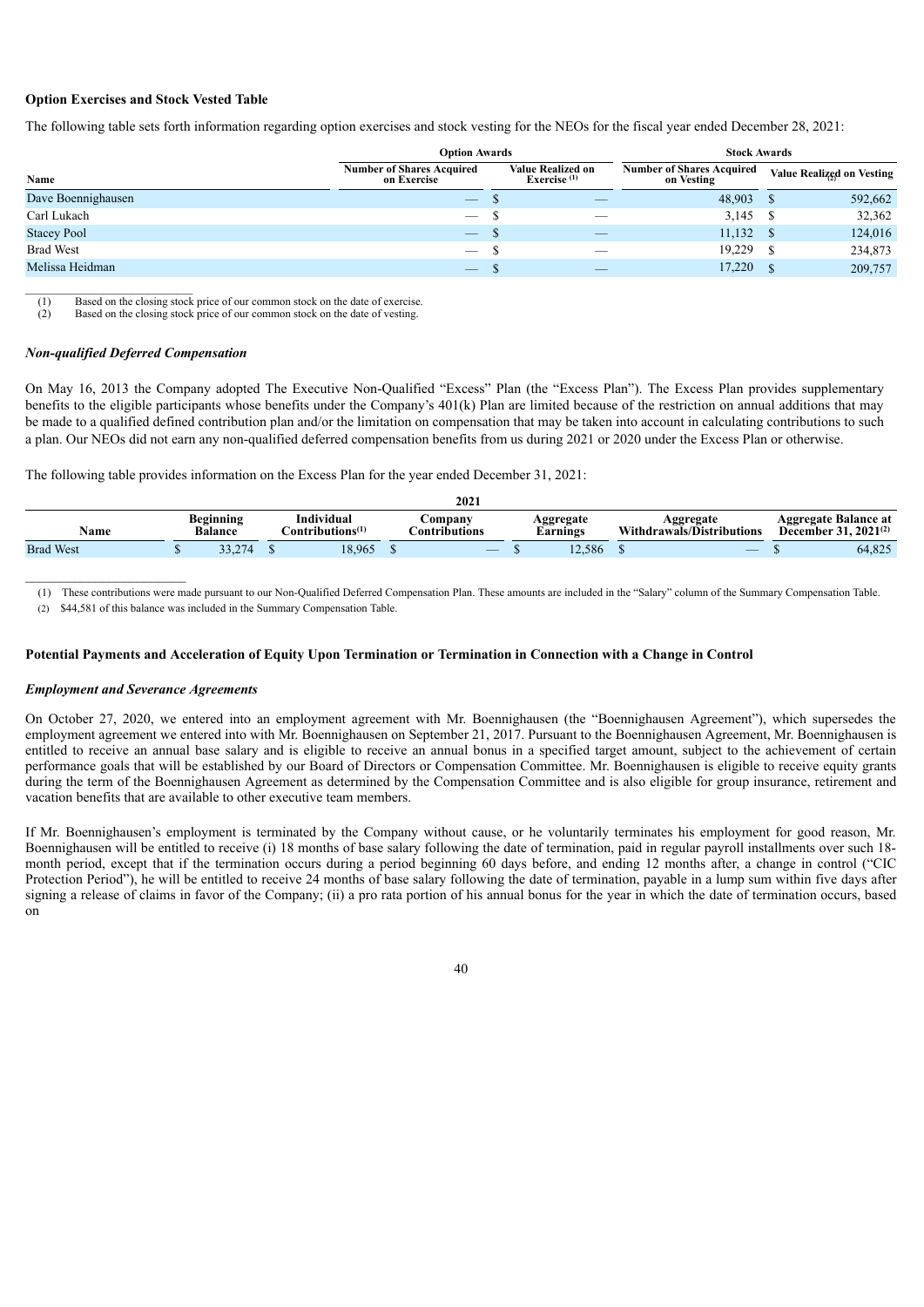year-to-date performance and payable when other senior executives receive their bonuses for such year, except that if the termination occurs during a CIC Protection Period, he will be entitled to receive a pro rata portion of his target bonus, payable within five days after signing a release of claims in favor of the Company; and (iii) a cash payment equal to the COBRA premium for Mr. Boennighausen's elected coverage as of the date of termination for a period of 18 months, payable in a lump sum. Mr. Boennighausen's entitlement to the severance payments and benefits described above is subject to his execution of a release of claims in favor of the Company and compliance with certain covenants. The Boennighausen Agreement prohibits Mr. Boennighausen from competing with us during the course of his employment and for six months following termination of employment.

In October 2020, we also entered into employment agreements (the "Executive Agreements") with four other executive officers, Carl Lukach, Stacey Pool, Melissa Heidman and Brad West (the "Covered Executives"). Pursuant to each of the Executive Agreements, the Covered Executive is entitled to receive an annual base salary and is eligible to receive an annual bonus in a specified target amount, subject to the achievement of certain performance goals that will be established by our Board of Directors or Compensation Committee. Each Covered Executive is eligible to receive equity grants during the term of the Executive Agreement as determined by the Compensation Committee and is also eligible for group insurance, retirement and vacation benefits that are available to other executive team members.

If the Covered Executive's employment is terminated by the Company without cause, or he or she voluntarily terminates employment for good reason, the Covered Executive will be entitled to receive (i) 12 months of base salary following the date of termination, paid in regular payroll installments over such 12-month period, except that if the termination occurs during a CIC Protection Period, the Covered Executive will be entitled to receive 12 months of base salary following the date of termination, payable in a lump sum within five days after signing a release of claims in favor of the Company; (ii) a pro rata portion of his or her annual bonus for the year in which the date of termination occurs, based on year-to-date performance and payable when other senior executives receive their bonuses for such year, except that if the termination occurs during a CIC Protection Period, the Covered Executive will be entitled to receive a pro rata portion of his or her target bonus, payable within five days after signing a release of claims in favor of the Company; and (iii) a cash payment equal to the COBRA premium for the Covered Executive's elected coverage as of the date of termination for a period of 12 months, payable in a lump sum. Each Covered Executive's entitlement to the severance payments and benefits described above is subject to his or her execution of a release of claims in favor of the Company and compliance with certain covenants. The Executive Agreements prohibit each Covered Executive from competing with us during the course of his or her employment and for six months following termination of employment.

Under the Boennighausen Agreement and the Executive Agreements, in the event of the executive officer's death or disability, the executive officer (or his or her estate or other designated beneficiary) will be entitled to receive the base salary and other benefits accrued through the date of death or disability, together with a pro rata portion of the executive officer's bonus equal to the bonus determined for the year in which such event occurs based on actual performance, pro rated for the portion of the year prior to the date of death or disability.

None of our NEOs are entitled to receive payments or other benefits upon termination of employment or a change in control, except as provided in the Boennighausen Agreement and Executive Agreements described above and pursuant to certain equity awards granted under the 2010 Stock Incentive Plan described below.

The amounts that could be payable in the future under the Boennighausen Agreement and the Executive Agreements in the event of termination of employment are shown in the following table, based on the assumptions stated: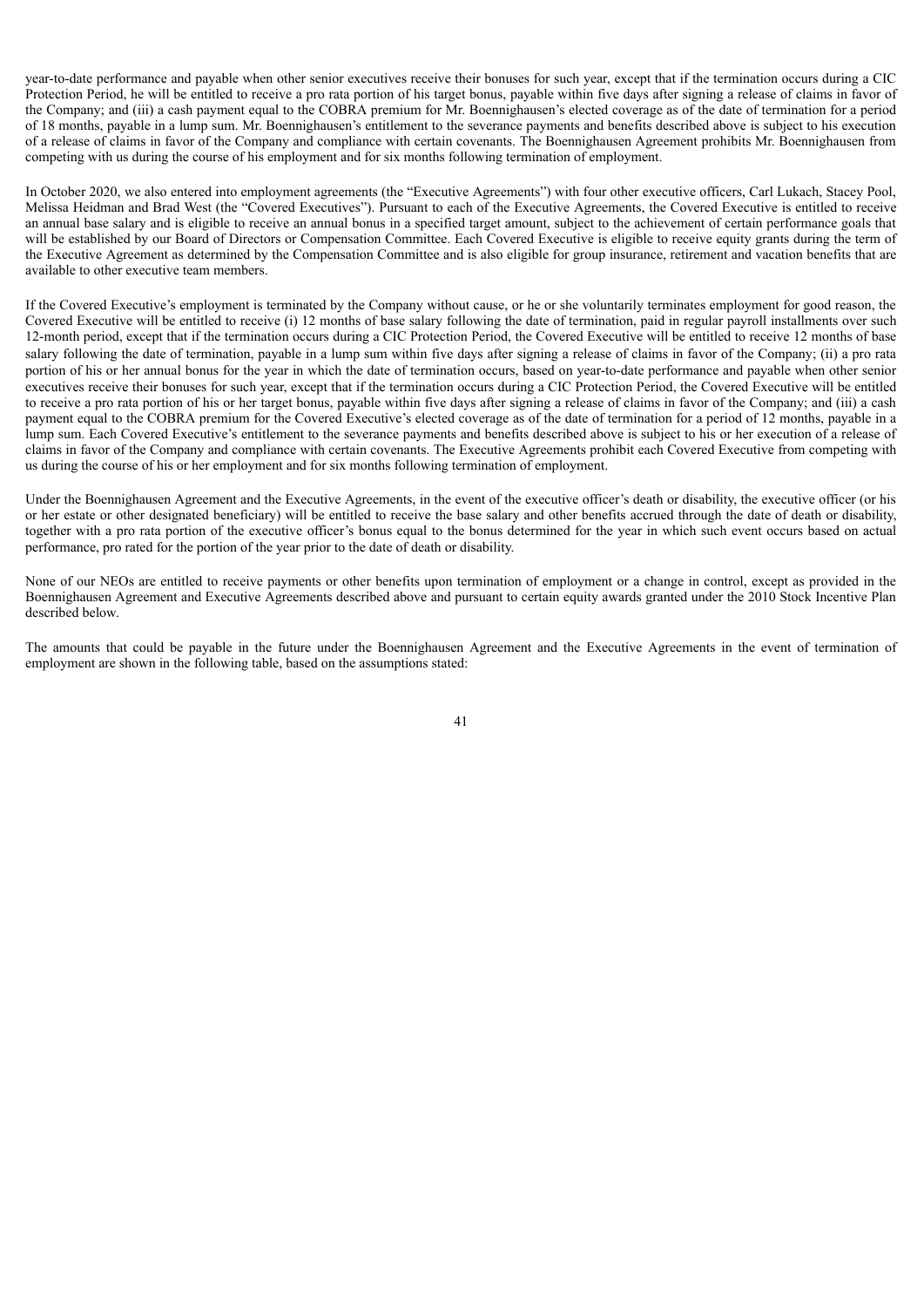|                           |    |                                                                                        | <b>Employment and Severance Agreement Payout (1)</b> |                                                                                                           |               |                            |  |  |
|---------------------------|----|----------------------------------------------------------------------------------------|------------------------------------------------------|-----------------------------------------------------------------------------------------------------------|---------------|----------------------------|--|--|
|                           |    | <b>Termination Without Cause or</b><br><b>Voluntary Termination for Good</b><br>Reason |                                                      | <b>Change of Control-Termination</b><br><b>Without Cause or Voluntary<br/>Termination for Good Reason</b> |               | <b>Death or Disability</b> |  |  |
| <b>Dave Boennighausen</b> |    |                                                                                        |                                                      |                                                                                                           |               |                            |  |  |
| Cash Severance            | S  | 927,000                                                                                | S                                                    | 1,236,000                                                                                                 | \$            |                            |  |  |
| <b>Bonus</b>              | S  | 576,285                                                                                | \$                                                   | 618,000                                                                                                   | S             | 576,285                    |  |  |
| <b>COBRA</b>              | \$ | 28,559                                                                                 | $\mathbb{S}$                                         | 28,559                                                                                                    | \$            |                            |  |  |
| <b>Equity Grants</b>      | \$ | 2,744,907                                                                              | $\mathbb{S}$                                         | 3,643,569                                                                                                 | $\mathsf{\$}$ | 3,643,569                  |  |  |
| <b>Carl Lukach</b>        |    |                                                                                        |                                                      |                                                                                                           |               |                            |  |  |
| Cash Severance            | S  | 350,000                                                                                | \$                                                   | 350,000                                                                                                   | \$            |                            |  |  |
| <b>Bonus</b>              |    | 195,825                                                                                | \$                                                   | 210,000                                                                                                   | S             | 195,825                    |  |  |
| <b>COBRA</b>              |    | 19,039                                                                                 | S                                                    | 19,039                                                                                                    | S             |                            |  |  |
| <b>Equity Grants</b>      | \$ | 251,332                                                                                | \$                                                   | 413,992                                                                                                   | \$            | 413,992                    |  |  |
| <b>Stacey Pool</b>        |    |                                                                                        |                                                      |                                                                                                           |               |                            |  |  |
| Cash Severance            | \$ | 335,000                                                                                | $\mathbb{S}$                                         | 335,000                                                                                                   | \$            |                            |  |  |
| <b>Bonus</b>              | \$ | 187,433                                                                                | \$                                                   | 201,000                                                                                                   | \$            | 187,433                    |  |  |
| <b>COBRA</b>              | \$ | 19,039                                                                                 | \$                                                   | 19,039                                                                                                    | \$            |                            |  |  |
| <b>Equity Grants</b>      | \$ | 844,009                                                                                | $\mathcal{S}$                                        | 1,109,928                                                                                                 | $\mathsf{\$}$ | 844,009                    |  |  |
| <b>Brad West</b>          |    |                                                                                        |                                                      |                                                                                                           |               |                            |  |  |
| Cash Severance            | \$ | 335,000                                                                                | \$                                                   | 335,000                                                                                                   | \$            |                            |  |  |
| <b>Bonus</b>              |    | 187,433                                                                                | \$                                                   | 201,000                                                                                                   | S             | 187,433                    |  |  |
| <b>COBRA</b>              | \$ | 12,244                                                                                 | \$                                                   | 12,244                                                                                                    | \$            |                            |  |  |
| <b>Equity Grants</b>      | \$ | 843,187                                                                                | \$                                                   | 1,080,179                                                                                                 | \$            | 843,187                    |  |  |
| <b>Melissa Heidman</b>    |    |                                                                                        |                                                      |                                                                                                           |               |                            |  |  |
| Cash Severance            | \$ | 316,000                                                                                | $\mathbb{S}$                                         | 316,000                                                                                                   | <sup>\$</sup> |                            |  |  |
| <b>Bonus</b>              | \$ | 147,335                                                                                | \$                                                   | 158,000                                                                                                   | \$            | 147,335                    |  |  |
| <b>COBRA</b>              | S  | 19,039                                                                                 | \$                                                   | 19,039                                                                                                    | \$            |                            |  |  |
| <b>Equity Grants</b>      | \$ | 754,857                                                                                | $\mathbb{S}$                                         | 980,718                                                                                                   | \$            | 754,857                    |  |  |
|                           |    |                                                                                        |                                                      |                                                                                                           |               |                            |  |  |

(1) Amounts based on the assumptions that the separation event occurred on the final day of fiscal year 2021.

 $\mathcal{L}_\text{max}$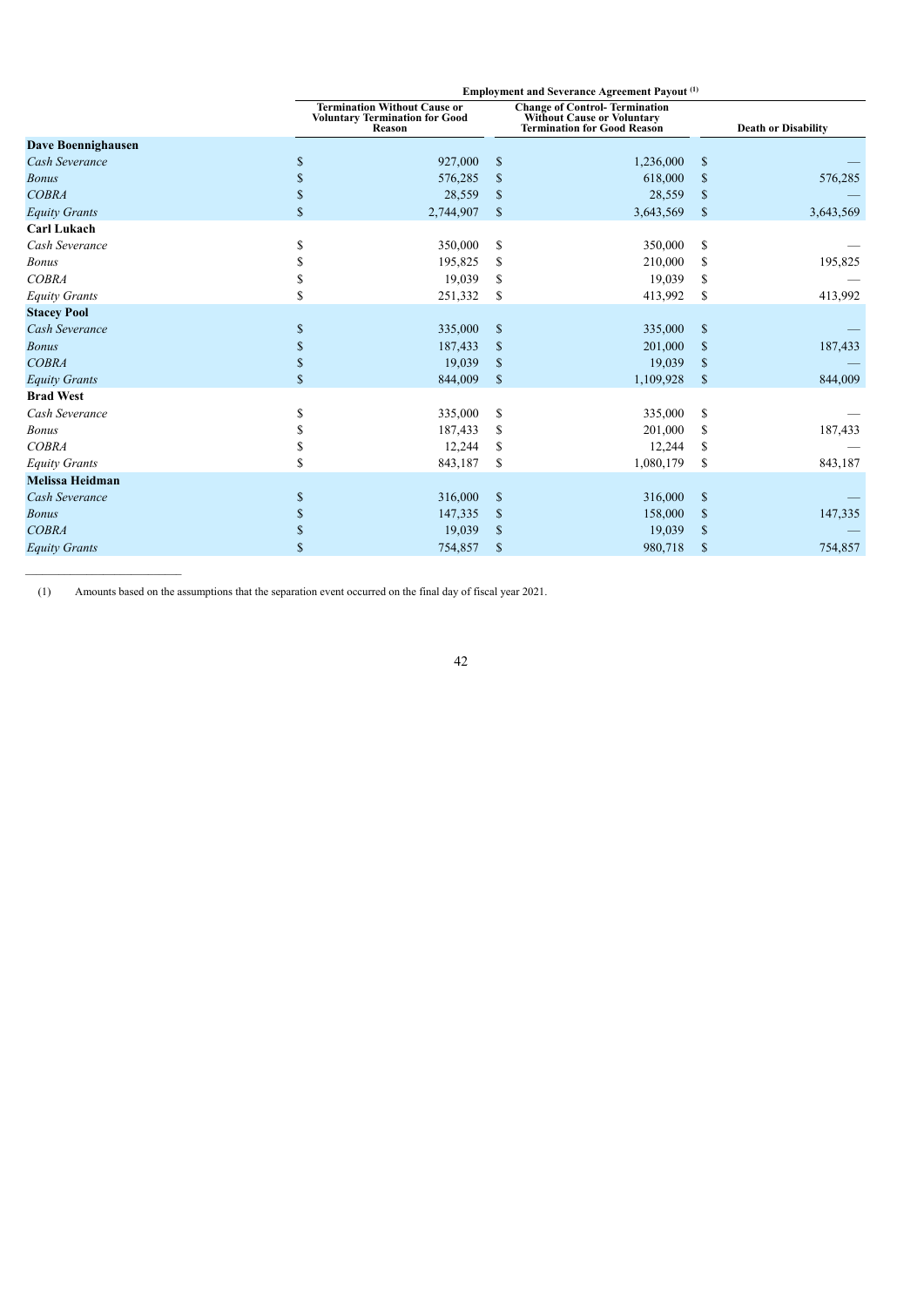#### *Payments Pursuant to Amended and Restated 2010 Stock Incentive Plan*

#### *Options*

Pursuant to the 2010 Stock Incentive Plan, exercisable portions of options granted to our executive officers expire on the earliest of (i) the tenth anniversary of the effective date of the Plan in May of 2013 (the "Effective Date"), (ii) the ninetieth (90th) day after the termination date if the participant's employment terminates for any reason other than death, disability or for cause, (iii) one year after the termination date if the participant's employment terminates due to death or disability, or (iv) the termination date if the participant's employment is terminated for cause.

Options granted to NEOs generally vest in 25% increments on each of the first through fourth anniversary of the grant date (each such annual period a "Vesting Period") so long as the participant remains continuously employed by us. Upon receipt of a release of claims acceptable to the Company within forty-five days following the participant's termination date if the participant's termination of employment was pursuant to an employment agreement provision permitting termination by the executive for good reason or the termination was by the Company without cause ("Qualifying Termination") or due to the participant's death or disability, a pro rata portion of the next vesting installment (based on time worked relative to the twelve months in that Vesting Period) will also vest and become exercisable. If the participant experiences a termination of employment due to a Qualifying Termination within twelve months following a change in control, the unexercisable portion of the option that has not previously expired becomes exercisable upon such event. In addition, the Compensation Committee may, at any time in its sole discretion, accelerate the vesting and exercisability of all or any portion of any option.

#### *RSUs*

RSUs granted to NEOs generally vest in 25% increments on four annual "Vesting Periods" so long as the participant remains continuously employed by us. Upon receipt of a release of claims acceptable to the Company within forty-five days following the participant's termination date if the participant's termination of employment was due to a Qualifying Termination or due to the participant's death or disability, a pro rata portion of the next vesting installment (based on time worked relative to the twelve months in that Vesting Period) will also vest. If the participant experiences a termination of employment due to a Qualifying Termination within twelve months following a change in control, the portion of the RSUs that has not previously expired pursuant to the Agreement will vest upon such event. In addition, the Compensation Committee may, at any time in its sole discretion, accelerate the vesting of all or any portion of any RSUs.

# *PSUs*

PSUs granted to NEOs generally vest over three years, subject to the participant remaining continuously employed by us. The PSUs are treated as follows for certain types of terminations of employment prior to the vesting date:

# *Death/Disability.*

If the participant's termination of employment is due to death or disability prior to the vesting date, any PSUs that are earned are paid to the participant following the end of the performance period.

#### *Change in Control.*

In the event a change in control occurs before the end of the performance period, unless otherwise determined by the Compensation Committee in its discretion, the PSUs are converted into time-vesting restricted stock units or such other rights as determined by the Compensation Committee (collectively, "RSUs") as follows. If the change in control occurs prior to the last day of the first fiscal year in the performance period, the number of RSUs will be equal to the PSUs that would have been earned based on achievement at the Target Sales Growth Goal and the Target EBITDA Goal. If the change in control occurs on or after the first day of the second fiscal year in the performance period, the number of RSUs will be equal to the number of PSUs that are earned through the date of the change in control as determined by the Compensation Committee in its discretion based on actual performance (using the annual goals for the three fiscal years in the performance period taken into account by the Compensation Committee in determining the Sales Growth and Adjusted EBITDA goals for the entire performance period) through the day immediately preceding the change in control. For the Relative TSR PSUs, the number of RSUs shall equal the Relative TSR PSUs that would have been earned as if the Performance Period ended on the date of the Change in Control. Any such RSUs shall be eligible to vest on the vesting date subject to the participant remaining continuously employed by us through that date; provided, however, that if the participant's termination of employment is by us without cause within twelve months following the change in control, the RSUs vest upon such termination.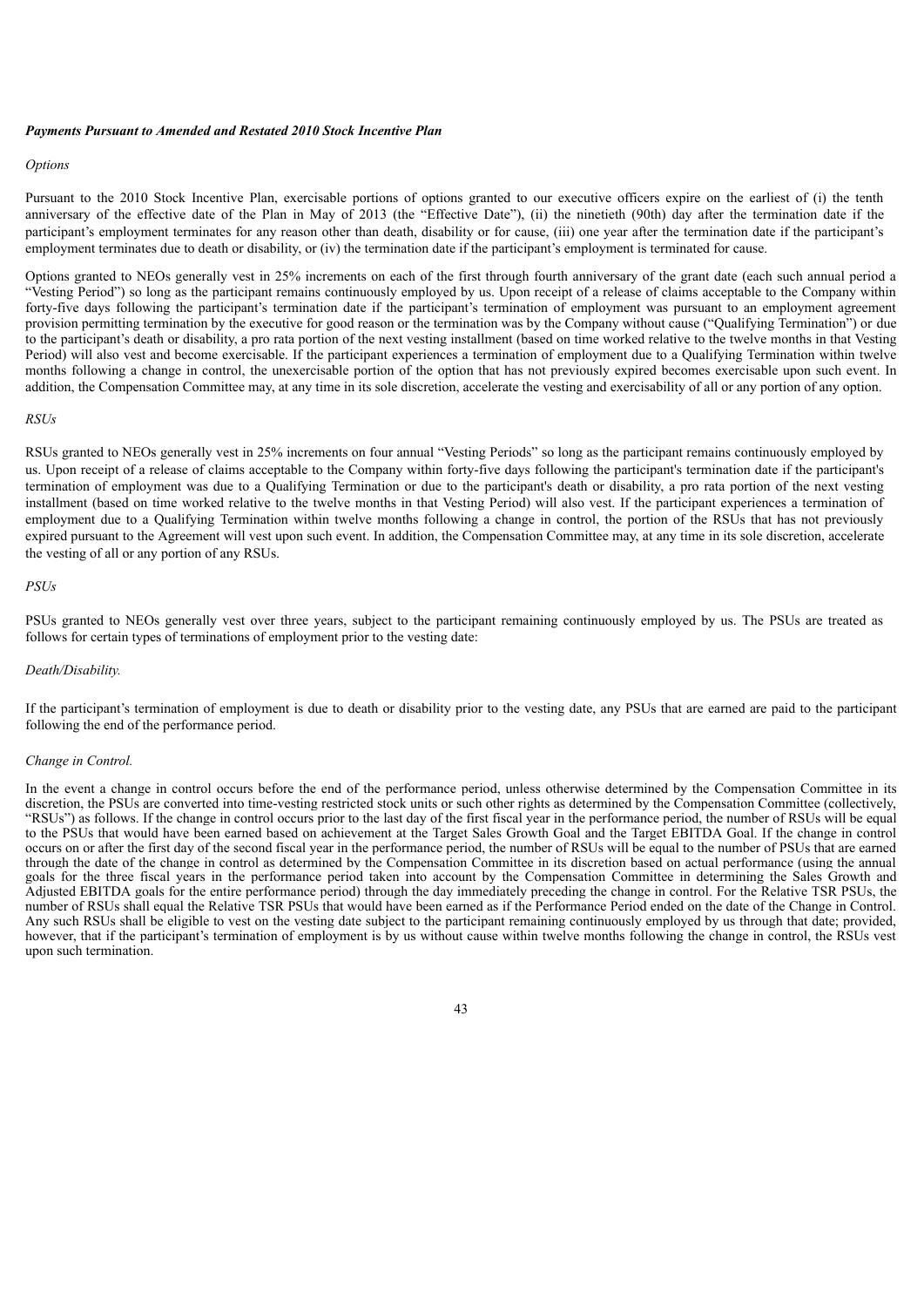If the PSUs (or, as applicable, RSUs) are not continued, assumed or substituted for in a change in control, the PSUs are earned to the extent determined by the Compensation Committee, such earned PSUs vest upon the change in control, and the participant receives with respect to such PSUs either (i) the consideration (whether stock, cash, or other securities or property) received in the change in control by holders of shares for each share held on the effective date of the change in control, (ii) common stock of the successor to the Company with a value based on price per share in the change in control, or (iii) cash based on the price in the change in control, as determined by the Compensation Committee in its discretion.

# *CEO Pay Ratio*

As required by Section 953(b) of the Dodd-Frank Act and Item 402(u) of Regulation S-K, beginning with this proxy statement, we are providing information about the ratio of the annual total compensation of our CEO, Dave Boennighausen, to the total annual compensation of our median team member.

The 2021 "annual total compensation" of the median compensated of all our "team members" (as those terms are defined under SEC rules) who were employed as of December 14, 2021, other than our CEO, Dave Boennighausen, was \$11,837.67; Dave Boennighausen's 2021 annual total compensation was \$2,408,743 and the ratio of those amounts was 203-to-1.

For purposes of identifying the median compensated team member, we used total cash compensation paid in 2021, as reported to the Internal Revenue Service on Form W-2, of our team member population as of December 14, 2021 (including part-time team members), excluding our CEO. The Company elected to use December 14, 2021 to determine the team member population since it is the last day of the last pay period of 2021. We annualized compensation for team members who did not work for the entire year. We believe the use of total cash compensation for all team members is a consistently applied compensation measure because we do not widely distribute equity awards to team members. Less than 0.7% of our total team member population of 6,844 individuals as of December 14, 2021 received equity awards in 2021. Based on total cash compensation, our median team member was identified as a restaurant team member who was paid on an hourly basis and worked approximately 18 hours per week (or 930 hours per year) in 2021. After identifying the median team member, we calculated that team member's annual total compensation using the same methodology (and including all the same compensation elements) that we used for our named executive officers in the 2021 Summary Compensation Table set forth above in this proxy statement.

<span id="page-48-0"></span>We believe this CEO pay ratio disclosed above is a reasonable estimate calculated in a manner consistent with SEC rules based on our payroll and employment records and the methodology described above. Because the SEC rules for identifying the median compensated team member and calculating the pay ratio based on that team member's annual total compensation allow companies to adopt a variety of methodologies, to apply certain exclusions, and to make reasonable estimates and assumptions that reflect their compensation practices, the pay ratio reported by other companies may not be comparable to the pay ratio reported above, as other companies may have different employment and compensation practices and may utilize different methodologies, exclusions, estimates and assumptions in calculating their own pay ratios.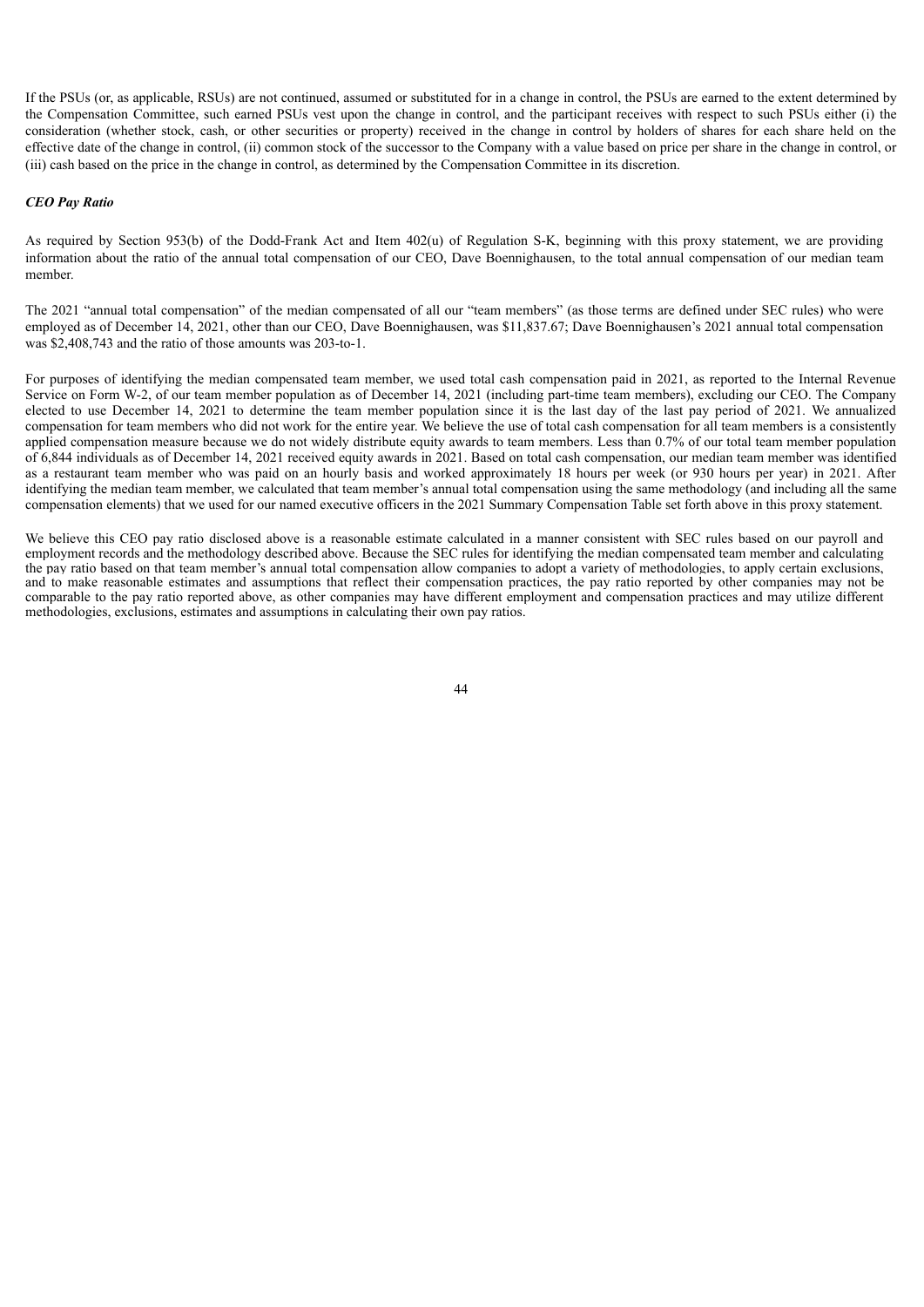# **DIRECTOR COMPENSATION**

Under our non-employee director compensation plan, each non-employee director covered by the plan receives an annual cash retainer for board service, an annual cash retainer for committee service and an annual cash retainer for serving as chair of a committee. For 2021, the Board fixed the retainer for board service at \$50,000 per year, (\$100,000 in the case of the Chairman of the Board), and it fixed the annual retainers for committee service and committee chairs as follows:

| <b>Committee</b>                  | <b>Annual Retainer for Committee</b><br><b>Service</b> | <b>Additional Annual Retainer for</b><br><b>Committee Chair</b> |
|-----------------------------------|--------------------------------------------------------|-----------------------------------------------------------------|
| <b>Audit Committee</b>            | 15,000                                                 | $10{,}000$                                                      |
| <b>Compensation Committee</b>     | 10.000                                                 | 10,000                                                          |
| Nominating & Governance Committee | 10.000                                                 | 10,000                                                          |

At the close of business on the date of the Company's annual meeting of stockholders, each non-employee director covered by the plan receives RSUs, which are fully vested upon grant, having a fair market value at the date of grant equal to \$55,000 (\$100,000 in the case of the Chairman of the Board). Based on recent peer analysis, our total per-director compensation is positioned slightly below the peer group median.

Directors who are also team members, such as Mr. Boennighausen, do not and will not receive any compensation for his services as director.

Directors have been and will continue to be reimbursed for travel, food, lodging and other expenses directly related to their activities as directors. Directors are also entitled to the protection provided by their indemnification agreements and the indemnification provisions in our certificate of incorporation and bylaws, as well as the protection provided by director and office liability insurance provided by us.

Our Board has adopted stock ownership requirements that restrict sales of our stock by our non-employee directors if those sales would cause the value of such individual's stock holdings to fall below a certain threshold. Currently, the threshold for our non-employee directors is two times the annual cash retainer.

The following table sets forth information concerning the compensation of our independent directors for the fiscal year ended December 28, 2021.

| <b>Director Name</b> | Fees Earned or Paid in Cash (\$) | Stock Awards (\$) <sup>(6)</sup> |             | Total (\$) |
|----------------------|----------------------------------|----------------------------------|-------------|------------|
| Mary Egan            | $82,493$ (1)                     |                                  | 55,000<br>Φ | 137,493    |
| Robert Hartnett      | 84,993 (2)                       |                                  | 55,000      | 139,993    |
| Jeffrey Jones        | 134,991(3)                       |                                  | 100,000     | 234,991    |
| Drew Madsen          | 68,743(4)                        |                                  | 55,000      | 123,743    |
| Elisa Schreiber      | 68,743(4)                        |                                  | 55,000      | 123,743    |
| Shawn Taylor         | 76,628(5)                        |                                  | 55,000      | 131,628    |

(1) This amount includes \$15,000 for serving on the Audit Committee, \$10,000 each for serving on the Nominating and Corporate Governance Committee and serving as the Chairperson of the Nominating and Corporate Governance Committee.

(2) This amount includes \$15,000 for serving on the Audit Committee, \$10,000 each for serving on the Compensation Committee and serving as the Chairperson of the Compensation **Committee.** 

(3) This amount includes fees for serving as the Chairman of the Board. Additionally, the amount includes \$15,000 for serving on the Audit Committee and \$10,000 each for serving as Chairman of the Audit Committee and serving on the Compensation Committee.

(4) This amount includes \$10,000 each for serving on the Compensation Committee and serving on the Nominating and Corporate Governance Committee.

(5) This amount includes \$15,000 for serving on the Audit Committee and \$10,000 for serving on the Nominating and Corporate Governance Committee.

<span id="page-49-0"></span>(6) The annual retainer grant in 2021 had a grant date fair value (computed in accordance with FASB ASC Topic 718) of \$10.38 per share.

 $\mathcal{L}_\text{max}$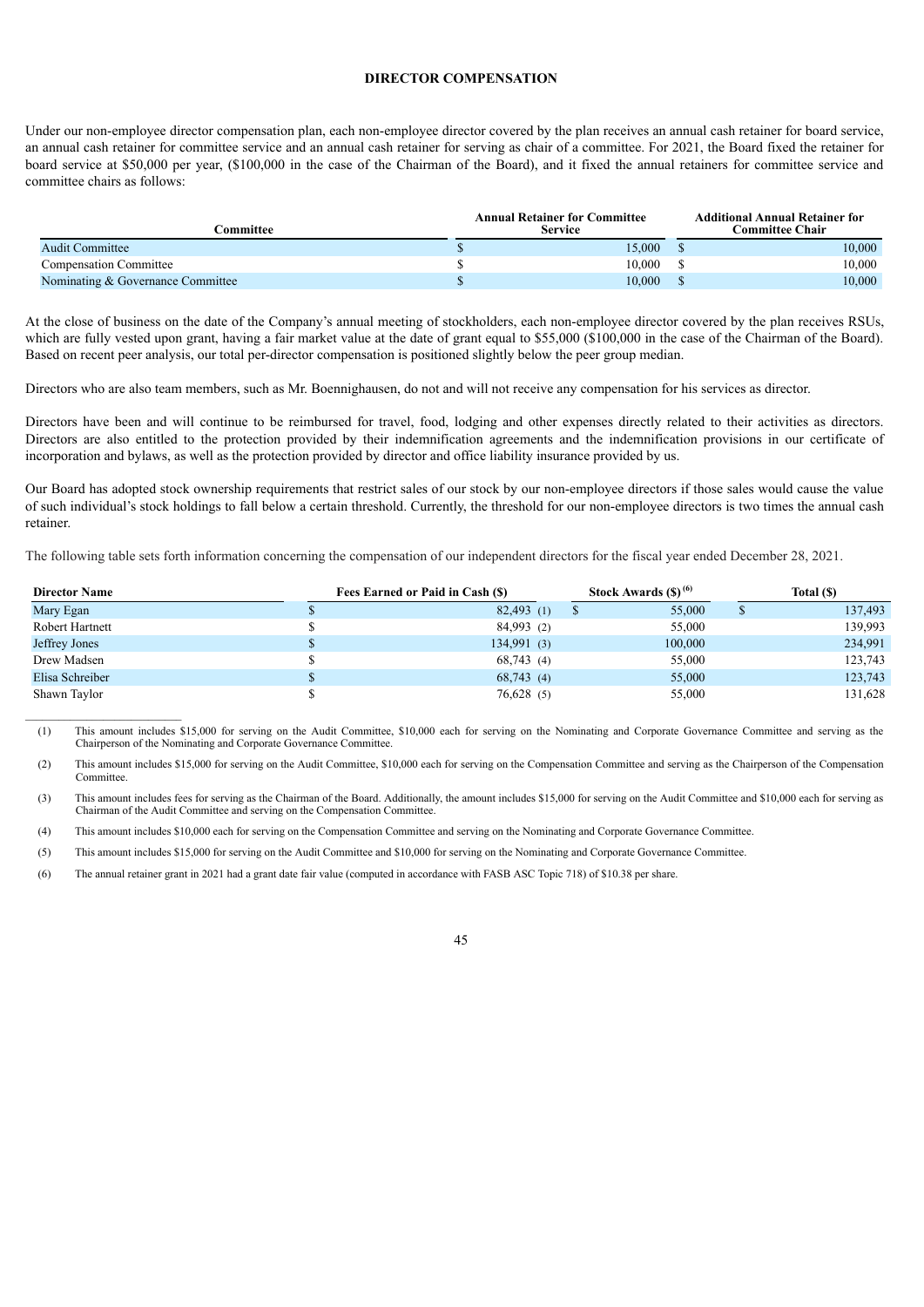# **TRANSACTIONS WITH RELATED PERSONS**

The following is a description of each transaction since December 30, 2020, including any currently proposed transaction, in which we were or are to be a participant, in which the amount involved exceeded or will exceed \$120,000, and in which any of our directors, director nominees, executive officers, beneficial holders of more than 5.0% of either our Class A or our Class B common stock, or any of their immediate family members had or will have a direct or indirect material interest.

*Private Placement to Mill Road Capital.* On March 13, 2017, we entered into a securities purchase agreement with Mill Road Capital in connection with an equity investment in the Company made by Mill Road. Under the securities purchase agreement, if at any time Mill Road Capital owns 10.0% or more of our outstanding Class A and Class B common stock, Mill Road Capital has the right to designate one nominee for election to our Board of Directors. Currently Mill Road has the right to designate one member to our Board of Directors. If Mill Road Capital's ownership level falls below 10% of our outstanding Class A and Class B common stock, Mill Road Capital will no longer have a right to designate a nominee. Our securities purchase agreement with Mill Road Capital also provides for the registration of any outstanding shares of Class A common stock or other Company equity securities held by Mill Road Capital. Mill Road does not currently have a designee on the Board.

<span id="page-50-0"></span>*Procedures for Approval of Related Party Transactions.* Our written policies on related party transactions, which are included in our Audit Committee charter and our Team Member Code of Business Conduct and Ethics, address the policies and procedures for review and approval of related party transactions. These policies cover certain relationships and material obligations and interests. These policies provide that, in determining whether or not to recommend the initial approval or ratification of a related party transaction, all relevant facts and circumstances available shall be considered. The Audit Committee is responsible for approval and ratification of certain related person transactions pursuant to the applicable policies and procedures. All of the above-summarized transactions have been approved as required under such policies.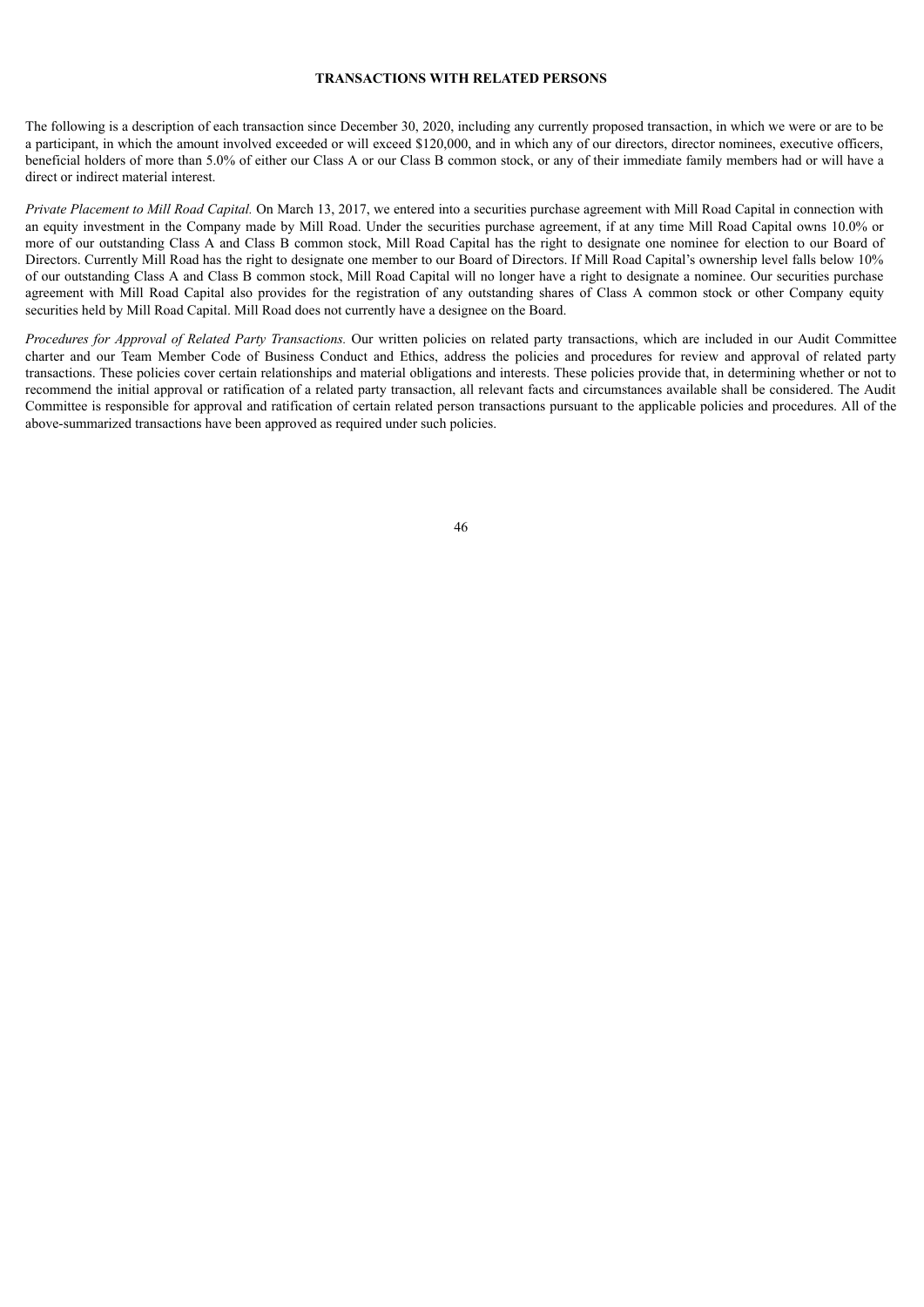# **REPORT OF THE AUDIT COMMITTEE**

This report of the Audit Committee is required by the SEC and, in accordance with the SEC's rules, will not be deemed to be part of or incorporated by reference by any general statement incorporating by reference this Proxy Statement into any filing under the Securities Act of 1933, as amended, or under the Securities Exchange Act of 1934, as amended, except to the extent that the Company specifically incorporates this information by reference, and will not otherwise be deemed "soliciting material" or "filed" under either the Securities Act of 1933 or the Securities Exchange Act of 1934.

The principal purpose of the Audit Committee is to assist the Board of Directors in its oversight of (i) the integrity of our accounting and financial reporting processes and the audits of our financial statements; (ii) our system of disclosure controls and internal controls over financial reporting; (iii) our compliance with legal and regulatory requirements; (iv) the qualifications and independence of our independent auditor; (v) the performance of our independent auditor; and (vi) the business practices and ethical standards of the Company. The Audit Committee is responsible for the appointment, compensation, retention and oversight of work of the Company's independent auditor. The Audit Committee's function is more fully described in its charter.

Our management is responsible for the preparation, presentation and integrity of our financial statements, for the appropriateness of the accounting principles and reporting policies that we use and for establishing and maintaining adequate internal control over financial reporting. Ernst & Young LLP, or Ernst & Young, our independent registered public accounting firm for the year ending December 28, 2021, was responsible for performing an independent audit of our consolidated financial statements included in our Annual Report on Form 10-K for the year ended December 28, 2021, and expressing an opinion on the conformity of those financial statements with generally accepted accounting principles.

The Audit Committee has reviewed and discussed with management our audited financial statements included in our Annual Report on Form 10-K for the year ended December 28, 2021.

The Audit Committee has also reviewed and discussed with Ernst & Young the audited financial statements in the Form 10-K. In addition, the Audit Committee discussed with Ernst & Young those matters required to be discussed under applicable standards of the Public Company Accounting Oversight Board (the "PCAOB") and the SEC. Additionally, Ernst & Young provided to the Audit Committee the written disclosures and the letter required by applicable requirements of the PCAOB regarding Ernst & Young's communications with the Audit Committee concerning independence. The Audit Committee also discussed with Ernst & Young its independence from the Company.

Based upon the review and discussions described above, the Audit Committee recommended to the Board of Directors that the audited financial statements be included in the Form 10-K for filing with the SEC.

THE AUDIT COMMITTEE

<span id="page-51-0"></span>**Jeffrey Jones (Chair) Mary Egan Robert Hartnett Shawn Taylor**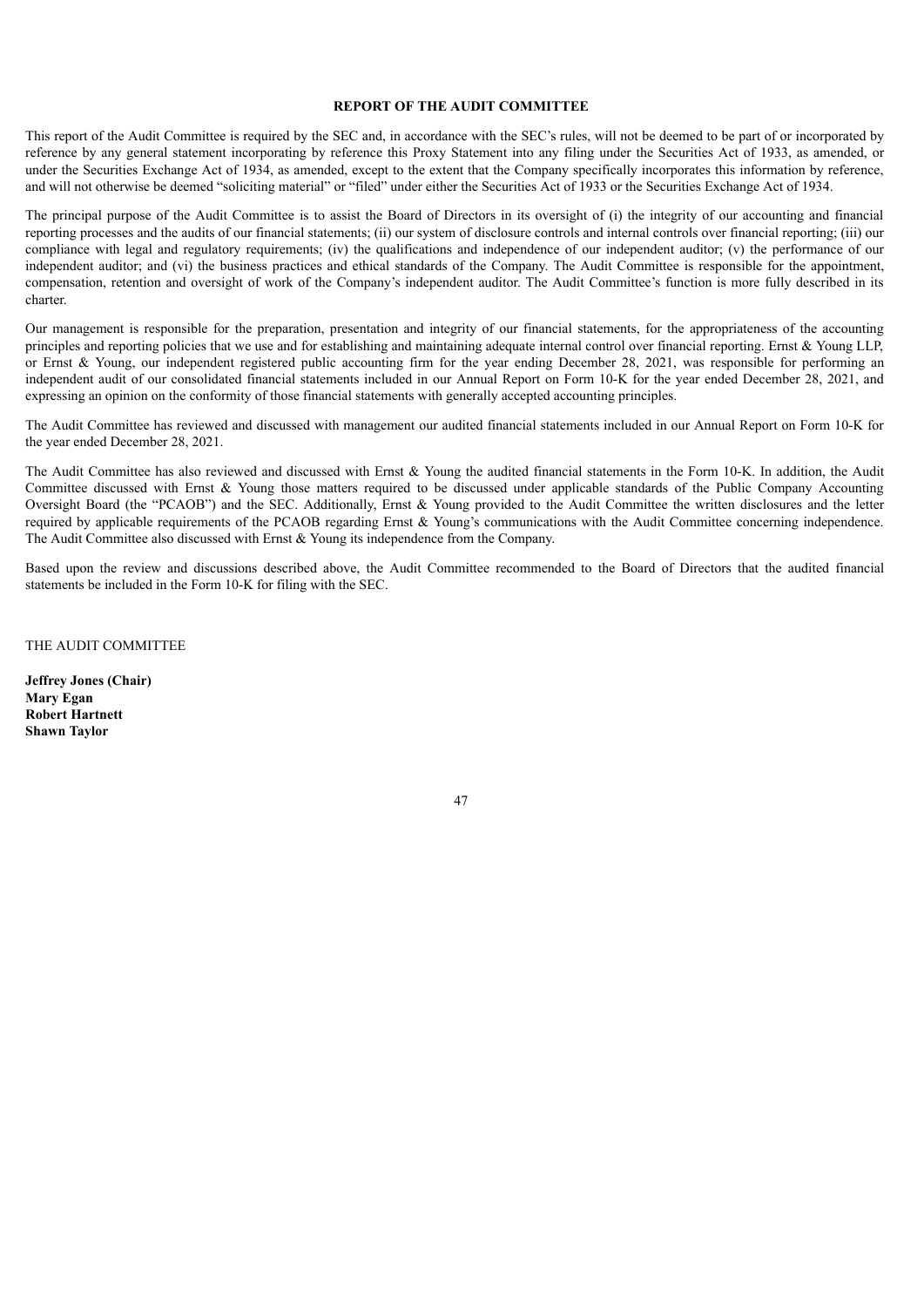# **STOCKHOLDER PROPOSALS**

Stockholder proposals for inclusion in the Company's Proxy Statement and form of proxy pursuant to Rule 14a-8 of the Securities Exchange Act of 1934, as amended, relating to the Company's 2023 annual meeting of stockholders to be held in 2023 must be received by the Company at the principal executive offices of the Company no later than the close of business on November 29, 2022. Stockholders wishing to make a director nomination or bring a proposal before the annual meeting to be held in 2023 (but not include it in the Company's proxy materials) must provide written notice of such proposal to the Secretary of the Company at the principal executive offices of the Company not later than the close of business on February 9, 2023 and not earlier than the close of business on January 10, 2023. However, if the Company changes the date of the 2023 annual meeting of stockholders to a date more than 30 days before or 70 days after the anniversary of the 2022 Annual Meeting, then such notice must be so delivered not earlier than the close of business on the 120th day prior to such annual meeting and not later than the close of business on the later of the 90th day prior to such annual meeting or the 10th day following the date on which public announcement of the date of such meeting is first made by the Company. Any matter so submitted must comply with the other provisions of the Company's bylaws and be submitted in writing to the Secretary at the principal executive offices. In addition to satisfying the deadlines in the advance notice provisions of our bylaws, a stockholder who intends to solicit proxies in support of nominees submitted under these advance notice provisions must provide the notice required under Rule 14a-19 to the Company no later than March 13, 2023.

# **DIRECTORS' ATTENDANCE AT ANNUAL STOCKHOLDER MEETINGS**

<span id="page-52-0"></span>The Company invites its Board members to attend its annual stockholder meetings and requires that they make every effort to attend the annual meetings absent an unavoidable and irreconcilable conflict. All seven Directors of the Company then serving attended the Company's 2021 Annual Meeting of Stockholders in person.

# **STOCKHOLDER COMMUNICATIONS**

<span id="page-52-1"></span>Any security holder of the Company wishing to communicate with the Board may write to the Board at Board of Directors, c/o Corporate Secretary, Noodles & Company, 520 Zang Street, Suite D, Broomfield, CO 80021, or by email at *investorrelations@noodles.com*. The Corporate Secretary will maintain a log of such communications and transmit as soon as practicable such communications to the identified director addressee(s), unless there are safety or security concerns that mitigate against further transmission of the communication, as determined by the Corporate Secretary. The Board or individual directors so addressed will be advised of any communication withheld for safety or security reasons as soon as practicable.

In addition, any person wishing to communicate with Jeffrey Jones, our Board Chairman, or with the Company's other independent directors may do so by writing to them, c/o Corporate Secretary, Noodles & Company, 520 Zang Street, Suite D, Broomfield, CO 80021, or by email at *investorrelations@noodles.com*.

# **OTHER BUSINESS**

<span id="page-52-2"></span>The Board does not presently intend to bring any other business before the Annual Meeting, and, so far as is known to the Board, no matters are to be brought before the Annual Meeting except as specified in the Notice of the Annual Meeting. As to any other business that may properly come before the Annual Meeting, however, it is intended that proxies, in the form enclosed, will be voted in respect thereof in accordance with the judgment and discretion of the persons voting such proxies.

Whether or not you expect to attend the meeting, please vote so that your shares may be represented at the meeting.

# **WHERE YOU CAN FIND MORE INFORMATION**

<span id="page-52-3"></span>The Company files annual, quarterly and current reports, proxy statements and other information with the SEC under the Securities Exchange Act of 1934, as amended (the "Exchange Act").

We make available free of charge on or through our Internet website, *investor.noodles.com*, our reports and other information filed with or furnished to the SEC and amendments to those reports filed or furnished pursuant to Section 13(a) or 15(d) of the Exchange Act as soon as reasonably practicable after we electronically file such material with, or furnish it to, the SEC. The SEC's Internet website, *www.sec.gov*, also contains reports, proxy statements and other information about issuers, like us, who file electronically with the SEC.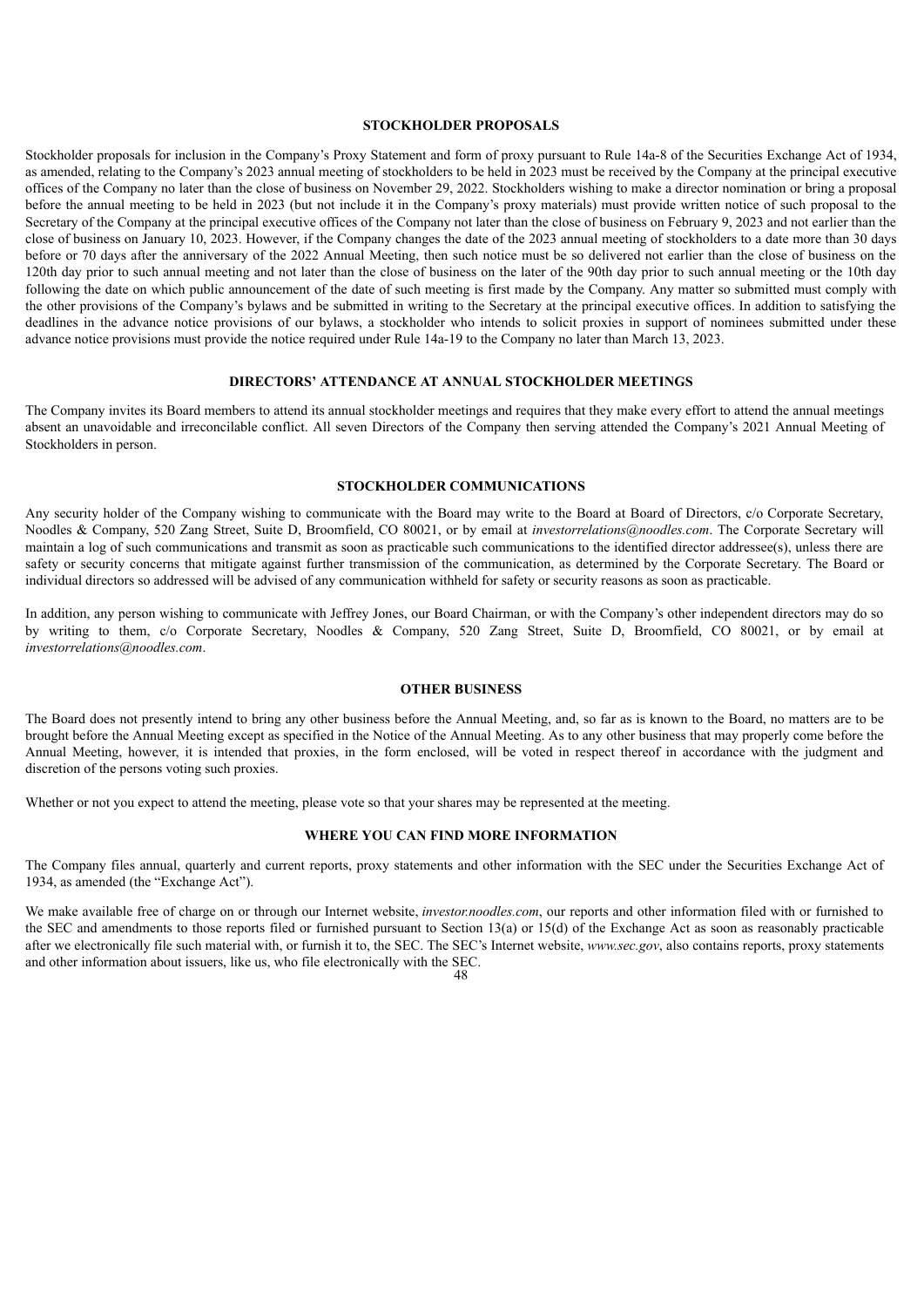WE WILL PROVIDE, WITHOUT CHARGE, ON THE WRITTEN REQUEST OF ANY STOCKHOLDER, A COPY OF OUR 2021 ANNUAL **REPORT ON FORM 10-K, INCLUDING THE FINANCIAL STATEMENTS AND THE FINANCIAL STATEMENT SCHEDULES REQUIRED TO BE FILED WITH THE SEC PURSUANT TO RULE 13A-1. STOCKHOLDERS SHOULD DIRECT SUCH REQUESTS TO** THE COMPANY'S SECRETARY AT NOODLES & COMPANY, 520 ZANG STREET, SUITE D, BROOMFIELD, CO 80021, OR BY EMAIL **AT** *INVESTORRELATIONS@NOODLES.COM***.**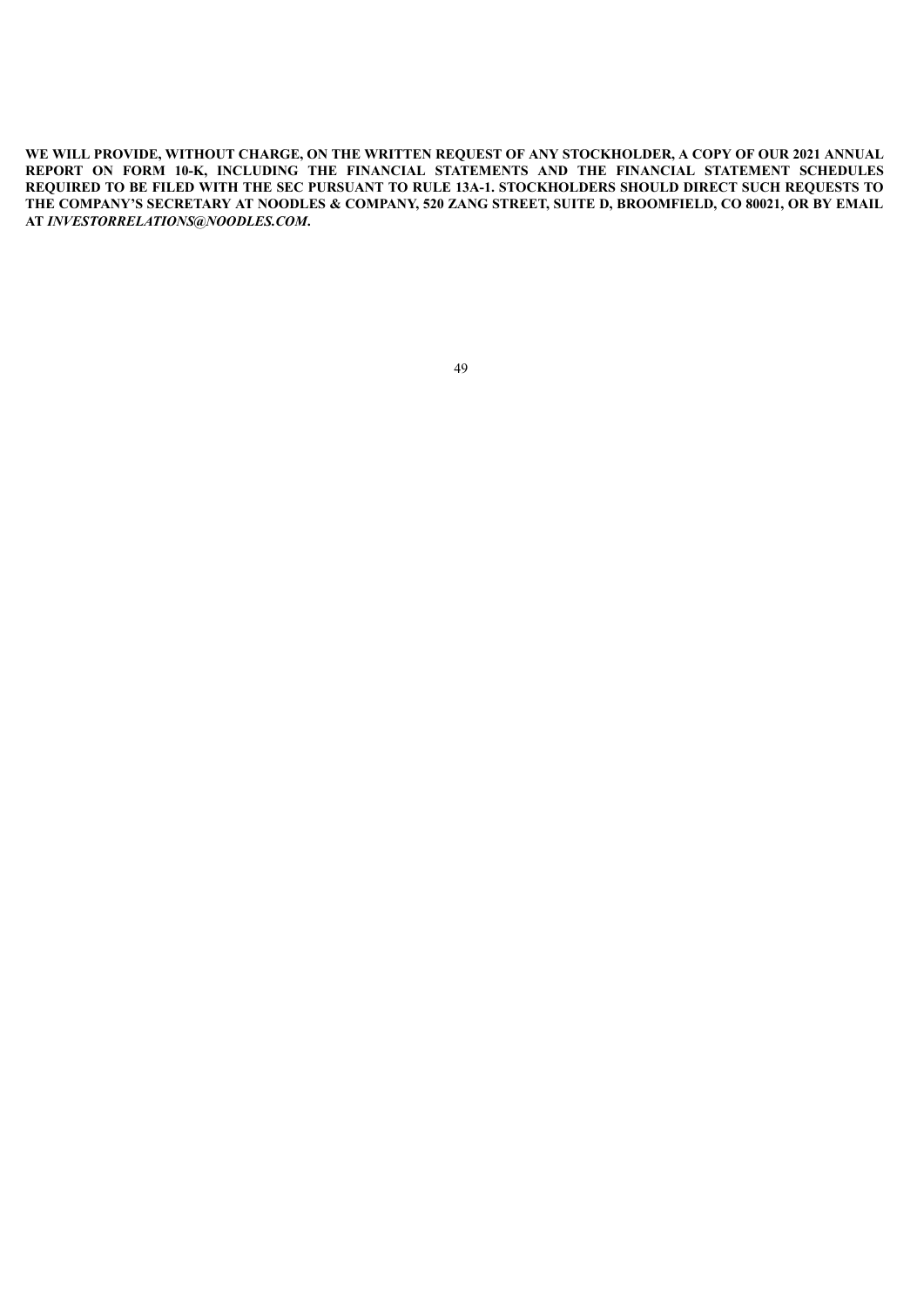

Shareowner Services P.O. Box 64945 St. Paul, MN 55164-0945



Please detach here

|                                                                     | The Board of Directors Recommends a Vote "FOR" all nominees in Item 1, and "FOR" Items 2 and 3.                                                     |                                                                                                                 |
|---------------------------------------------------------------------|-----------------------------------------------------------------------------------------------------------------------------------------------------|-----------------------------------------------------------------------------------------------------------------|
| <b>Company Proposals:</b><br>1. Election of<br>Class III directors: | 01 Dave Boennighausen<br>02 Elisa Schreiber                                                                                                         | FOR all nominees<br><b>WITHHOLD</b><br>from all nominees<br>(except as marked)                                  |
|                                                                     | (Instructions: To withhold authority to vote for any indicated nominee,<br>write the number(s) of the nominee(s) in the box provided to the right.) |                                                                                                                 |
| our named executive officers.                                       | 2. To approve, on an advisory (non-binding) basis, the compensation of                                                                              | For<br>Against<br>Abstain                                                                                       |
|                                                                     | 3. To ratify the appointment of Ernst & Young LLP as our independent<br>registered public accounting firm for the year ending January 3, 2023.      | For<br>Abstain<br>Against                                                                                       |
| adjournment or postponement thereof.                                | In their discretion, the proxies are authorized to vote upon such other business as may properly come before the meeting or any                     |                                                                                                                 |
|                                                                     | ALL NOMINEES IN ITEM 1, AND "FOR" ITEMS 2 AND 3.                                                                                                    | THIS PROXY, WHEN PROPERLY EXECUTED, WILL BE VOTED AS DIRECTED OR, IF NO DIRECTION IS GIVEN, WILL BE VOTED "FOR" |
|                                                                     | Address Change? Mark box, sign, and indicate changes below:                                                                                         | Date                                                                                                            |
|                                                                     |                                                                                                                                                     |                                                                                                                 |

Signature(s) in Box

Distance sign exactly as your name(s) appears on the proxy. If<br>held in joint tenancy, all persons should sign. Trustees,<br>administrators, etc., should include title and authority.<br>Corporations should provide the full name o